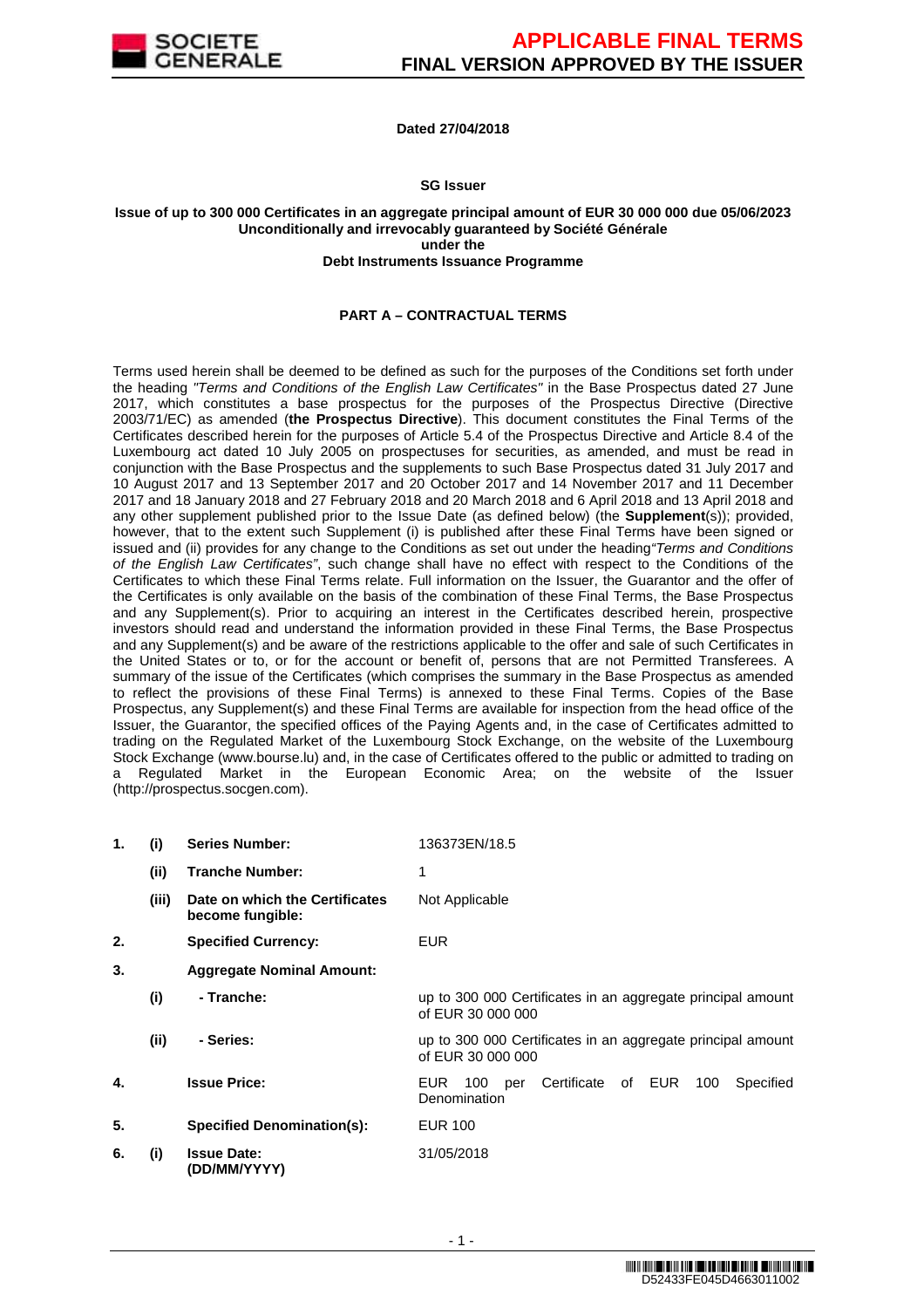

|     | (ii)  | <b>Interest Commencement Date:</b>                                                      | Not Applicable                                                                                                                                |
|-----|-------|-----------------------------------------------------------------------------------------|-----------------------------------------------------------------------------------------------------------------------------------------------|
| 7.  |       | <b>Final Exercise Date:</b><br>(DD/MM/YYYY)                                             | 05/06/2023                                                                                                                                    |
| 8.  |       | <b>Governing law:</b>                                                                   | English law                                                                                                                                   |
| 9.  | (i)   | <b>Status of the Certificates:</b>                                                      | Unsecured                                                                                                                                     |
|     | (ii)  | Date of corporate authorisation<br>obtained for the issuance of<br><b>Certificates:</b> | Not Applicable                                                                                                                                |
|     | (iii) | <b>Type of Structured Certificates:</b>                                                 | <b>Index Linked Certificates</b>                                                                                                              |
|     |       |                                                                                         | The provisions of the following Additional Terms and<br>Conditions apply:<br>Additional Terms and Conditions for Index Linked<br>Certificates |
|     | (iv)  | <b>Reference of the Product</b>                                                         | 3.3.4 with Option 4 applicable as described in the Additional<br>Terms and Conditions relating to Formulae                                    |
| 10. |       | <b>Interest Basis:</b>                                                                  | See section "PROVISIONS RELATING TO INTEREST (IF<br>ANY) PAYABLE" below.                                                                      |
| 11. |       | <b>Redemption/Payment Basis:</b>                                                        | See section "PROVISIONS RELATING TO REDEMPTION"<br>below.                                                                                     |
| 12. |       | Issuer's/Certificateholders'<br>redemption option:                                      | See section "PROVISIONS RELATING TO REDEMPTION"<br>below.                                                                                     |

### **PROVISIONS RELATING TO INTEREST (IF ANY) PAYABLE**

| 13. | <b>Fixed Rate Certificate</b><br><b>Provisions:</b>          | Not Applicable |
|-----|--------------------------------------------------------------|----------------|
| 14. | <b>Floating Rate Certificate</b><br><b>Provisions:</b>       | Not Applicable |
| 15. | <b>Structured Interest Certificate</b><br><b>Provisions:</b> | Not Applicable |
| 16. | <b>Zero Coupon Certificate</b><br><b>Provisions:</b>         | Not Applicable |

### **PROVISIONS RELATING TO REDEMPTION**

| 17. |                                                  | Redemption at the option of the<br><b>Issuer:</b>      | Not Applicable                                                                                                                                                                                                                                                                                                                                    |  |  |
|-----|--------------------------------------------------|--------------------------------------------------------|---------------------------------------------------------------------------------------------------------------------------------------------------------------------------------------------------------------------------------------------------------------------------------------------------------------------------------------------------|--|--|
| 18. |                                                  | Redemption at the option of the<br>Certificateholders: | Not Applicable                                                                                                                                                                                                                                                                                                                                    |  |  |
| 19. | <b>Automatic Early Redemption:</b><br>Conditions |                                                        | Applicable as per Condition 5.10 of the General Terms and                                                                                                                                                                                                                                                                                         |  |  |
|     | (i)                                              | <b>Automatic Early Redemption</b><br>Amount(s):        | Unless previously redeemed, if an Automatic Early<br>Redemption Event has occurred, then the Issuer shall<br>redeem early the Certificates on Automatic<br>Earlv<br>Redemption Date(i) (i from 1 to 4) in accordance with the<br>following provisions in respect of each Certificate:<br>Automatic Early Redemption Amount(i)<br>Specified<br>$=$ |  |  |
|     |                                                  |                                                        | Denomination x $(100\% + i \times 6.95\%)$                                                                                                                                                                                                                                                                                                        |  |  |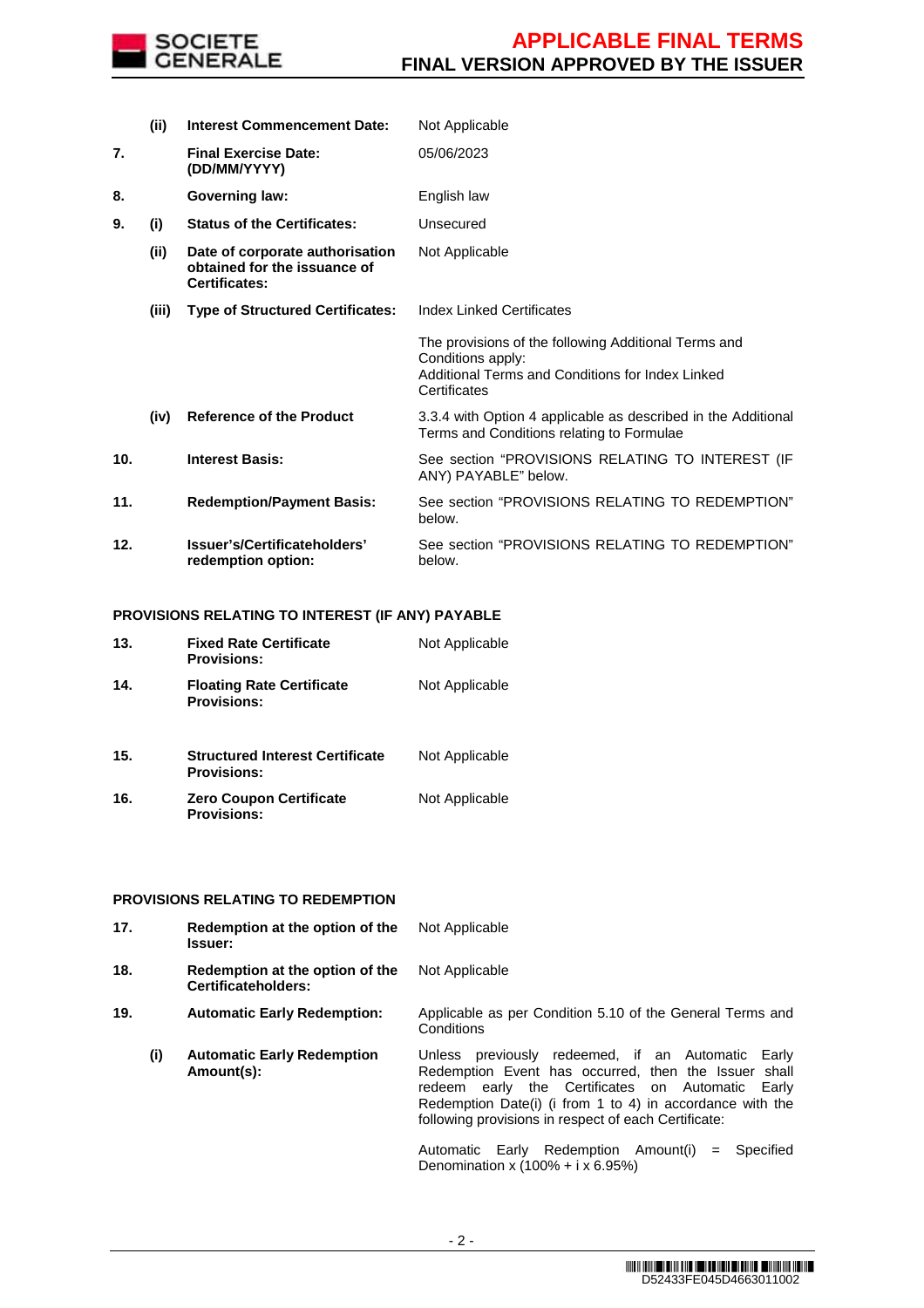

 Definitions relating to the Automatic Early Redemption Amount are set out in paragraph 27(ii) "Definitions relating to the Product".

- **(ii) Automatic Early Redemption Date(s):** Automatic Early Redemption Date(i) (i from 1 to 4): 5 Business Days after the Valuation Date(i) on which an Automatic Early Redemption Event is deemed to have occurred.
- **(iii) Automatic Early Redemption Event:** is deemed to have occurred, as determined by the Calculation Agent, if on a Valuation Date(i) (i from 1 to 4), Performance(i) is higher than or equal to 0%

**20. Final Exercise Amount:** Unless previously redeemed, the Issuer shall redeem the Certificates on the Final Exercise Date, in accordance with the following provisions in respect of each Certificate:

### **Scenario 1:**

If on Valuation Date(5), Performance(5) is higher than or equal to 0%, then:

Final Exercise Amount = Specified Denomination x  $1100\% +$ 5 x 6.95%]

### **Scenario 2:**

If on Valuation Date(5), Performance(5) is lower than 0% and Performance(5) is higher than or equal to -30%, then:

Final Exercise Amount = Specified Denomination x [100%]

### **Scenario 3:**

If on Valuation Date(5), Performance(5) is lower than -30%, then:

Final Exercise Amount = Specified Denomination x  $[100\% +$ Performance(5) ]

 Definitions relating to the Final Exercise Amount are set out in paragraph 27(ii) "Definitions relating to the Product".

- **21. Physical Delivery Certificates Provisions:** Not Applicable
- **22. Credit Linked Certificates Provisions:** Not Applicable
- **23. Bond Linked Certificates Provisions:** Not Applicable
- **24. Trigger redemption at the option of the Issuer:** Not Applicable
	- Early Redemption Amount: Market Value
- **25. Early Redemption for tax reasons, special tax reasons, regulatory reasons, Force Majeure Event, Event of Default, or at the option of the Calculation Agent pursuant to the Additional Terms and Conditions:**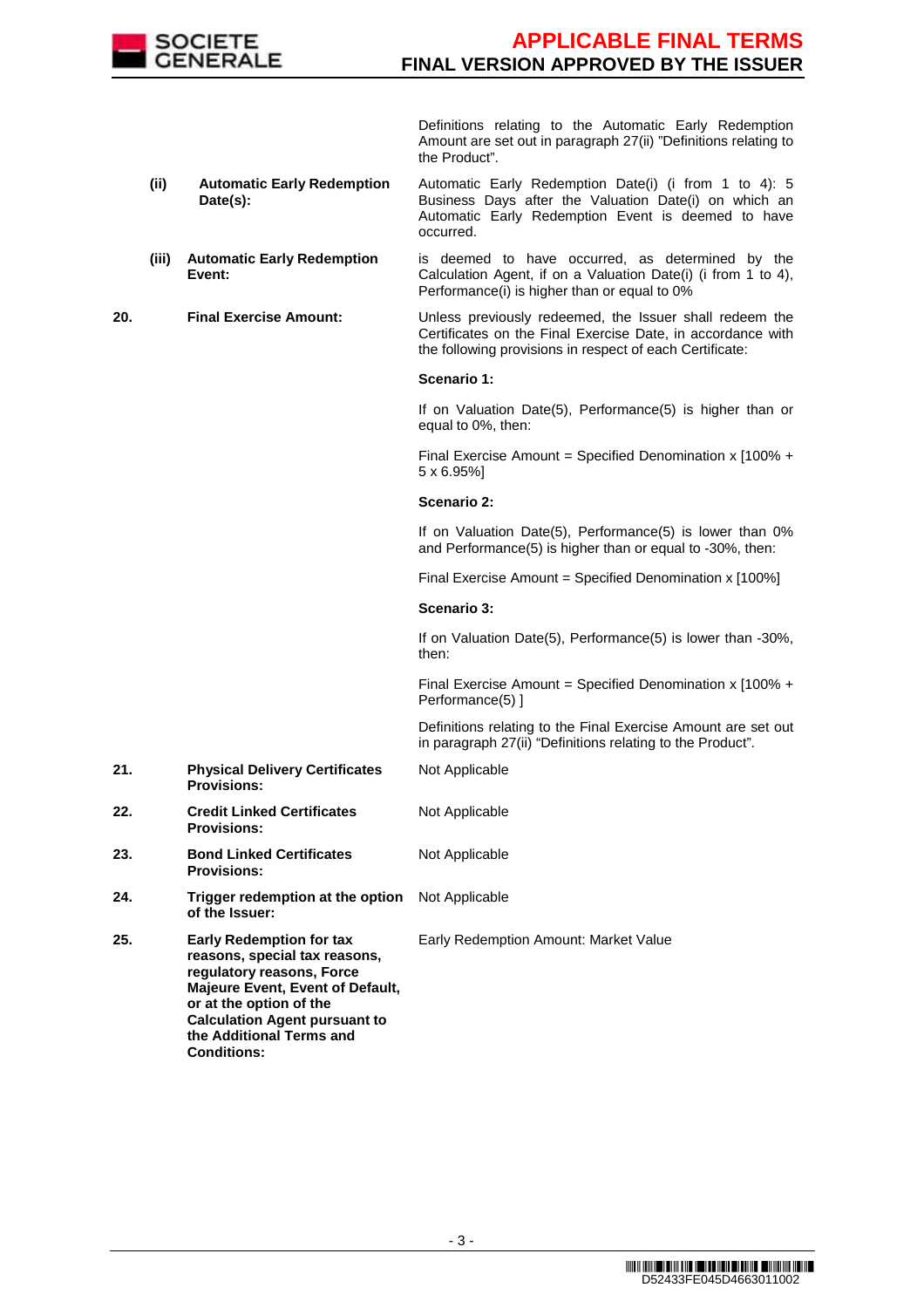

### **PROVISIONS APPLICABLE TO THE UNDERLYING(S) IF ANY**

**26. (i) Underlying(s):** The following Index as defined below:

| Index<br>Name                      | Bloomberg<br>Ticker | Index<br>Sponsor        | <b>Exchange</b>                                                                                                                                                    | Website |
|------------------------------------|---------------------|-------------------------|--------------------------------------------------------------------------------------------------------------------------------------------------------------------|---------|
| <b>EURO</b><br><b>STOXX</b><br>50® | SX <sub>5</sub> E   | <b>STOXX</b><br>Limited | Each exchange on which securities<br>$\frac{L}{200}$ comprised in the Index are traded, from time www.stoxx.com<br>to time, as determined by the Index<br>Sponsor. |         |

- (ii) **Information relating to the past** The information relating to the past and future performances **and future performances of the** of the Underlying(s) and volatility are available on the source **Underlying(s) and volatility:** specified in the table above.
- **(iii) Provisions relating, amongst others, to the Market Disruption Event(s) and/or Extraordinary Event(s) and/or any additional disruption event(s) as described in the relevant Additional Terms and Conditions:**

**(iv) Other information relating to the Underlying(s):**

The provisions of the following Additional Terms and Conditions apply:

Additional Terms and Conditions for Index Linked **Certificates** 

Information or summaries of information included herein with respect to the Underlying(s), has been extracted from general databases released publicly or by any other available information.

Each of the Issuer and the Guarantor confirms that such information has been accurately reproduced and that, so far as it is aware and is able to ascertain from information published, no facts have been omitted which would render the reproduced information inaccurate or misleading.

#### **DEFINITIONS APPLICABLE TO INTEREST (IF ANY), REDEMPTION AND THE UNDERLYING(S) IF ANY**

| 27. | (i)  | Definitions relating to date(s):                   | Applicable                                                                                                          |                                                             |             |             |  |
|-----|------|----------------------------------------------------|---------------------------------------------------------------------------------------------------------------------|-------------------------------------------------------------|-------------|-------------|--|
|     |      | <b>Valuation Date(0):</b><br>(DD/MM/YYYY)          | 29/05/2018                                                                                                          |                                                             |             |             |  |
|     |      | Valuation Date(i); (i from 1 to 5)<br>(DD/MM/YYYY) | 29/05/2019;<br>29/05/2023                                                                                           | 29/05/2020:                                                 | 31/05/2021: | 30/05/2022: |  |
|     | (ii) | Definitions relating to the<br>Product:            | Applicable, subject to the provisions of Condition 4 of the<br>Additional Terms and Conditions relating to Formulae |                                                             |             |             |  |
|     |      | Performance(i)<br>(i from 1 to 5)                  | means $(S(i) / S(0)) - 100\%$                                                                                       |                                                             |             |             |  |
|     |      | S(i)<br>(i from $0$ to $5$ )                       | of the Underlying                                                                                                   | means in respect of any Valuation Date(i) the Closing Price |             |             |  |

#### **PROVISIONS RELATING TO SECURED CERTIFICATES**

**28. Secured Certificates Provisions:** Not Applicable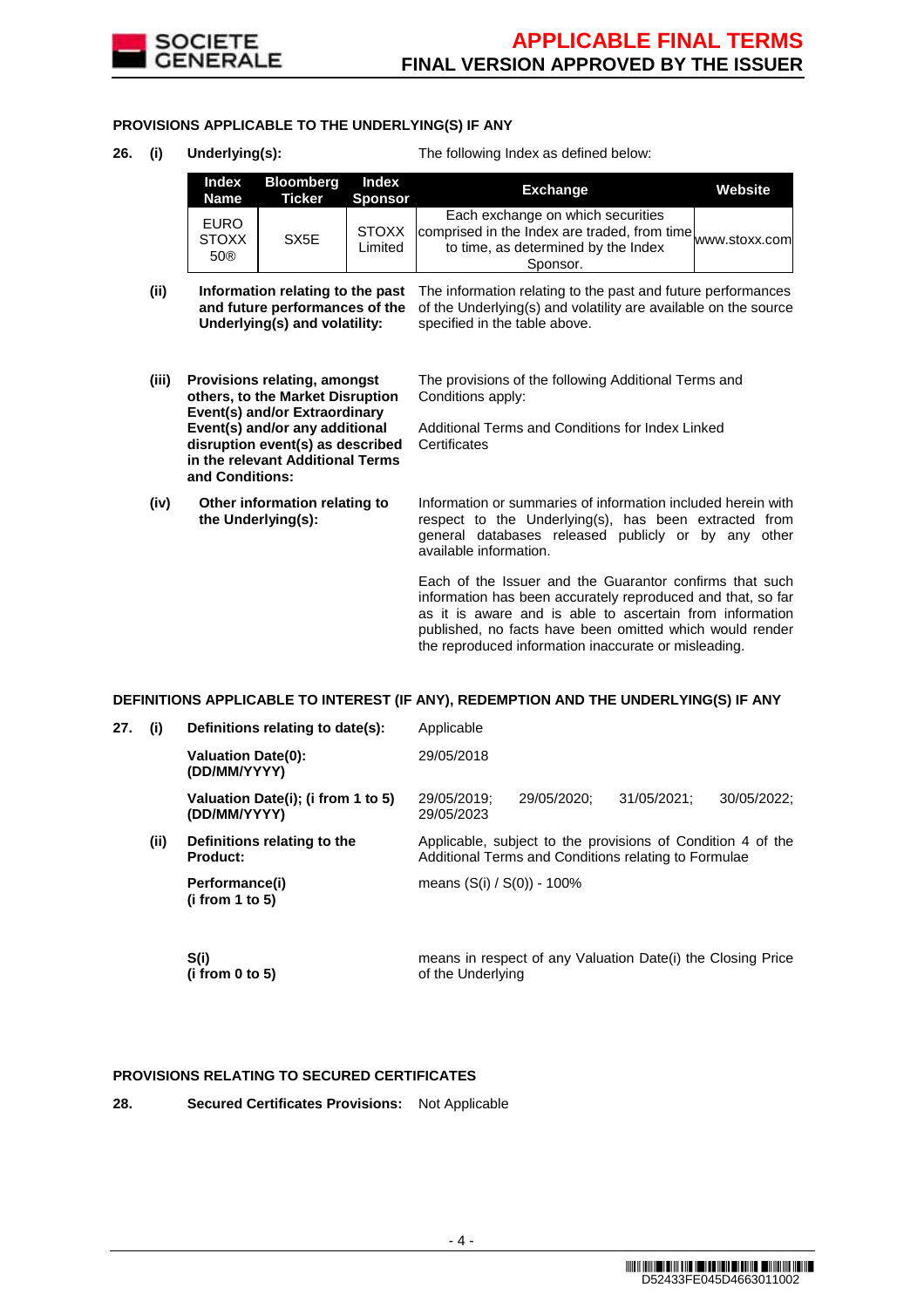

### **GENERAL PROVISIONS APPLICABLE TO THE CERTIFICATES**

| 29. |      | Provisions applicable to<br>payment date(s):                                                                  |                                                                                                                                           |
|-----|------|---------------------------------------------------------------------------------------------------------------|-------------------------------------------------------------------------------------------------------------------------------------------|
|     |      | - Payment Business Day:                                                                                       | <b>Following Payment Business Day</b>                                                                                                     |
|     |      | - Financial Centre(s):                                                                                        | Not Applicable                                                                                                                            |
| 30. |      | Form of the Certificates:                                                                                     |                                                                                                                                           |
|     | (i)  | Form:                                                                                                         | Non-US Registered Global Note registered in the name of a<br>nominee for a common depositary for Euroclear and<br>Clearstream, Luxembourg |
|     | (ii) | New Global Note (NGN - bearer No<br>notes) / New Safekeeping<br><b>Structure (NSS - registered</b><br>notes): |                                                                                                                                           |
| 31. |      | <b>Redenomination:</b>                                                                                        | Not Applicable                                                                                                                            |
| 32. |      | <b>Consolidation:</b>                                                                                         | Applicable as per Condition 14.2 of the General Terms and<br>Conditions                                                                   |
| 33. |      | <b>Partly Paid Certificates</b><br><b>Provisions:</b>                                                         | Not Applicable                                                                                                                            |
| 34. |      | <b>Instalment Certificates</b><br><b>Provisions:</b>                                                          | Not Applicable                                                                                                                            |
| 35. |      | Masse:                                                                                                        | Not Applicable                                                                                                                            |
| 36. |      | <b>Dual Currency Certificate</b><br><b>Provisions:</b>                                                        | Not Applicable                                                                                                                            |
| 37. |      | <b>Additional Amount Provisions</b><br>for Italian Certificates:                                              | Not Applicable                                                                                                                            |
| 38. |      | Interest Amount and/or the<br><b>Redemption Amount switch at</b><br>the option of the Issuer:                 | Not Applicable                                                                                                                            |
| 39. |      | <b>Portfolio Linked Certificates</b><br><b>Provisions:</b>                                                    | Not Applicable                                                                                                                            |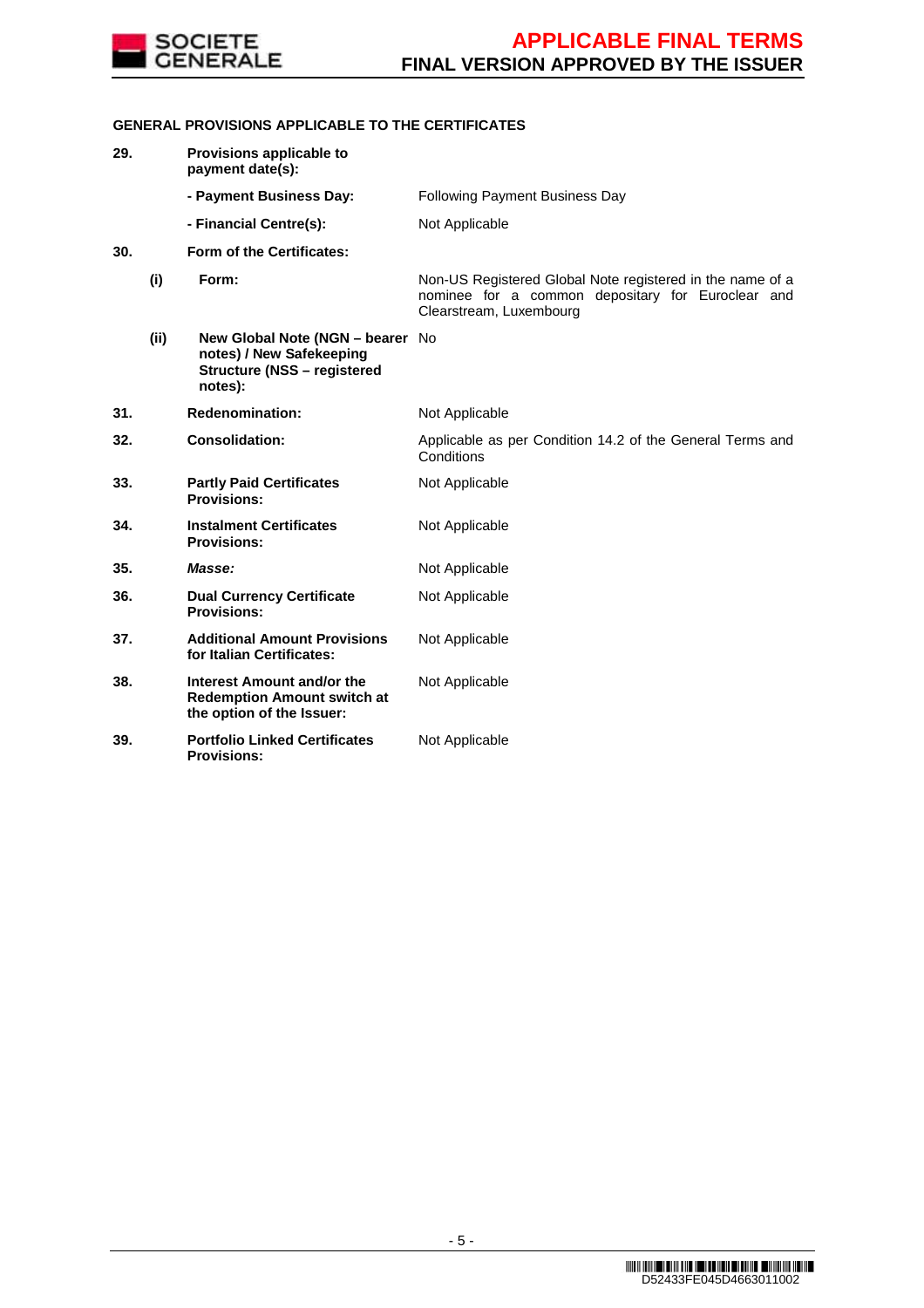

### **PART B – OTHER INFORMATION**

### **1. LISTING AND ADMISSION TO TRADING**

- **(i) Listing:** None
- **(ii) Admission to trading:** Application shall be made for the Certificates to be admitted to trading on the Multilateral Trading Facility ("MTF") named EuroTLX organized and managed by EuroTLX Sim S.p.A. with effect from or as soon as practicable after the Issue Date. Société Générale, directly or through a third party appointed by it, will act as specialist for the Certificates, in accordance with the rules and regulations of EuroTLX.

 **There can be no assurance that the listing and trading of the Certificates will be approved with effect on the Issue Date or at all, provided that if EuroTLX Sim S.p.A. does not release its decision of admission to trading within the day immediately preceding the Issue Date, Section 10 – paragraph "Conditions to which the offer is subject" of these Final Terms shall apply.**

**(iii) Estimate of total expenses related to admission to trading:** Not Applicable **(iv) Information required for Certificates to be listed on SIX Swiss Exchange:** Not Applicable

### **2. RATINGS**

The Certificates to be issued have not been rated.

#### **3. INTERESTS OF NATURAL AND LEGAL PERSONS INVOLVED IN THE ISSUE/OFFER**

 Save for fees, if any, payable to the Dealer, and so far as the Issuer is aware, no person involved in the issue of the Certificates has an interest material to the offer.

 Société Générale will ensure the roles of provider of hedging instruments to the Issuer of the Certificates and Calculation Agent of the Certificates.

 The possibility of conflicts of interest between the different roles of Société Générale on one hand, and between those of Société Générale in these roles and those of the Certificateholders on the other hand cannot be excluded.

 Furthermore, given the banking activities of Société Générale, conflicts may arise between the interests of Société Générale acting in these capacities (including business relationship with the issuers of the financial instruments being underlyings of the Certificates or possession of non public information in relation with them) and those of the Certificateholders. Finally, the activities of Société Générale on the underlying financial instrument(s), on its proprietary account or on behalf of its customers, or the establishment of hedging transactions, may also have an impact on the price of these instruments and their liquidity, and thus may be in conflict with the interests of the Certificateholders.

### **4. REASONS FOR THE OFFER AND USE OF PROCEEDS**

- **(i) Reasons for the offer and use of proceeds:** The net proceeds from each issue of Certificates will be applied for the general financing purposes of the Société Générale Group, which include making a profit. **(ii) Estimated net proceeds:** Not Applicable
- **(iii) Estimated total expenses:** Not Applicable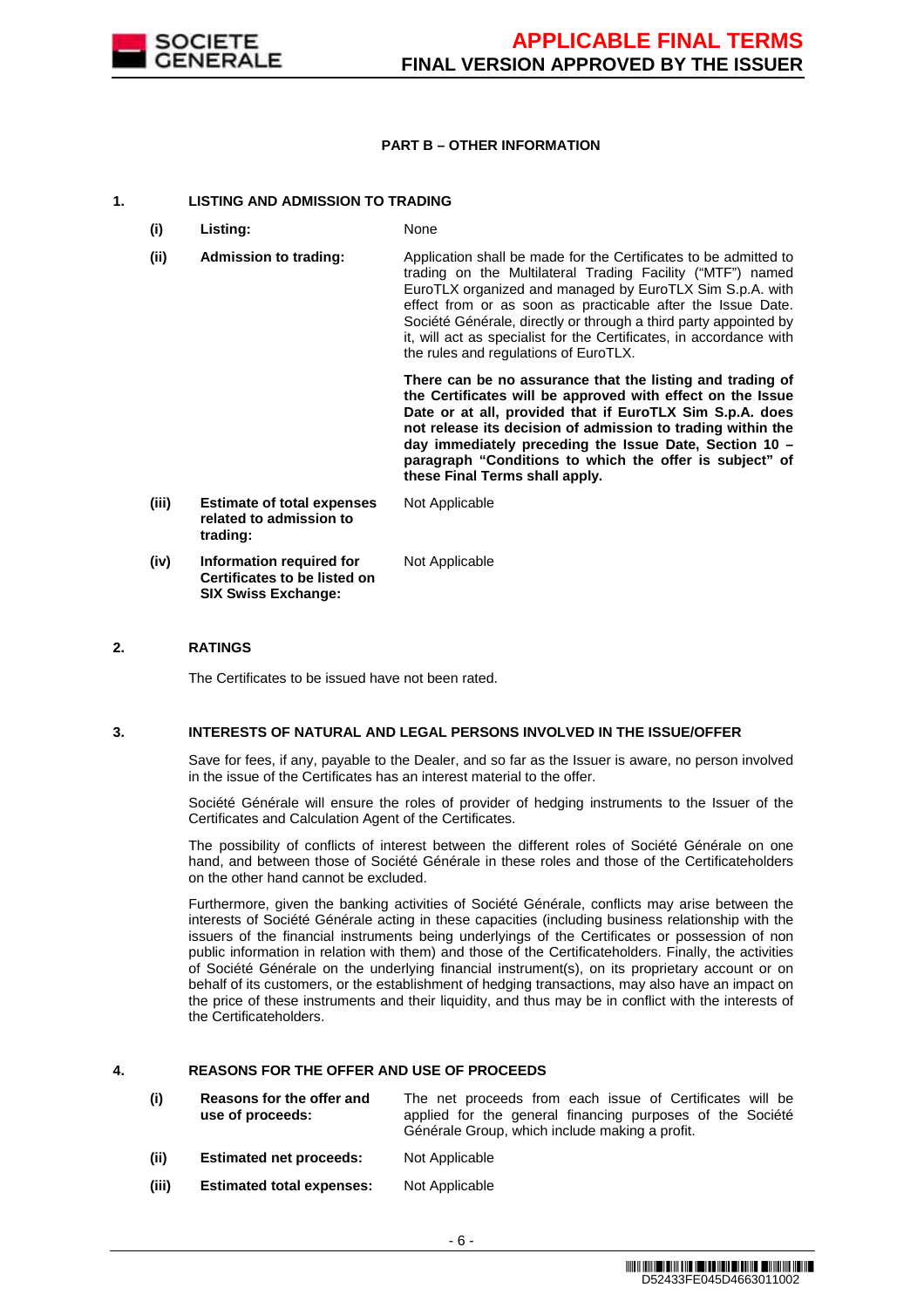

**5. INDICATION OF YIELD** (Fixed Rate Certificates only) Not Applicable

#### **6. HISTORIC INTEREST RATES** (Floating Rate Certificates only)

Not Applicable

#### **7. PERFORMANCE AND EFFECT ON VALUE OF INVESTMENT**

#### **(i) PERFORMANCE OF FORMULA, EXPLANATION OF EFFECT ON VALUE OF INVESTMENT**  (Structured Certificates only)

 The value of the Certificates, the payment of an automatic early redemption amount on a relevant automatic early redemption date, and the payment of a redemption amount to a Certificateholder on the final exercise date will depend on the performance of the underlying asset(s), on the relevant valuation date(s).

 The value of the Certificates is linked to the positive or negative performance of the underlying instrument. The amount(s) to be paid is/are determined on the basis of the condition which is satisfied (or not) if the performance of the underlying instrument is higher than or equal to a predefined barrier performance.

 The Certificates may provide for an automatic early redemption linked to a specific event. Therefore, this may prevent the Certificateholders from benefitting from the performance of the underlying instrument(s) over the whole period initially envisaged.

 The terms and conditions of the Certificates may include provisions under which upon the occurrence of certain market disruptions delays in the settlement of the Certificates may be incurred or certain modifications be made. Moreover, in case of occurrence of events affecting the underlying instrument(s), the terms and conditions of the Certificates allow the Issuer to substitute the underlying instrument(s) by new underlying instrument(s), cease the exposure to the underlying asset(s) and apply a reference rate to the proceeds so obtained until the final exercise date of the Certificates, postpone the final exercise date of the Certificates, early redeem the Certificates on the basis of the market value of these Certificates, or deduct from any due amount the increased cost of hedging, and in each case without the consent of the Certificateholders. Payments (whether in respect of principal and/or interest and whether at final exercise or otherwise) on the Certificates are calculated by reference to certain underlying(s), the return of the Certificates is based on changes in the value of the underlying(s), which may fluctuate. Prospective investors should be aware that these Certificates may be volatile and that they may

 During the lifetime of the Certificates, the market value of these Certificates may be lower than the invested capital.

Furthermore, an insolvency of the Issuer and/or the Guarantor may cause a total loss of the invested capital.

receive no interest and may lose all or a substantial portion of their principal.

**The attention of the investors is drawn to the fact that they could sustain an entire or a partial loss of their investment.**

**(ii) PERFORMANCE OF RATE(S) OF EXCHANGE AND EXPLANATION OF EFFECT ON VALUE OF INVESTMENT** (Dual Currency Certificates only)

Not Applicable

### **8. OPERATIONAL INFORMATION**

- **(i) Security identification** 
	- **code(s):**
		- **ISIN code:** XS1778392990
		- **Common code:** 177839299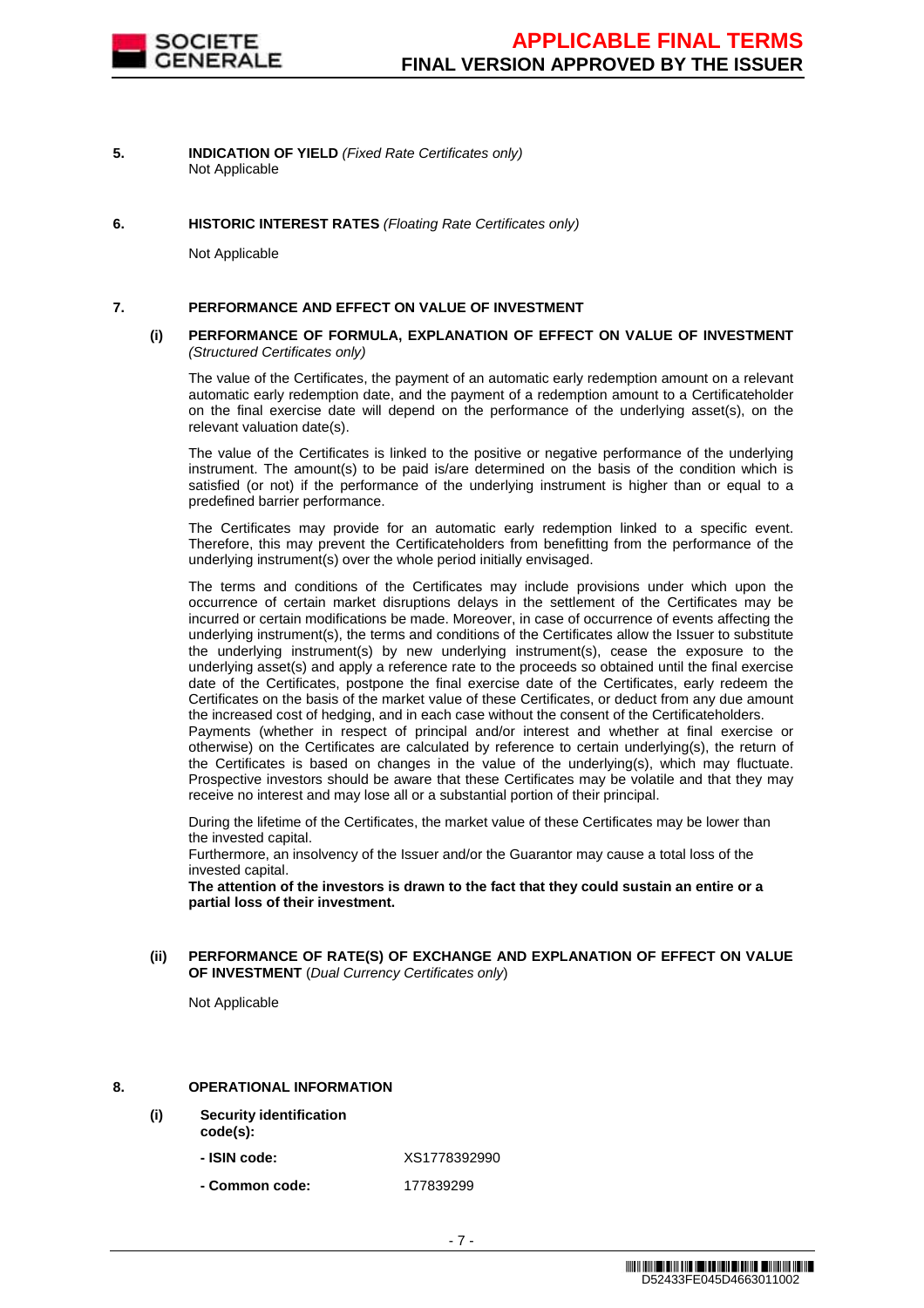

|    |       |                                                                                                                                                        | société anonyme (Clearstream, Luxembourg)                                                                                                                                                                                                                                                                                                                                                                                                                                        |
|----|-------|--------------------------------------------------------------------------------------------------------------------------------------------------------|----------------------------------------------------------------------------------------------------------------------------------------------------------------------------------------------------------------------------------------------------------------------------------------------------------------------------------------------------------------------------------------------------------------------------------------------------------------------------------|
|    | (iii) | <b>Delivery of the Certificates:</b>                                                                                                                   | Delivery against payment                                                                                                                                                                                                                                                                                                                                                                                                                                                         |
|    | (iv)  | <b>Calculation Agent:</b>                                                                                                                              | Société Générale<br>Tour Société Générale<br>17 Cours Valmy<br>92987 Paris La Défense Cedex<br>France                                                                                                                                                                                                                                                                                                                                                                            |
|    | (v)   | Paying Agent(s):                                                                                                                                       | Société Générale Bank&Trust<br>11, avenue Emile Reuter<br>2420 Luxembourg<br>Luxembourg                                                                                                                                                                                                                                                                                                                                                                                          |
|    | (vi)  | Eurosystem eligibility of the<br><b>Certificates:</b>                                                                                                  | No                                                                                                                                                                                                                                                                                                                                                                                                                                                                               |
|    |       | (vii) Address and contact details of Société Générale<br>Société Générale for all<br>administrative<br>communications relating to<br>the Certificates: | Tour Société Générale<br>17 Cours Valmy<br>92987 Paris La Défense Cedex<br>France<br>Name: Sales Support Services - Derivatives<br>Tel: +33 1 57 29 12 12 (Hotline)<br>Email: clientsupport-deai@sgcib.com                                                                                                                                                                                                                                                                       |
| 9. |       | <b>DISTRIBUTION</b>                                                                                                                                    |                                                                                                                                                                                                                                                                                                                                                                                                                                                                                  |
|    | (i)   | <b>Method of distribution:</b>                                                                                                                         | Non-syndicated                                                                                                                                                                                                                                                                                                                                                                                                                                                                   |
|    |       | - Dealer(s):                                                                                                                                           | Société Générale<br>Tour Société Générale<br>17 Cours Valmy<br>92987 Paris La Défense Cedex<br>France                                                                                                                                                                                                                                                                                                                                                                            |
|    | (ii)  | <b>Total commission and</b><br>concession:                                                                                                             | There is no commission and/or concession paid by the Issuer<br>to the Dealer or the Managers.                                                                                                                                                                                                                                                                                                                                                                                    |
|    |       |                                                                                                                                                        | Société Générale shall pay to Deutsche Bank SpA and<br>Finanza & Futuro Banca S.p.A. an upfront remuneration of up<br>to 4.00% of the nominal amount of Certificates effectively<br>placed by such Distributors as of the Issue Date.                                                                                                                                                                                                                                            |
|    | (iii) | <b>TEFRA rules:</b>                                                                                                                                    | Not Applicable                                                                                                                                                                                                                                                                                                                                                                                                                                                                   |
|    | (iv)  | <b>Non-exempt Offer:</b>                                                                                                                               | A Non-exempt offer of the Certificates may be made by the<br>Dealer and any Initial Authorised Offeror below mentioned,<br>any Additional Authorised Offeror, the name and address of<br>whom will be published on the website of the Issuer<br>(http://prospectus.socgen.com) in the public offer jurisdiction(s)<br>(Public Offer Jurisdiction(s)) during the offer period (Offer<br>Period) as specified in the paragraph "Public Offers in<br>European Economic Area" below. |
|    |       | - Individual Consent / Name(s)<br>and address(es) of any Initial<br><b>Authorised Offeror:</b>                                                         | Applicable / Deutsche Bank SpA, Piazza del Calendario, 3,<br>20126 Milano and Finanza & Futuro Banca S.p.A., Piazza del<br>Calendario, 1, 20126 Milano (each a Distributor and together<br>the Distributors)                                                                                                                                                                                                                                                                     |
|    |       | - General Consent/ Other<br>conditions to consent:                                                                                                     | Not Applicable                                                                                                                                                                                                                                                                                                                                                                                                                                                                   |
|    | (v)   | U.S. federal income tax<br>considerations:                                                                                                             | The Certificates are not Specified Certificates for purposes of<br>Section 871(m) Regulations.                                                                                                                                                                                                                                                                                                                                                                                   |
|    | (vi)  | <b>Prohibition of Sales to EEA</b><br><b>Retail Investors:</b>                                                                                         | Not Applicable                                                                                                                                                                                                                                                                                                                                                                                                                                                                   |

**(ii) Clearing System(s):** Euroclear Bank S.A/N.V. (**Euroclear) /** Clearstream Banking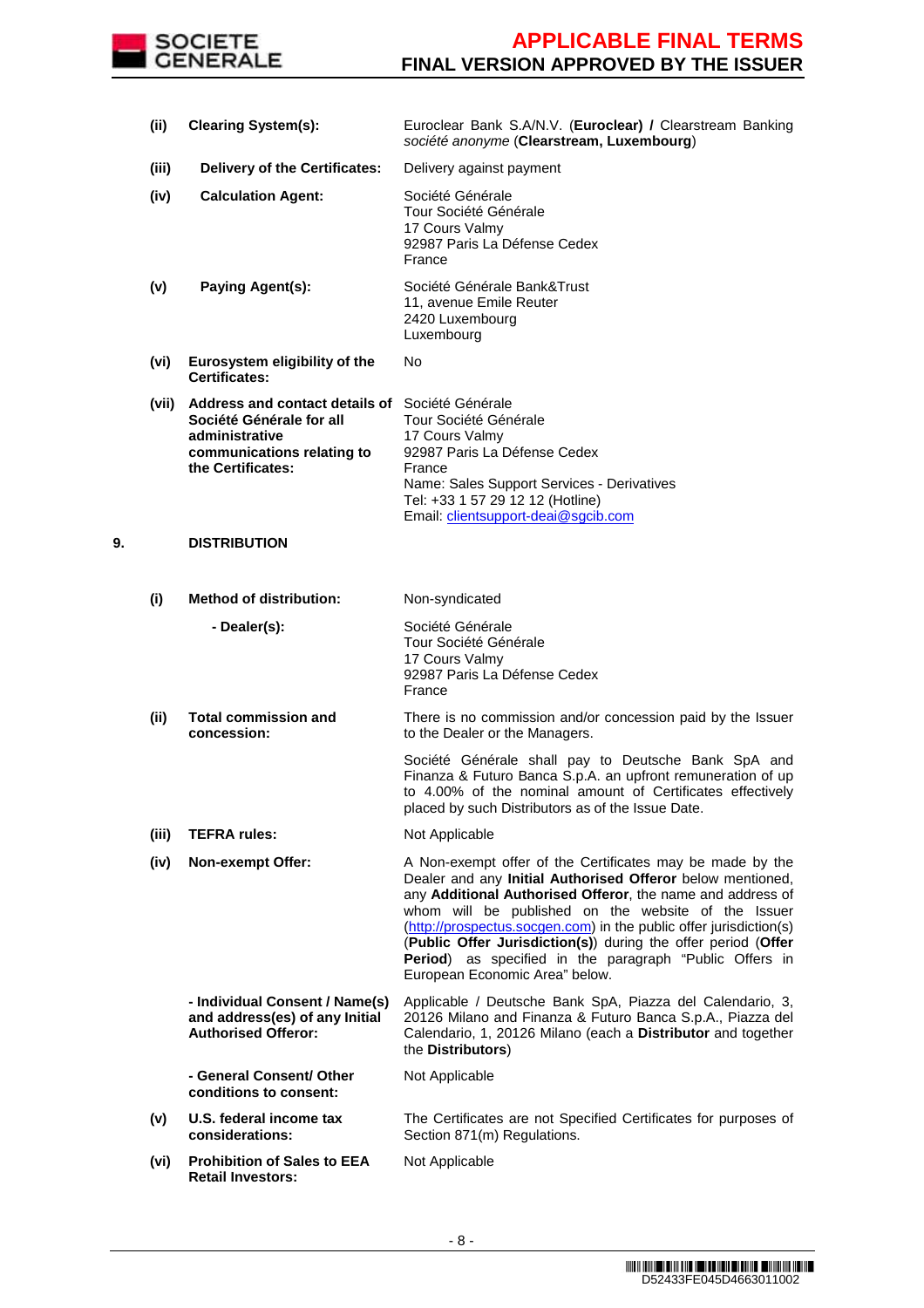

### **10. PUBLIC OFFERS IN EUROPEAN ECONOMIC AREA**

- **Public Offer Jurisdiction(s):** Italy
	- **Offer Period:** From 02/05/2018 to 28/05/2018, save in case of early termination.

The Offer Period for the Certificates placed in Italy through "door-to-door selling" (pursuant to Article 30 of the Legislative Decree n. 58 dated 24.02.1998, as amended, the "Italian Financial Service Act") shall be from and including 02/05/2018 to and including 23/05/2018, save in case of early termination.

Pursuant to Article 30, paragraph 6, of the Italian Financial Act, the validity and enforceability of the subscriptions through "door-to-door selling" are suspended for a period of seven days from the date of the subscription. During such period, investors have the right to withdraw from the subscription without any charge or commissions, by means of communication to the distributor.

 **- Offer Price:** The Certificates will be offered at the Issue Price of which up to a maximum of 4.00% is represented by distribution fee payable upfront by the Issuer to the Distributors.

 **- Conditions to which the offer is subject:** Offers of the Certificates are conditional on their issue and, on any additional conditions set out in the standard terms of business of the financial intermediaries, notified to investors by such relevant financial intermediaries.

> The Issuer reserves the right to close the Offer Period prior to its stated expiry for any reason.

> The Issuer reserves the right to withdraw the offer and cancel the issuance of the Certificates for any reason at any time on or prior to the Issue Date. For the avoidance of doubt, if any application has been made by a potential investor and the Issuer exercises such right, no potential investor shall be entitled to subscribe or otherwise acquire the Certificates.

> The validity of the offer is subject to the condition that the decision of admission to trading on EuroTLX is released by EuroTLX Sim S.p.A. by not later than on the day immediately preceding the Issue Date; otherwise, the offer will be deemed withdrawn and the issuance cancelled. The Issuer undertakes to file the relevant application with EuroTLX Sim S.p.A. in due time to allow EuroTLX Sim S.p.A. to release a decision, according to its rules, within the day immediately preceding the Issue Date.

> In each case, a notice to the investors on the early termination or the withdrawal, as applicable, will be published on the website of the Issuer (http://prospectus.socgen.com).

 **- Description of the application process:** The distribution activity will be carried out in accordance with the financial intermediary's usual procedures. Prospective investors will not be required to enter into any contractual arrangements directly with the Issuer in relation to the subscription of the Certificates.

 **- Description of possibility to**  Not Applicable **reduce subscriptions and manner for refunding excess amount paid by applicants:**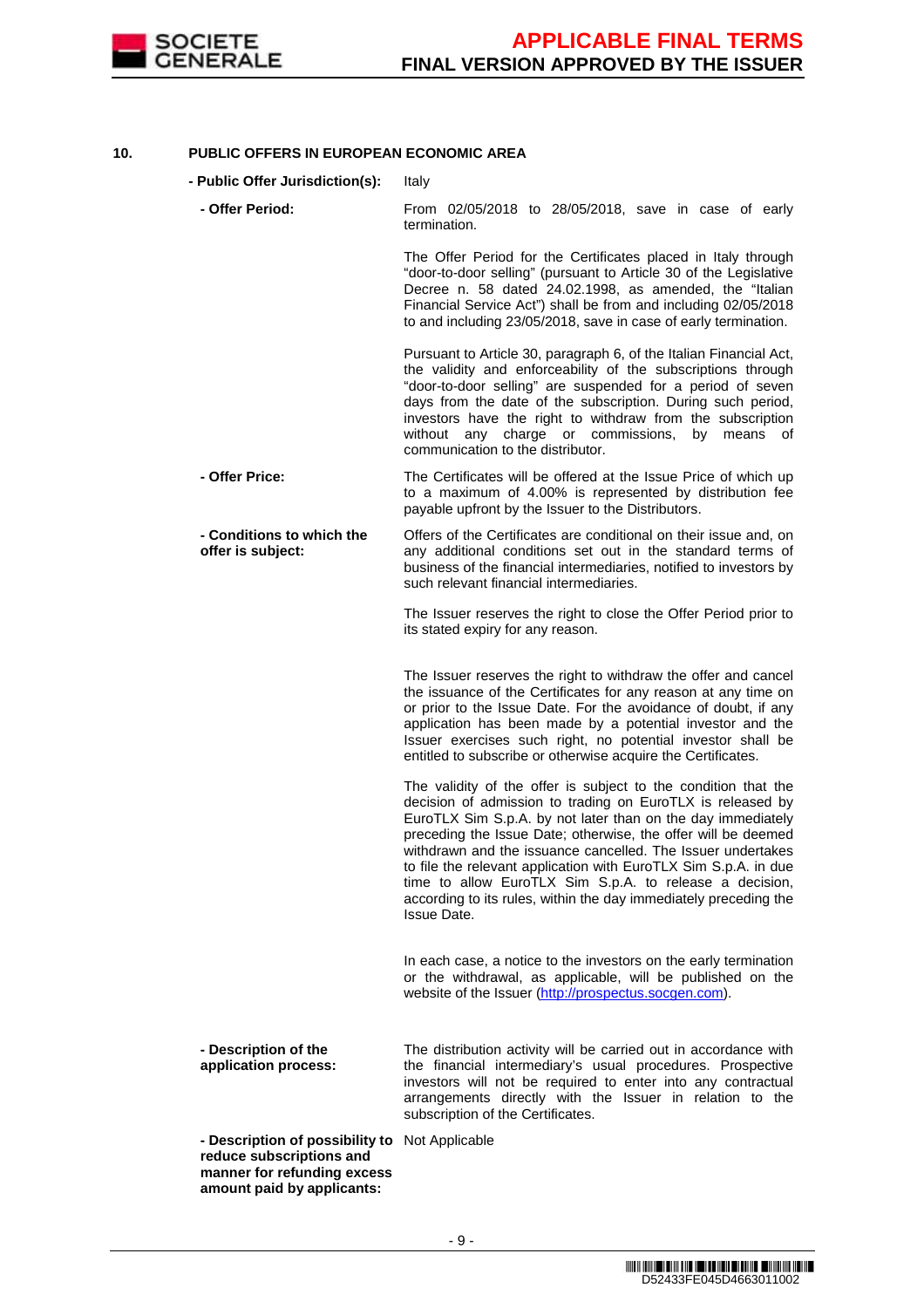

|     | - Details of the minimum<br>and/or maximum amount of<br>application:                                                                                          | Minimum amount of application : EUR 100 (i.e. 1 Certificate)                                                                                                                                                                                                                                                                                                                                                                                                                               |
|-----|---------------------------------------------------------------------------------------------------------------------------------------------------------------|--------------------------------------------------------------------------------------------------------------------------------------------------------------------------------------------------------------------------------------------------------------------------------------------------------------------------------------------------------------------------------------------------------------------------------------------------------------------------------------------|
|     | - Details of the method and<br>time limits for paying up and<br>delivering the Certificates:                                                                  | The Certificates will be issued on the Issue Date against<br>payment to the Issuer of the net subscription moneys.<br>However, the settlement and delivery of the Certificates will be<br>executed through the Dealer mentioned above. Investors will<br>be notified by the relevant financial intermediary of their<br>allocations of Certificates and the settlement arrangements in<br>respect thereof.                                                                                 |
|     |                                                                                                                                                               | The settlement and the delivery of the securities will be<br>executed through the Dealer mentioned above only for<br>technical reasons. However, the Issuer will be the only offeror<br>and as such will assume all the responsibilities in connection<br>with the information contained in the Final Terms together with<br>the Base Prospectus.                                                                                                                                          |
|     | - Manner and date in which<br>results of the offer are to be<br>made public:                                                                                  | Publication<br>website<br>the<br>οf<br>the<br>Issuer<br>on<br>(http://prospectus.socgen.com) and in a daily newspaper of<br>general circulation in the relevant place(s) of listing and/or<br>public offer at the end of the subscription period if required by<br>local regulation.                                                                                                                                                                                                       |
|     | - Procedure for exercise of<br>any right of pre-emption,<br>negotiability of subscription<br>rights and treatment of<br>subscription rights not<br>exercised: | Not Applicable                                                                                                                                                                                                                                                                                                                                                                                                                                                                             |
|     | - Whether tranche(s)<br>has/have been reserved for<br>certain countries:                                                                                      | Not Applicable                                                                                                                                                                                                                                                                                                                                                                                                                                                                             |
|     | - Process for notification to<br>applicants of the amount<br>allotted and the indication<br>whether dealing may begin<br>before notification is made:         | Not Applicable                                                                                                                                                                                                                                                                                                                                                                                                                                                                             |
|     | - Amount of any expenses<br>and taxes specifically<br>charged to the subscriber or<br>purchaser:                                                              | Taxes charged in connection with the subscription, transfer,<br>purchase or holding of the Certificates must be paid by the<br>Certificateholders and neither the Issuer nor the Guarantor<br>shall have any obligation in relation thereto; in that respect,<br>Certificateholders shall consult professional tax advisers to<br>determine the tax regime applicable to their own situation. The<br>Certificateholders shall also consult the Taxation section in the<br>Base Prospectus. |
|     |                                                                                                                                                               | Subscription fees or purchases fees: None                                                                                                                                                                                                                                                                                                                                                                                                                                                  |
| 11. | <b>ADDITIONAL INFORMATION</b>                                                                                                                                 |                                                                                                                                                                                                                                                                                                                                                                                                                                                                                            |
|     | - Minimum investment in the<br><b>Certificates:</b>                                                                                                           | EUR 100 (i.e. 1 Certificate)                                                                                                                                                                                                                                                                                                                                                                                                                                                               |
|     | - Minimum Trading Lot:                                                                                                                                        | EUR 100 (i.e. 1 Certificate)                                                                                                                                                                                                                                                                                                                                                                                                                                                               |
|     | - Underlying Disclaimer:                                                                                                                                      |                                                                                                                                                                                                                                                                                                                                                                                                                                                                                            |
|     |                                                                                                                                                               |                                                                                                                                                                                                                                                                                                                                                                                                                                                                                            |

 STOXX Limited, Deutsche Börse Group and their licensors, research partners or data providers have no relationship to the licensee, other than the licensing of the EURO STOXX 50® and the related trademarks for use in connection with the product.

**STOXX, Deutsche Börse Group and their licensors, research partners or data providers do**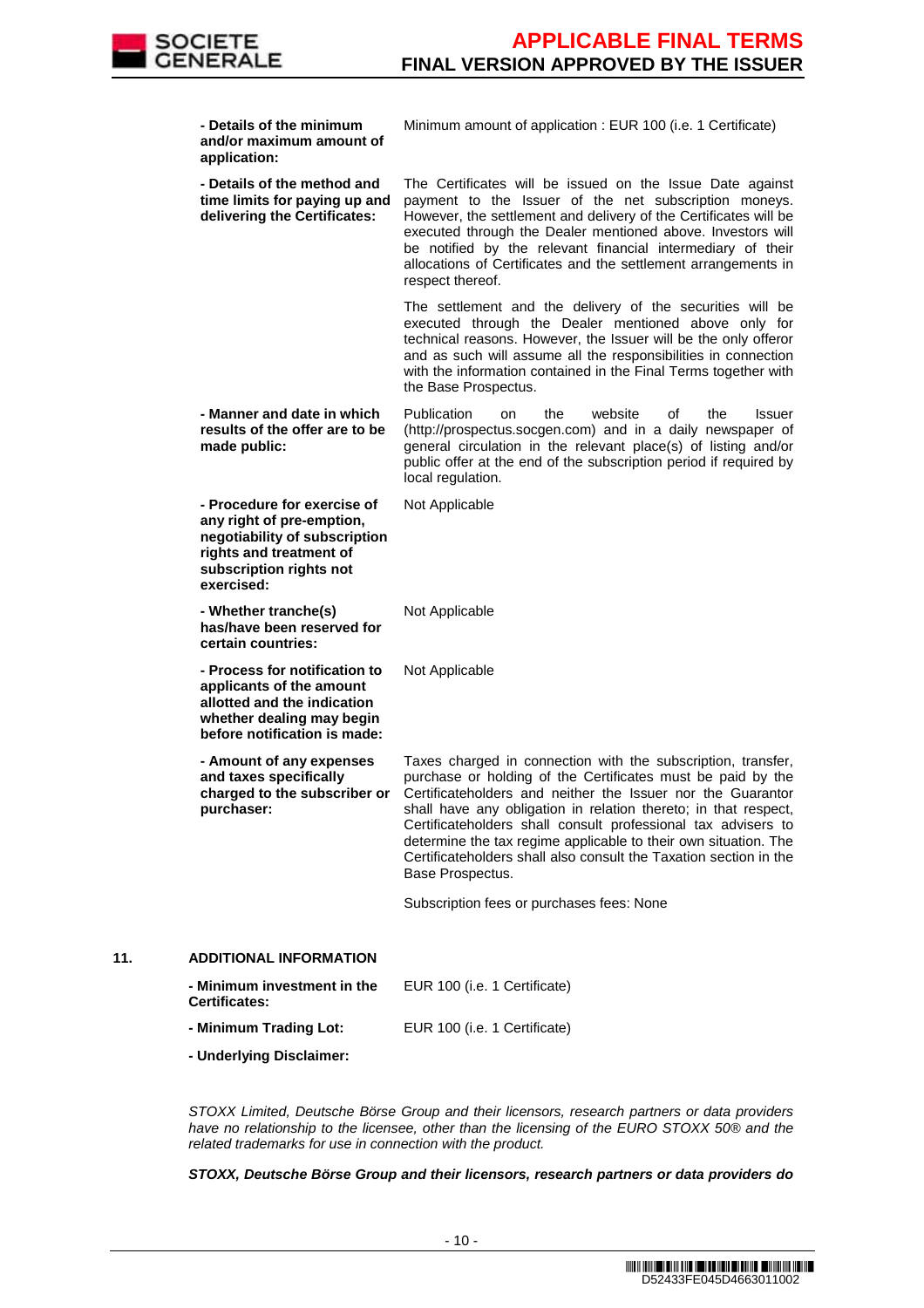

**not:**

» sponsor, endorse, sell or promote the product.

» recommend that any person invest in the products or any other securities.

» have any responsibility or liability for or make any decisions about the timing, amount or pricing of products.

» have any responsibility or liability for the administration, management or marketing of the products.

» consider the needs of the products or the owners of the products in determining, composing or calculating the relevant index or have any obligation to do so.

**STOXX, Deutsche Börse Group and their licensors, research partners or data providers give no warranty, and exclude any liability (whether in negligence or otherwise), in connection with the products or their performance.**

STOXX does not assume any contractual relationship with the purchasers of the products or any other third parties.

#### **Specifically,**

» STOXX, Deutsche Börse Group and their licensors, research partners or data providers do not give any warranty, express or implied, and exclude any liability about:

- The results to be obtained by the products, the owner of the products or any other person in connection with the use of the relevant index and the data included in the relevant index;

- The accuracy, timeliness, and completeness of the relevant index and its data;

- The merchantability and the fitness for a particular purpose or use of the relevant index and its data;

- The performance of the products generally.

» STOXX, Deutsche Börse Group and their licensors, research partners or data providers give no warranty and exclude any liability, for any errors, omissions or interruptions in the relevant index or its data;

» Under no circumstances will STOXX, Deutsche Börse Group or their licensors, research part ners or data providers be liable (whether in negligence or otherwise) for any lost profits or indirect, punitive, special or consequential damages or losses, arising as a result of such errors, omissions or interruptions in the relevant index or its data or generally in relation to the products, even in circumstances where STOXX, Deutsche Börse Group or their licensors, research partners or data providers are aware that such loss or damage may occur.

The licensing Agreement between the licensee and STOXX is solely for their benefit and not for the benefit of the owners of the products or any other third parties.

 **- Location where the Prospectus, any Supplements thereto and the Final Terms can be collected or inspected free of charge in Italy:**

Société Générale, Via Olona n.2, 20123 Milano Italy

#### **12. PUBLIC OFFERS IN OR FROM SWITZERLAND**

Not Applicable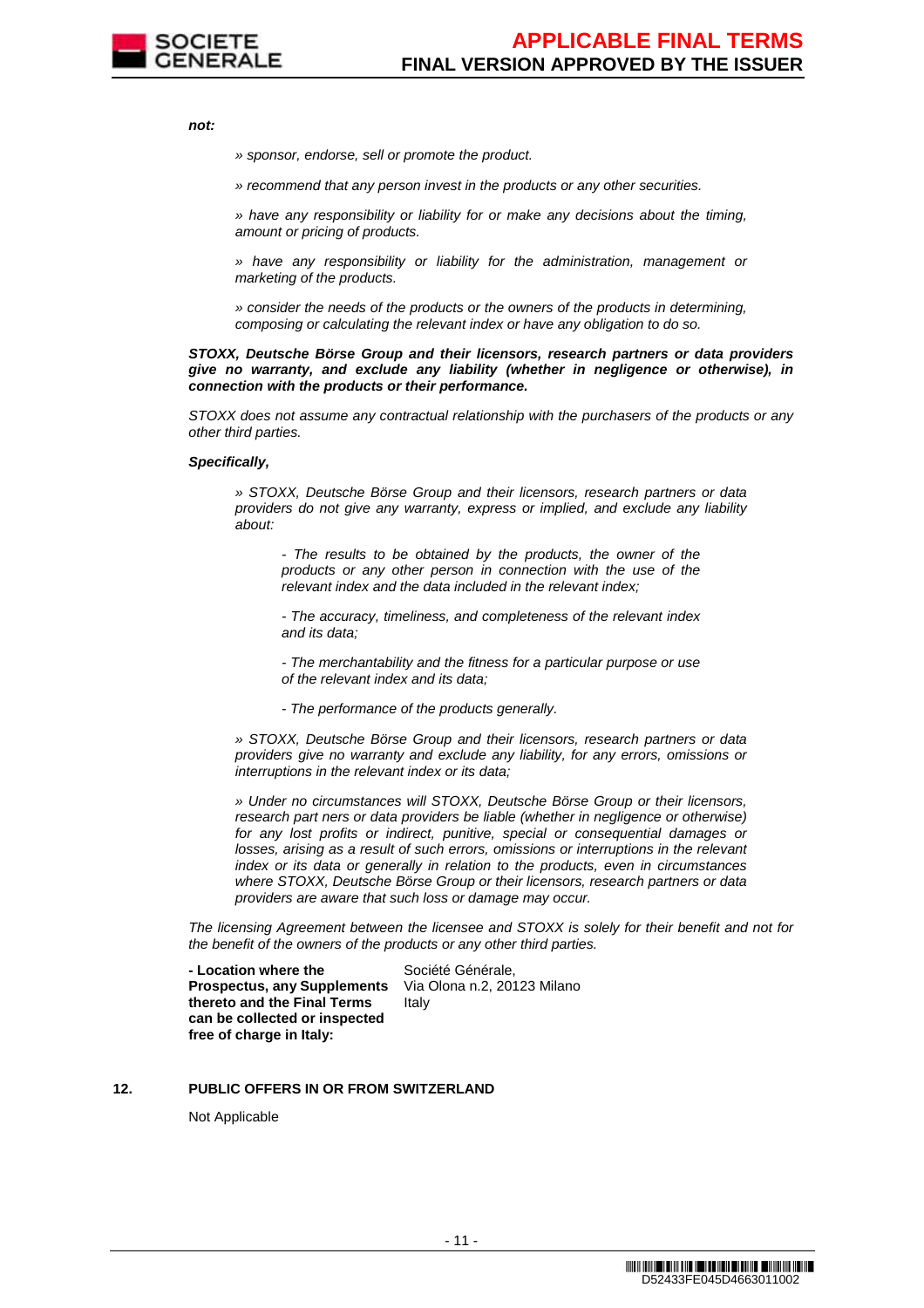

### **ISSUE SPECIFIC SUMMARY**

Summaries are made up of disclosure requirements known as **Elements** the communication of which is required by Annex XXII of the Commission Regulation (EC) No 809/2004 as amended. These elements are numbered in Sections –  $A - E(A.1 - E.7)$ .

This summary contains all the Elements required to be included in a summary for this type of securities and Issuer. Because some Elements are not required to be addressed, there may be gaps in the numbering sequence of the Elements.

Even though an Element may be required to be inserted in the summary because of the type of securities and Issuer, it is possible that no relevant information can be given regarding the Element. In this case, a short description of the Element is included in the summary with the mention of "Not Applicable".

|                                                            | Section A - Introduction and warnings            |                                                                                                                                                                                                                                                                                                                                                                                                                                                                                                                                                                                                                                                                                        |  |  |
|------------------------------------------------------------|--------------------------------------------------|----------------------------------------------------------------------------------------------------------------------------------------------------------------------------------------------------------------------------------------------------------------------------------------------------------------------------------------------------------------------------------------------------------------------------------------------------------------------------------------------------------------------------------------------------------------------------------------------------------------------------------------------------------------------------------------|--|--|
| A.1                                                        | Warning                                          | This summary must be read as an introduction to the Base Prospectus.                                                                                                                                                                                                                                                                                                                                                                                                                                                                                                                                                                                                                   |  |  |
|                                                            |                                                  | Any decision to invest in the Certificates should be based on a consideration<br>of the Base Prospectus as a whole by the investor.                                                                                                                                                                                                                                                                                                                                                                                                                                                                                                                                                    |  |  |
|                                                            |                                                  | Where a claim relating to the information contained in the Base Prospectus<br>and the applicable Final Terms is brought before a court, the plaintiff<br>investor might, under the national legislation of the Member States, have to<br>bear the costs of translating the Base Prospectus before the legal<br>proceedings are initiated.                                                                                                                                                                                                                                                                                                                                              |  |  |
|                                                            |                                                  | Civil liability attaches only to those persons who have tabled this summary,<br>including any translation thereof, but only if the summary is misleading,<br>inaccurate or inconsistent when read together with the other parts of the<br>Base Prospectus or it does not provide, when read together with the other<br>parts of this Base Prospectus, key information in order to aid investors when<br>considering whether to invest in the Certificates.                                                                                                                                                                                                                             |  |  |
| A.2<br>Consent to the use of the<br><b>Base Prospectus</b> |                                                  | The Issuer consents to the use of this Base Prospectus in connection with a<br>resale or placement of Certificates in circumstances where a prospectus is<br>required to be published under the Prospectus Directive (a Non-exempt<br>Offer) subject to the following conditions:                                                                                                                                                                                                                                                                                                                                                                                                      |  |  |
|                                                            |                                                  | - the consent is only valid during the offer period from 02/05/2018 to<br>28/05/2018 and, in respect of Certificates placed in Italy through "door-to-<br>door selling", from 02/05/2018 to 23/05/2018 (the Offer Period);                                                                                                                                                                                                                                                                                                                                                                                                                                                             |  |  |
|                                                            |                                                  | - the consent given by the Issuer for the use of the Base Prospectus to<br>make the Non-exempt Offer is an individual consent (an Individual<br>Consent) in respect of Deutsche Bank SpA, Piazza del Calendario, 3,<br>20126 Milano and Finanza & Futuro Banca S.p.A., Piazza del Calendario, 1,<br>20126 Milano (each an Initial Authorised Offeror, each a Distributor and<br>together the Distributors) and if the Issuer appoints any additional financial<br>intermediaries after 27/04/2018 and publishes details of them on its website<br>http://prospectus.socgen.com, each financial intermediary whose details are<br>so published (each an Additional Authorised Offeror); |  |  |
|                                                            |                                                  | - the consent only extends to the use of this Base Prospectus to make Non-<br>exempt Offers of the Certificates in Italy.                                                                                                                                                                                                                                                                                                                                                                                                                                                                                                                                                              |  |  |
|                                                            |                                                  | The information relating to the conditions of the Non-exempt Offer<br>shall be provided to the investors by any Initial Authorised Offeror and<br>any Additional Authorised Offeror at the time the offer is made.                                                                                                                                                                                                                                                                                                                                                                                                                                                                     |  |  |
|                                                            | Section B - Issuer and Guarantor                 |                                                                                                                                                                                                                                                                                                                                                                                                                                                                                                                                                                                                                                                                                        |  |  |
| <b>B.1</b>                                                 | Legal and commercial<br>name of the issuer       | SG Issuer (or the Issuer)                                                                                                                                                                                                                                                                                                                                                                                                                                                                                                                                                                                                                                                              |  |  |
| B.2                                                        | Domicile, legal form,<br>legislation and country | Domicile: 33, boulevard Prince Henri, L-1724 Luxembourg.                                                                                                                                                                                                                                                                                                                                                                                                                                                                                                                                                                                                                               |  |  |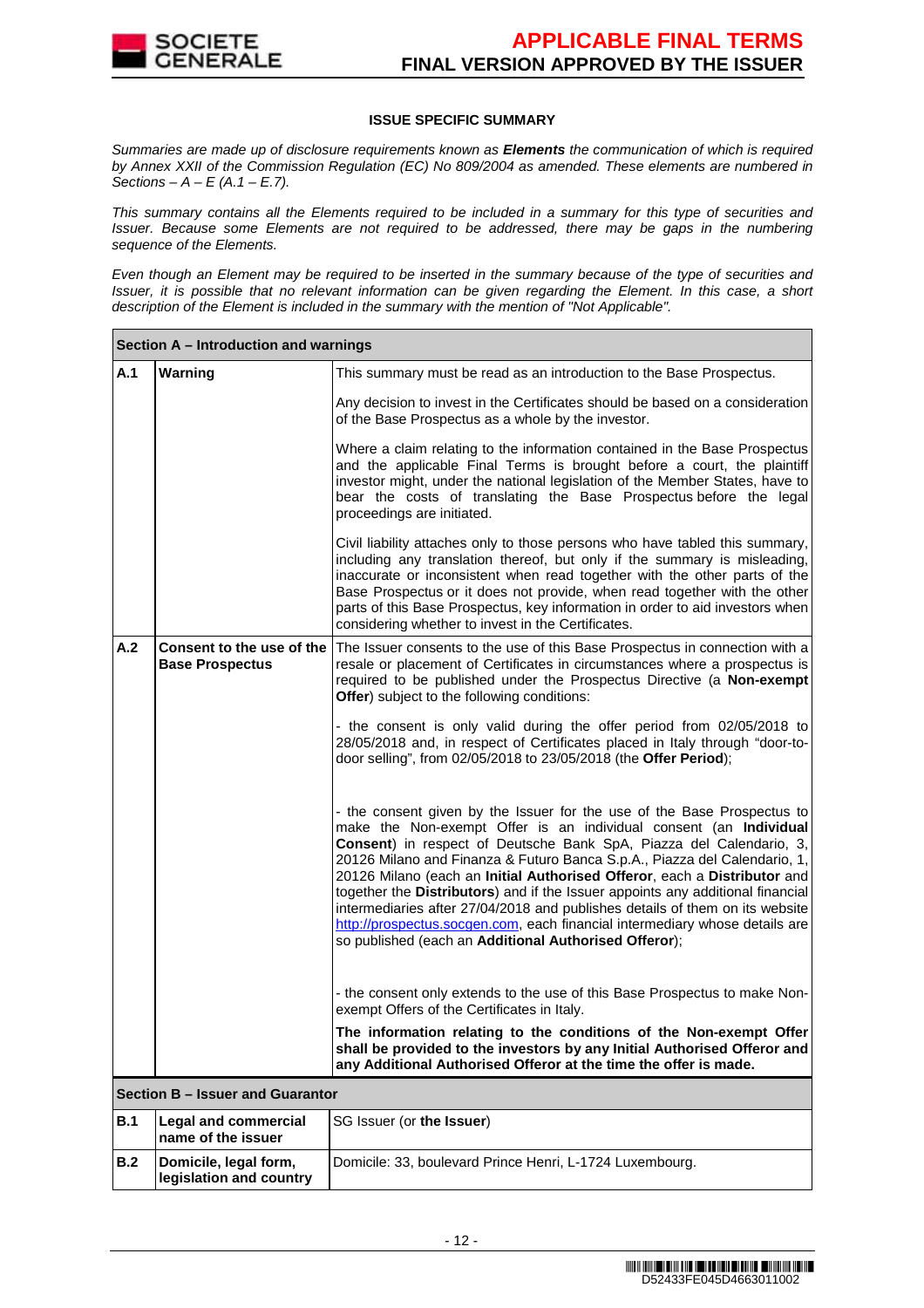

|             | of incorporation                                                                                                                                          | Legal form: Public limited liability company (société anonyme).                                                                                                                                                                                                                                                                                                                                                                                                                                                                                     |            |             |            |                                             |
|-------------|-----------------------------------------------------------------------------------------------------------------------------------------------------------|-----------------------------------------------------------------------------------------------------------------------------------------------------------------------------------------------------------------------------------------------------------------------------------------------------------------------------------------------------------------------------------------------------------------------------------------------------------------------------------------------------------------------------------------------------|------------|-------------|------------|---------------------------------------------|
|             |                                                                                                                                                           | Legislation under which the Issuer operates: Luxembourg law.                                                                                                                                                                                                                                                                                                                                                                                                                                                                                        |            |             |            |                                             |
|             |                                                                                                                                                           | Country of incorporation: Luxembourg.                                                                                                                                                                                                                                                                                                                                                                                                                                                                                                               |            |             |            |                                             |
| <b>B.4b</b> | Known trends affecting<br>the issuer and the<br>industries in which it<br>operates                                                                        | The Issuer expects to continue its activity in accordance with its corporate<br>objects over the course of 2018.                                                                                                                                                                                                                                                                                                                                                                                                                                    |            |             |            |                                             |
| B.5         | <b>Description of the</b><br>issuer's group and the<br>issuer's position within<br>the group                                                              | The Société Générale group (the Group) offers a wide range of advisory<br>services and tailored financial solutions to individual customers, large<br>institutional investors. The Group relies on three<br>corporate<br>and<br>complementary core businesses: • French Retail Banking; • International<br>Retail Banking, Financial Services and Insurance and • Corporate and<br>Investment Banking, Private Banking, Asset and Wealth Management and<br>Securities Services. The Issuer is a subsidiary of the Group and has no<br>subsidiaries. |            |             |            |                                             |
| B.9         | <b>Figure of profit forecast</b><br>or estimate of the issuer                                                                                             | Not applicable. SG Issuer and SG Option Europe do not make any profit<br>forecast or estimate.                                                                                                                                                                                                                                                                                                                                                                                                                                                      |            |             |            |                                             |
| <b>B.10</b> | Nature of any<br>qualifications in the<br>audit report on the<br>historical financial<br>information                                                      | Not Applicable. The audit report does not include any qualification.                                                                                                                                                                                                                                                                                                                                                                                                                                                                                |            |             |            |                                             |
| <b>B.12</b> | Selected historical key<br>financial information                                                                                                          |                                                                                                                                                                                                                                                                                                                                                                                                                                                                                                                                                     | Year       |             | Year       |                                             |
|             | regarding the issuer                                                                                                                                      |                                                                                                                                                                                                                                                                                                                                                                                                                                                                                                                                                     | ended      | Half year   | ended      | Half-year                                   |
|             |                                                                                                                                                           |                                                                                                                                                                                                                                                                                                                                                                                                                                                                                                                                                     | 31.12.2015 | 30.06.2016  | 31.12.2016 | 30.06.2017                                  |
|             |                                                                                                                                                           |                                                                                                                                                                                                                                                                                                                                                                                                                                                                                                                                                     | (audited)  | (unaudited) | (audited)  | (unaudited)                                 |
|             |                                                                                                                                                           | (in K€)                                                                                                                                                                                                                                                                                                                                                                                                                                                                                                                                             |            |             |            |                                             |
|             |                                                                                                                                                           | <b>Total Revenue</b>                                                                                                                                                                                                                                                                                                                                                                                                                                                                                                                                | 102,968    | 48,398      | 90,991     | 54,641                                      |
|             |                                                                                                                                                           | Profit before tax                                                                                                                                                                                                                                                                                                                                                                                                                                                                                                                                   | 380        | 118         | 525        | 21                                          |
|             |                                                                                                                                                           | <b>Profit for the financial</b><br>year                                                                                                                                                                                                                                                                                                                                                                                                                                                                                                             | 380        | 71          | 373        | 17                                          |
|             |                                                                                                                                                           | <b>Total Assets</b>                                                                                                                                                                                                                                                                                                                                                                                                                                                                                                                                 |            |             |            | 37,107,368 44,984,808 53,309,975 52,864,508 |
|             | Statement as no material<br>adverse change in the<br>prospects of the issuer<br>since the date of its last                                                | There has been no material adverse change in the prospects of the Issuer<br>since 31 December 2016.                                                                                                                                                                                                                                                                                                                                                                                                                                                 |            |             |            |                                             |
|             | published audited<br>financial statements                                                                                                                 |                                                                                                                                                                                                                                                                                                                                                                                                                                                                                                                                                     |            |             |            |                                             |
|             | Significant changes in<br>the issuer's financial or<br>trading position<br>subsequent to the period<br>covered by the historical<br>financial information | Not Applicable. There has been no significant change in the financial or<br>trading position of the Issuer since 30 June 2017.                                                                                                                                                                                                                                                                                                                                                                                                                      |            |             |            |                                             |
| <b>B.13</b> | Recent events particular<br>to the issuer which are<br>to a material extent<br>relevant to the<br>evaluation of the<br><b>Issuer's solvency</b>           | Not Applicable. There has been no recent event particular to the Issuer<br>which is to a material extent relevant to the evaluation of the Issuer's<br>solvency.                                                                                                                                                                                                                                                                                                                                                                                    |            |             |            |                                             |
| <b>B.14</b> | Statement as to whether<br>the issuer is dependent<br>upon other entities                                                                                 | See Element B.5 above for the Issuers' position within the Group.<br>SG Issuer is dependent upon Société Générale Bank & Trust within the                                                                                                                                                                                                                                                                                                                                                                                                           |            |             |            |                                             |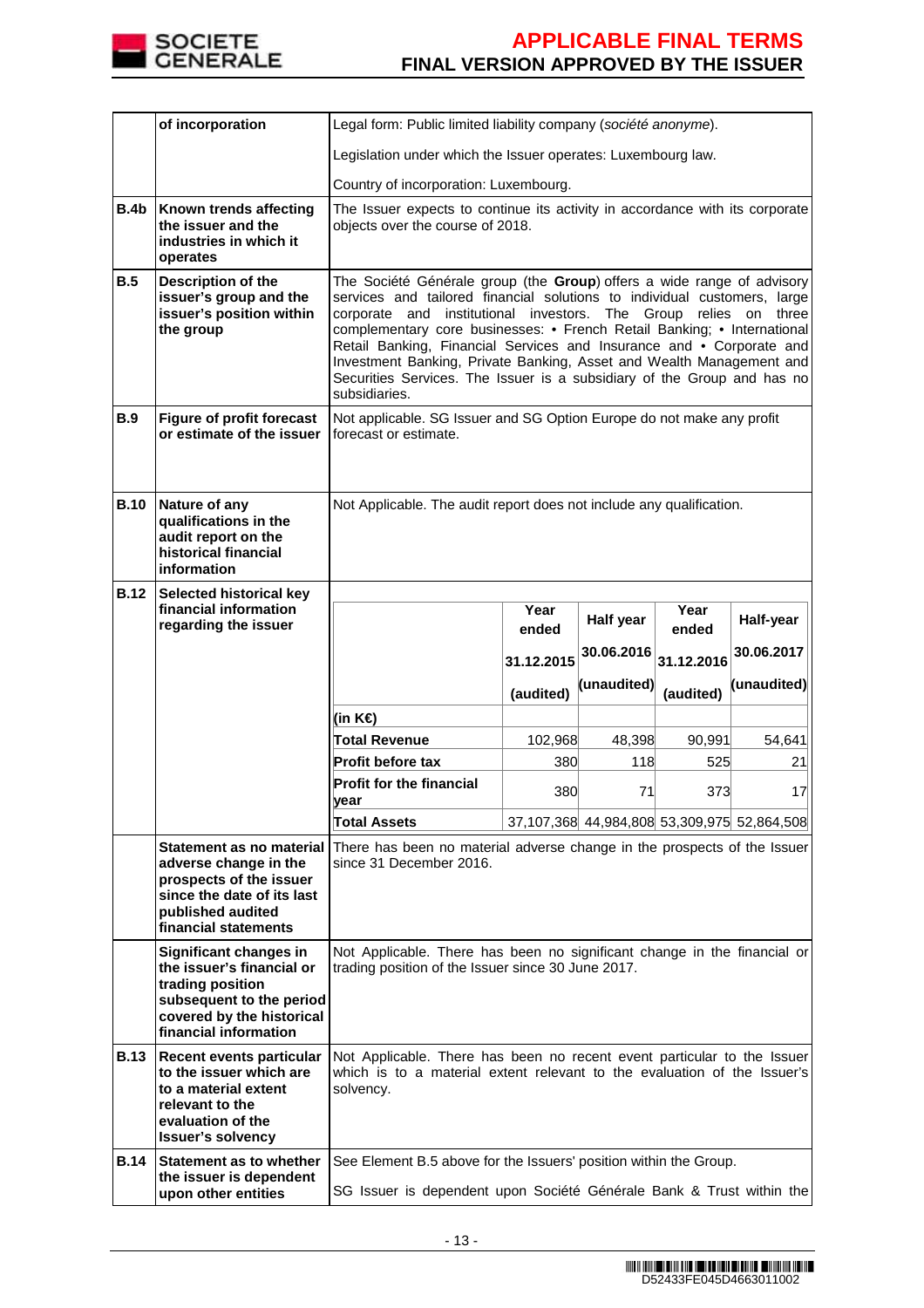

|             | within the group                                                                                                                                                                 | Group.                                                                                                                                                                                                                                                                                                                                                                                                                                                                                                                 |
|-------------|----------------------------------------------------------------------------------------------------------------------------------------------------------------------------------|------------------------------------------------------------------------------------------------------------------------------------------------------------------------------------------------------------------------------------------------------------------------------------------------------------------------------------------------------------------------------------------------------------------------------------------------------------------------------------------------------------------------|
| <b>B.15</b> | <b>Description of the</b><br>issuer's principal<br>activities                                                                                                                    | The principal activity of SG Issuer is raising finance by the issuance of<br>warrants as well as debt securities designed to be placed to institutional<br>customers or retail customers through the distributors associated with<br>Société Générale. The financing obtained through the issuance of such debt<br>securities is then lent to Société Générale and to other members of the<br>Group.                                                                                                                   |
| <b>B.16</b> | To the extent known to<br>the issuer, whether the<br>issuer is directly or<br>indirectly owned or<br>controlled and by whom,<br>and description of the<br>nature of such control | SG Issuer is a 100 per cent. owned subsidiary of Société Générale Bank &<br>Trust S.A. which is itself a 100 per cent. owned subsidiary of Société<br>Générale and is a fully consolidated company.                                                                                                                                                                                                                                                                                                                    |
| <b>B.18</b> | Nature and scope of the<br>guarantee                                                                                                                                             | The Certificates are unconditionally and irrevocably guaranteed by Société<br>Générale (the Guarantor) pursuant to the guarantee made as of 27 June<br>2017 (the Guarantee). The Guarantee constitutes a direct, unconditional,<br>unsecured and general obligation of the Guarantor and ranks and will rank at<br>least pari passu with all other existing and future direct, unconditional,<br>unsecured and general obligations of the Guarantor, including those in<br>respect of deposits.                        |
|             |                                                                                                                                                                                  | Any references to sums or amounts payable by the Issuer which are<br>guaranteed by the Guarantor under the Guarantee shall be to such sums<br>and/or amounts as directly reduced, and/or in the case of conversion into<br>equity, as reduced by the amount of such conversion, and/or otherwise<br>modified from time to time resulting from the application of a bail-in power by<br>any relevant authority pursuant to directive 2014/59/EU of the European<br>Parliament and of the Council of the European Union. |
| <b>B.19</b> | Information about the<br>guarantor as if it were<br>the issuer of the same<br>type of security that is<br>subject of the guarantee                                               | The information about Société Générale as if it were the Issuer of the same<br>type of Certificates that is subject of the Guarantee is set out in accordance<br>with Elements B.19 / B.1, B.19 / B.2, B.19 / B.4b, B.19 / B.5, B.19 / B.9, B.19<br>/ B.10, B.19 / B.12, B.19 / B.13, B.19 / B.14, B.19 / B.15, B.19 / B.16 below,<br>respectively:                                                                                                                                                                    |
|             |                                                                                                                                                                                  | B.19/B.1: Legal and commercial name of the guarantor                                                                                                                                                                                                                                                                                                                                                                                                                                                                   |
|             |                                                                                                                                                                                  | Société Générale                                                                                                                                                                                                                                                                                                                                                                                                                                                                                                       |
|             |                                                                                                                                                                                  | B.19/B.2: Domicile, legal form, legislation and country of incorporation                                                                                                                                                                                                                                                                                                                                                                                                                                               |
|             |                                                                                                                                                                                  | Domicile: 29, boulevard Haussmann, 75009 Paris, France. Legal form:<br>Public limited liability company (société anonyme).                                                                                                                                                                                                                                                                                                                                                                                             |
|             |                                                                                                                                                                                  | Legislation under which the Issuer operates: French law. Country of<br>incorporation: France.                                                                                                                                                                                                                                                                                                                                                                                                                          |
|             |                                                                                                                                                                                  | B.19/B.4b: Known trends affecting the guarantor and the industries in<br>which it operates                                                                                                                                                                                                                                                                                                                                                                                                                             |
|             |                                                                                                                                                                                  | The macroeconomic environment saw a gradual improvement in 2017. This<br>improvement is expected to continue in 2018, with accelerated growth in<br>most major economic areas and more dynamic international trade flows. The<br>markets should remain buoyant, although valuation levels raise the question<br>of their long-term sustainability, and a certain volatility could resurface.<br>Lastly, the central banks should continue the normalisation of their monetary<br>policies, albeit more gradually.      |
|             |                                                                                                                                                                                  | In the Eurozone, growth should strengthen further in 2018, under the<br>combined effect of the accommodative monetary and budgetary policies<br>implemented, together with strong international demand.                                                                                                                                                                                                                                                                                                                |
|             |                                                                                                                                                                                  | For 2018, the regulatory agenda should focus on the European legislative<br>process concerning the set of CRR2/CRD5 texts, as well as the finalisation<br>and harmonisation of the various liability ratio requirements (MREL<br>Minimum Required Eligible Liabilities, and TLAC - Total Loss Absorbing<br>Capacity).                                                                                                                                                                                                  |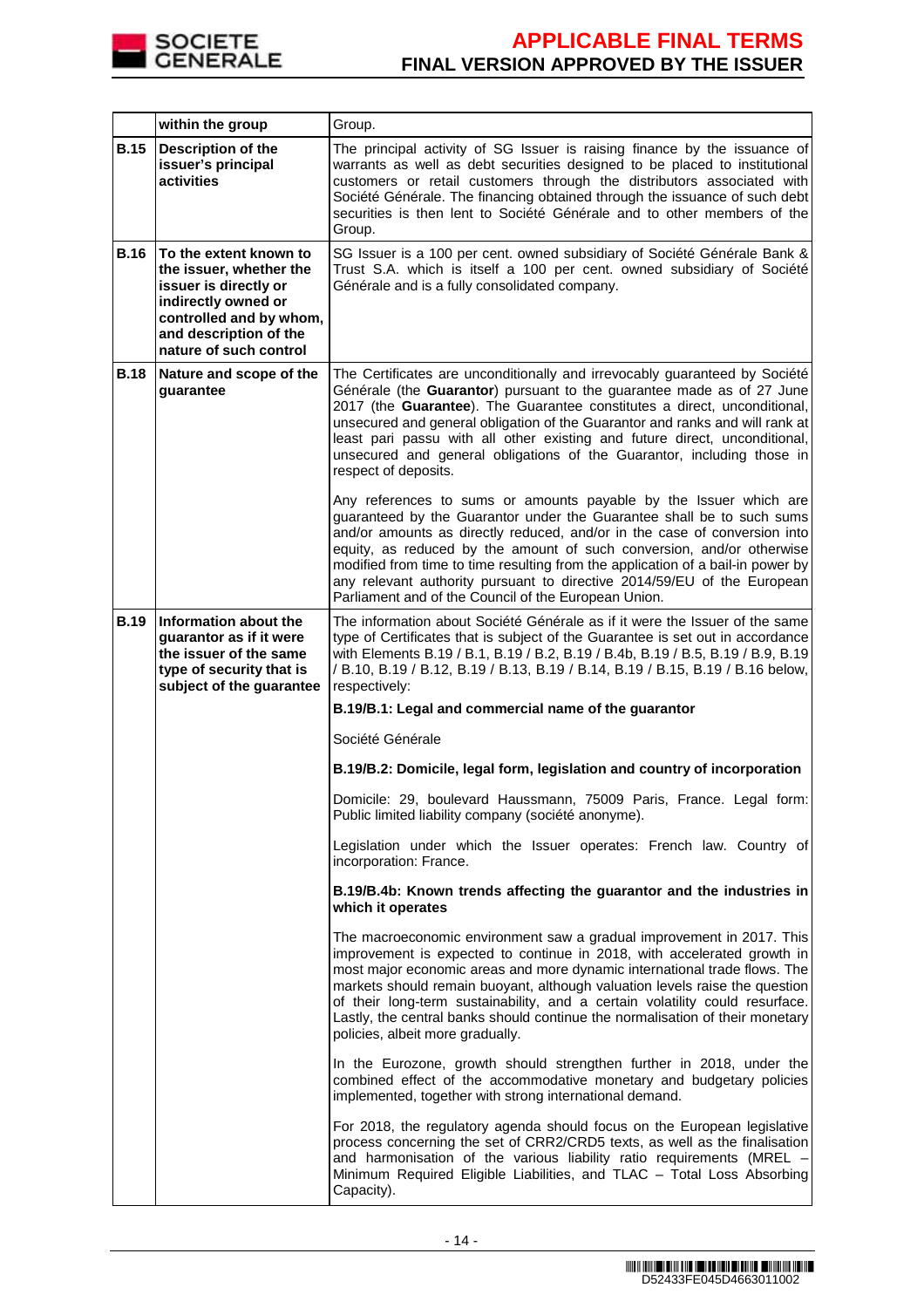

The year 2018 will likely be marked by a highly uncertain geopolitical environment, following on from a certain number of events over the last two years. Important elections will be held in several European Union countries (in Italy, in particular), and the Brexit negotiations will continue. "Separatist" tensions (Catalonia) could further intensify. In addition, several areas of instability and tension could affect the global economy, whether in the Middle East or in Asia, with American policy currently being characterised by a certain unpredictability.

In Europe, provided that the political situation in Germany and in Italy becomes clearer, 2018 could signal a new impetus in European ambition.

Lastly, banks must continue to adapt to a certain number of fundamental shifts, especially the acceleration of technological changes, requiring them to radically transform their operational and relationship models.

Within this framework, and in order to generate stronger, profitable and sustainable growth, the Group's priorities in 2018 will be to:

- continue its growth by implementing a series of ambitious initiatives aimed at all its high-potential customers (corporates, professionals and high net worth customers, bank insurance, Boursorama, ALD, etc.), while developing segments and services tailored to their changing needs;
- accelerate the digital transformation of all its businesses and functions, and in particular the digitalisation of its retail banking networks, both in France and abroad;
- maintain strict control of its costs, risks and capital allocation;
- continue its realignment via the disposal or closure of activities that do not have critical mass and/or do not generate synergies; continue to implement its Culture and Conduct programme, which aims to develop the Societe Generale culture by placing values, leadership quality and behavioural integrity at the very heart of the Group's transformation, thereby building confidence among all its stakeholders (and mainly its customers).

### **B.19/B.5: Description of the guarantor's group and the guarantor's position within the group**

The Group offers a wide range of advisory services and tailored financial solutions to individual customers, large corporate and institutional investors. The Group relies on three complementary core businesses:

- French Retail Banking;
- International Retail Banking, Financial Services and Insurance and
- Corporate and Investment Banking, Private Banking, Asset and Wealth Management and Securities Services. Société Générale is the parent company of the Société Générale Group.

### **B.19/ B.9: Figure of profit forecast or estimate of the guarantor**

The Société Générale Group generated Group net income of EUR 2,806 million in 2017 (unaudited).

**B.19/B.10: Nature of any qualifications in the audit report on the historical financial information**

Not Applicable. The audit report does not include any qualification.

**B.19/B.12: Selected historical key financial information regarding the guarantor**

|                                       | Year ended<br>2017<br>(audited) | Year ended<br>2016<br>(audited) |
|---------------------------------------|---------------------------------|---------------------------------|
| <b>Results</b> (in millions of euros) |                                 |                                 |
| Net Banking Income                    | 23.954                          | 25,298                          |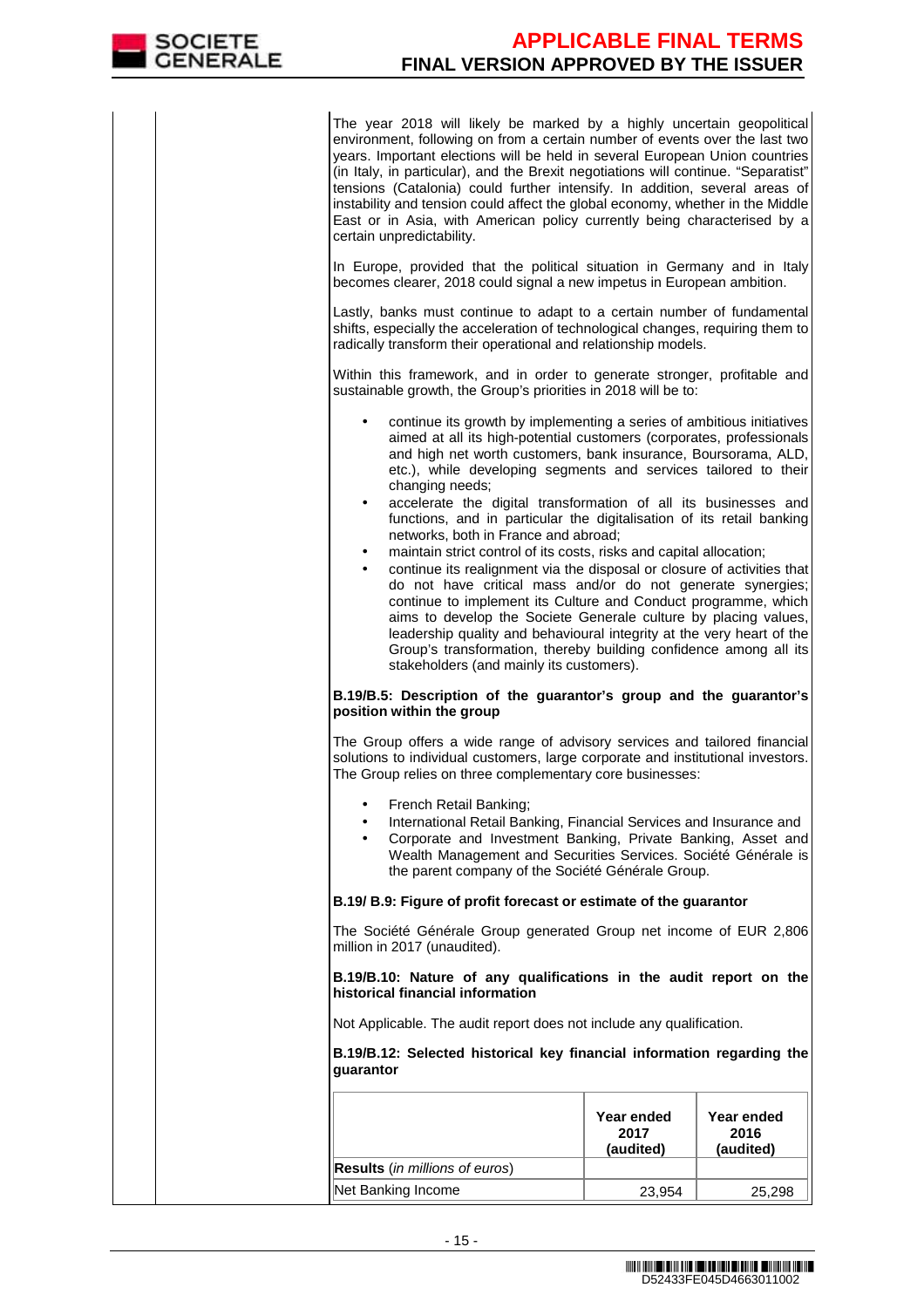

| Operating income                                                                                                                                                                                  | 4.767   | 6,390   |
|---------------------------------------------------------------------------------------------------------------------------------------------------------------------------------------------------|---------|---------|
| Net income                                                                                                                                                                                        | 3,430   | 4,338   |
| Reported Group Net income                                                                                                                                                                         | 2.806   | 3,874   |
| French retail Banking                                                                                                                                                                             | 1,010   | 1,486   |
| International Retail Banking & Financial<br>Services                                                                                                                                              | 1,975   | 1,631   |
| Global Banking and Investor Solutions                                                                                                                                                             | 1,566   | 1,803   |
| Corporate Centre                                                                                                                                                                                  | (1,745) | (1,046) |
| Net cost of risk                                                                                                                                                                                  | (1,349) | (2,091) |
| ROE after tax **                                                                                                                                                                                  | 4.9%    | 7.3%    |
| Tier 1 Ratio **                                                                                                                                                                                   | 13.8%   | 14.5%   |
| Activity (in billions of euros)                                                                                                                                                                   |         |         |
| Total assets and liabilities                                                                                                                                                                      | 1,275.1 | 1,354.4 |
| Customer Ioans                                                                                                                                                                                    | 425.2   | 426.5   |
| Customer deposits                                                                                                                                                                                 | 410.6   | 421.0   |
| <b>Equity</b> (in billions of euros)                                                                                                                                                              |         |         |
| Group shareholders' equity                                                                                                                                                                        | 59.4    | 62.0    |
| Non-controlling Interests                                                                                                                                                                         | 4.7     | 3.7     |
| Cash flow statements (in millions of<br>euros)                                                                                                                                                    |         |         |
| Net inflow (outflow) in cash and cash<br>equivalent                                                                                                                                               | 18,023  | 18,442  |
| ** These financial ratios are unaudited.                                                                                                                                                          |         |         |
| subsequent to the period covered by the historical financial<br>information:                                                                                                                      |         |         |
| Not Applicable. There has been no significant change in the financial or<br>trading position of Société Générale since 31 December 2017.                                                          |         |         |
| B.19/B.13: Recent events particular to the guarantor which are to a<br>material extent relevant to the evaluation of the guarantor's solvency                                                     |         |         |
| Not Applicable. There has been no recent event particular to Société<br>Générale which is to a material extent relevant to the evaluation of its<br>solvency.                                     |         |         |
| B.19/B.14: Statement as to whether the guarantor is dependent upon<br>other entities within the group                                                                                             |         |         |
| See Element B.5 above for the Société Générale's position within the Group.                                                                                                                       |         |         |
| Société Générale is the ultimate holding company of the Group. However,<br>Société Générale operates its own business; it does not act as a simple<br>holding company vis-à-vis its subsidiaries. |         |         |
|                                                                                                                                                                                                   |         |         |
| B.19/B.15: Description of the guarantor's principal activities                                                                                                                                    |         |         |
| See Element B.19/B.5 above                                                                                                                                                                        |         |         |
| B.19/B.16: To the extent known to the guarantor, whether the guarantor<br>is directly or indirectly owned or controlled and by whom, and<br>description of the nature of such control             |         |         |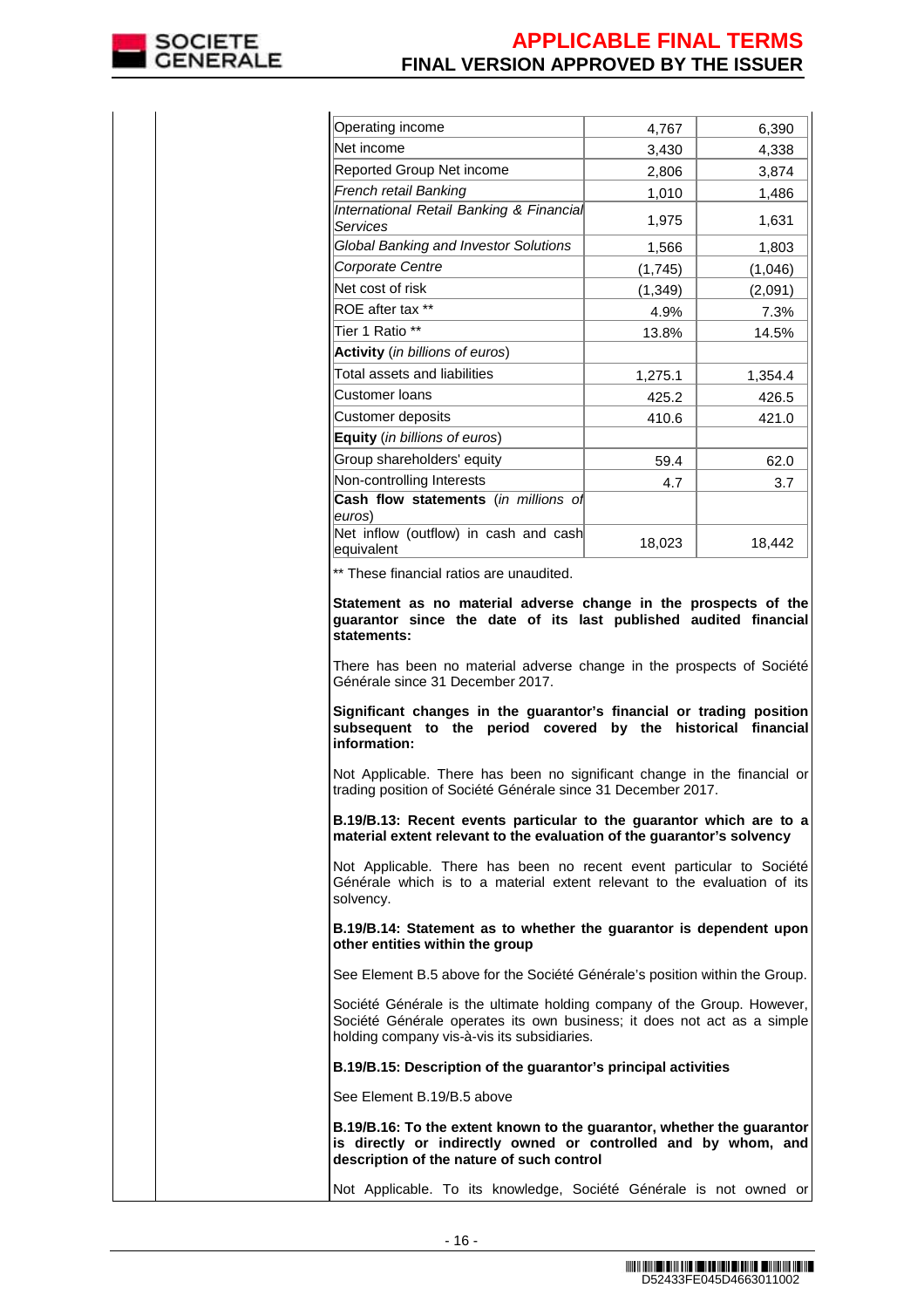

|                                                             |                                                                                                      | controlled, directly or indirectly (under French law) by another entity.                                                                                                                                                                                                                                     |  |  |
|-------------------------------------------------------------|------------------------------------------------------------------------------------------------------|--------------------------------------------------------------------------------------------------------------------------------------------------------------------------------------------------------------------------------------------------------------------------------------------------------------|--|--|
|                                                             | <b>Section C - Securities</b>                                                                        |                                                                                                                                                                                                                                                                                                              |  |  |
| C.1                                                         | Type and class of the<br>securities being offered                                                    | The certificates are derivative instruments (the Certificates)                                                                                                                                                                                                                                               |  |  |
|                                                             | and/or admitted to                                                                                   | The ISIN Code is: XS1778392990                                                                                                                                                                                                                                                                               |  |  |
| trading, including any<br>security identification<br>number |                                                                                                      | The Common Code is: 177839299                                                                                                                                                                                                                                                                                |  |  |
| C.2                                                         | <b>Currency of the</b><br>securities issue                                                           | <b>EUR</b>                                                                                                                                                                                                                                                                                                   |  |  |
| C.5                                                         | Description of any<br>restrictions on the free<br>transferability of the<br>securities               | Not Applicable. There is no restriction on the free transferability of the<br>Certificates, subject to selling and transfer restrictions which may apply in<br>certain jurisdictions including restrictions applicable to the offer and sale to,<br>or for the account or benefit of, Permitted Transferees. |  |  |
|                                                             |                                                                                                      | A Permitted Transferee means any person who (i) is not a U.S. person as<br>defined pursuant to Regulation S; and (ii) is not a person who comes within<br>any definition of U.S. person for the purposes of the CEA or any CFTC Rule,<br>guidance or order proposed or issued under the CEA.                 |  |  |
| C.8                                                         | <b>Rights attached to the</b><br>securities, including<br>ranking and limitations<br>to those rights | Rights attached to the securities:                                                                                                                                                                                                                                                                           |  |  |
|                                                             |                                                                                                      | Unless the Certificates are previously redeemed, the Certificates will entitle<br>each holder of the Certificates (a Certificateholder) to receive a redemption<br>amount which may be lower than, equal to or higher than the amount initially<br>invested (see Element C.18).                              |  |  |
|                                                             |                                                                                                      | A Certificateholder will be entitled to claim the immediate and due payment<br>of any sum in case:                                                                                                                                                                                                           |  |  |
|                                                             |                                                                                                      | - the Issuer fails to pay or to perform its other obligations under the<br>Certificates                                                                                                                                                                                                                      |  |  |
|                                                             |                                                                                                      | - the Guarantor fails to perform its obligations under the Guarantee or in the<br>event that the guarantee of the Guarantor stops being valid; or                                                                                                                                                            |  |  |
|                                                             |                                                                                                      | - of insolvency or bankruptcy proceeding(s) affecting the Issuer.                                                                                                                                                                                                                                            |  |  |
|                                                             |                                                                                                      | The Certificateholders' consent shall have to be obtained to amend the<br>contractual terms of the Certificates pursuant to the provisions of an agency<br>agreement, made available to a Certificateholder upon request to the Issuer.                                                                      |  |  |
|                                                             |                                                                                                      | <b>Waiver of Set-off rights:</b>                                                                                                                                                                                                                                                                             |  |  |
|                                                             |                                                                                                      | The Certificateholders waive any right of set-off, compensation and retention<br>in relation to the Certificates, to the extent permitted by law.                                                                                                                                                            |  |  |
|                                                             |                                                                                                      | <b>Governing law:</b>                                                                                                                                                                                                                                                                                        |  |  |
|                                                             |                                                                                                      | The Certificates and any non-contractual obligations arising out of or in<br>connection with the Certificates will be governed by, and shall be construed<br>in accordance with English law.                                                                                                                 |  |  |
|                                                             |                                                                                                      | The Issuer accepts the competence of the courts of England in relation to<br>any dispute against the Issuer but accepts that such Certificateholders may<br>bring their action before any other competent court.                                                                                             |  |  |
|                                                             |                                                                                                      | Ranking:<br>The Certificates will be direct, unconditional, unsecured and unsubordinated<br>obligations of the Issuer and will rank at least pari passu with all other<br>outstanding direct, unconditional, unsecured and unsubordinated obligations<br>of the Issuer, present and future.                  |  |  |
|                                                             |                                                                                                      | <b>Limitations</b><br>rights<br>attached<br>securities:<br>the<br>to<br>to<br>- The Issuer may redeem the Certificates early on the basis of the market<br>value of these Certificates for tax or regulatory reasons, force majeure event                                                                    |  |  |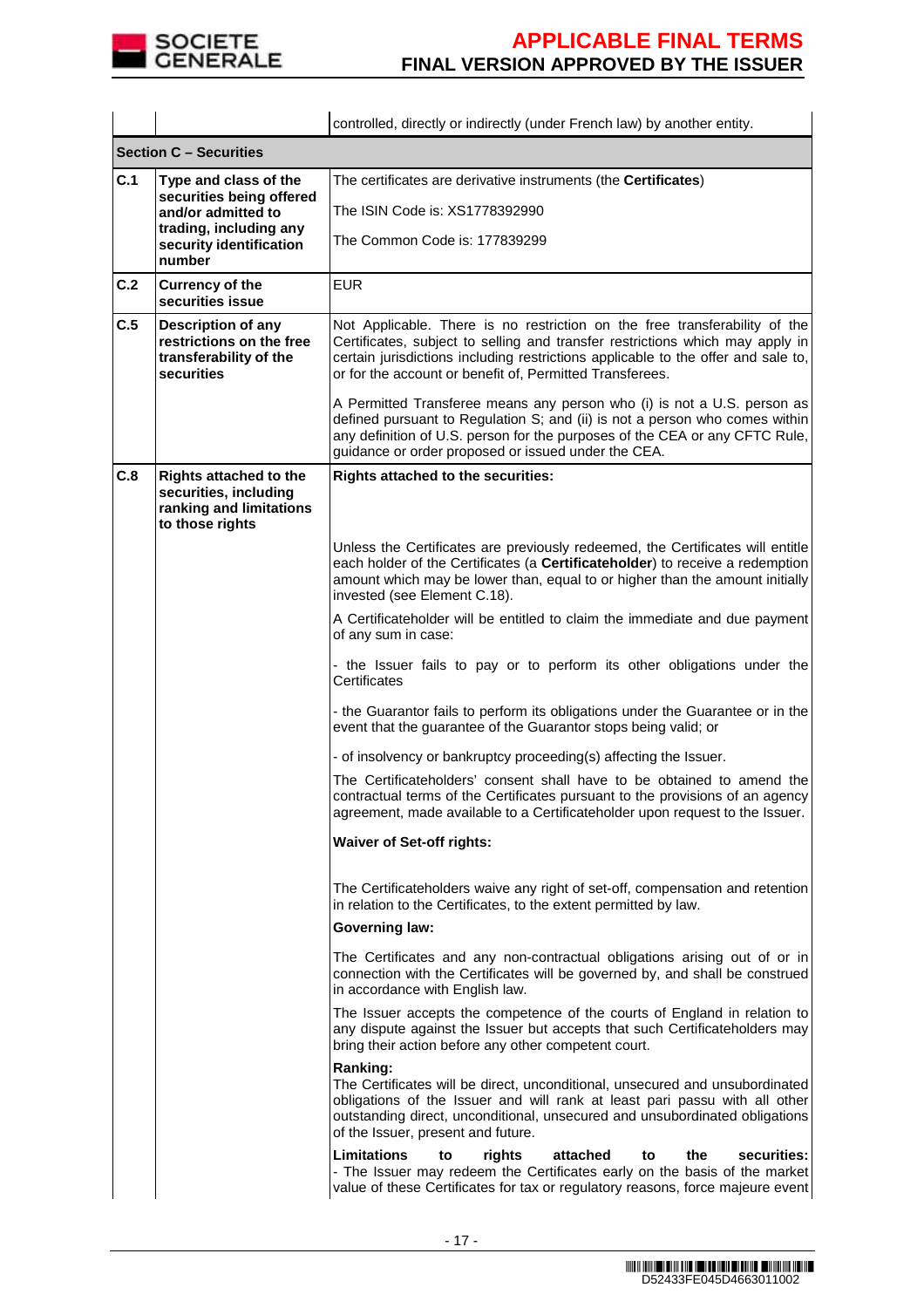or in the case of occurrence of extraordinary events affecting the underlying instrument(s) or in the case of occurrence of additional disruption event(s). - The Issuer may adjust the financial terms in case of adjustment events affecting the underlying instrument(s), and, in the case of occurrence of extraordinary events affecting the underlying instrument(s) or in the case of occurrence of additional disruption event(s), the Issuer may substitute the underlying instrument(s) by new underlying instrument(s) or deduct from any due amount the increased cost of hedging, and in each case without the consent of the Certificateholders. - The Issuer may monetise all or part of the due amounts until the final exercise date of the Certificates in the case of occurrence of extraordinary events affecting the underlying or in the case of occurrence of additional disruption event(s). - the rights to payment of principal and interest will be prescribed within a period of ten years (in the case of principal) and five years (in the case of interest) from the date on which the payment of these amounts has become due for the first time and has remained unpaid. - In the case of a payment default by the Issuer, Certificateholders shall not institute any proceedings, judicial or otherwise, or otherwise assert a claim against the Issuer. Nevertheless, Certificateholders will continue to be able to claim against the Guarantor in respect of any unpaid amount. **Taxation:** All payments in respect of Certificates, Receipts and Coupons or under the Guarantee shall be made free and clear of, and without withholding or deduction for or on account of, any present or future taxes, duties, assessments or governmental charges of whatever nature imposed, levied, collected, withheld or assessed by or on behalf of any Tax Jurisdiction unless such withholding or deduction is required by law. In the event that any amounts are required to be withheld or deducted or withheld for, or on behalf of, any Tax Jurisdiction, the relevant Issuer or, as the case may be, the Guarantor shall (except in certain circumstances), to the fullest extent permitted by law, pay such additional amount as may be necessary, in order that each Certificateholder, Receiptholder or Couponholder, after deduction or such withholding of such taxes, duties, assessments or governmental charges or deduction, will receive the full amount then due and payable. Notwithstanding the provisions above, in no event will the Issuer or, as the case may be, the Guarantor, be required to pay any additional amounts in

respect of the Certificates, Receipts or Coupons for, or on account of, any withholding or deduction (i) required pursuant to an agreement described in Section 1471(b) of the U.S. Internal Revenue Code of 1986 (the "Code") or otherwise imposed pursuant to Sections 1471 through 1474 of the Code, any regulations or agreements thereunder, or any official interpretations thereof, or any law implementing an intergovernmental approach thereto or (ii) imposed pursuant to Section 871(m) of the Code.

#### Where

Tax Jurisdiction means Luxembourg or any political subdivision or any authority thereof or therein having power to tax.

| C.11  | Whether the securities<br>offered are or will be the<br>object of an application<br>for admission to trading,<br>with a view to their<br>distribution in a<br>requiated market or<br>other equivalent markets<br>with indication of the<br>markets in question | Application will be made for the Certificates to be admitted to trading on<br>EuroTLX, a Multilateral Trading Facility organized and managed by EuroTLX<br>Sim S.p.A. |
|-------|----------------------------------------------------------------------------------------------------------------------------------------------------------------------------------------------------------------------------------------------------------------|-----------------------------------------------------------------------------------------------------------------------------------------------------------------------|
| IC.15 | <b>How the value of the</b>                                                                                                                                                                                                                                    |                                                                                                                                                                       |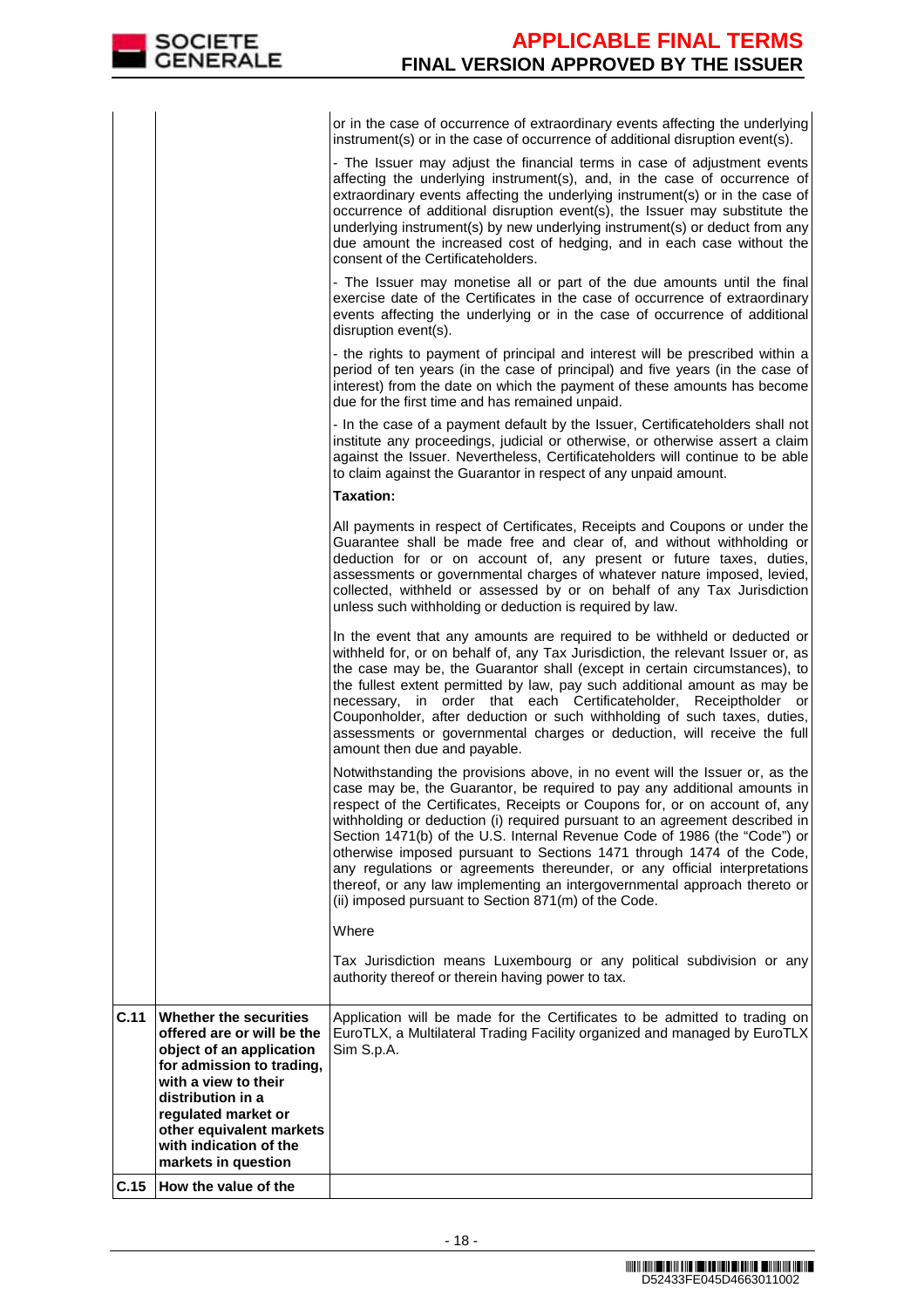

|      | investment is affected by<br>the value of the<br>underlying instrument(s) | valuation date(s).                                     | The value of the Certificates, the payment of an automatic early redemption<br>amount on a relevant automatic early redemption date, and the payment of<br>a redemption amount to a Certificateholder on the final exercise date will<br>depend on the performance of the underlying asset(s), on the relevant |
|------|---------------------------------------------------------------------------|--------------------------------------------------------|----------------------------------------------------------------------------------------------------------------------------------------------------------------------------------------------------------------------------------------------------------------------------------------------------------------|
|      |                                                                           | predefined barrier performance.                        | The value of the Certificates is linked to the positive or negative<br>performance of the underlying instrument. The amount(s) to be paid is/are<br>determined on the basis of the condition which is satisfied (or not) if the<br>performance of the underlying instrument is higher than or equal to a       |
| C.16 | The final exercise date<br>and the final reference<br>date                |                                                        | The final exercise date of the Certificates will be 05/06/2023 (the Final)<br>Exercise Date), and the final reference date will be the last valuation date.                                                                                                                                                    |
|      |                                                                           | Element C.8 above and Element C.18 below.              | The Final Exercise Date may be modified pursuant to the provisions of                                                                                                                                                                                                                                          |
| C.17 | Settlement procedure of<br>the derivative securities                      | Cash delivery                                          |                                                                                                                                                                                                                                                                                                                |
| C.18 | How the return on<br>derivative securities<br>takes place                 | Denomination).                                         | The issue date of the Certificates is 31/05/2018 (the <b>Issue Date</b> ) and each<br>Certificate will have a specified denomination of EUR 100 (the Specified                                                                                                                                                 |
|      |                                                                           | <b>Automatic Early</b><br><b>Redemption Amount(s):</b> | Unless previously redeemed, if an Automatic<br>Early Redemption Event has occurred, then<br>the Issuer shall redeem early the Certificates<br>on Automatic Early Redemption Date(i) (i<br>from 1 to 4) in accordance with the following<br>provisions in respect of each Certificate:                          |
|      |                                                                           |                                                        | Automatic Early Redemption Amount(i) =<br>Specified Denomination x (100% + i x<br>6.95%                                                                                                                                                                                                                        |
|      |                                                                           | <b>Automatic Early</b><br><b>Redemption Date(s):</b>   | Automatic Early Redemption Date(i) (i from<br>1 to 4): 5 Business Days after the Valuation<br>Date(i) on which an Automatic Early<br>Redemption Event is deemed to have<br>occurred.                                                                                                                           |
|      |                                                                           | <b>Automatic Early</b><br><b>Redemption Event:</b>     | is deemed to have occurred, as determined<br>by the Calculation Agent, if on a Valuation<br>Date(i) (i from 1 to 4), Performance(i) is<br>higher than or equal to 0%                                                                                                                                           |
|      |                                                                           | <b>Final Exercise Amount:</b>                          | Unless previously redeemed, the Issuer shall<br>redeem the Certificates on the Final<br>Exercise Date, in accordance with the<br>following provisions in respect of each<br>Certificate:                                                                                                                       |
|      |                                                                           |                                                        | Scenario 1:                                                                                                                                                                                                                                                                                                    |
|      |                                                                           |                                                        | If on Valuation Date(5), Performance(5) is<br>higher than or equal to 0%, then:                                                                                                                                                                                                                                |
|      |                                                                           |                                                        | Final Exercise Amount = Specified                                                                                                                                                                                                                                                                              |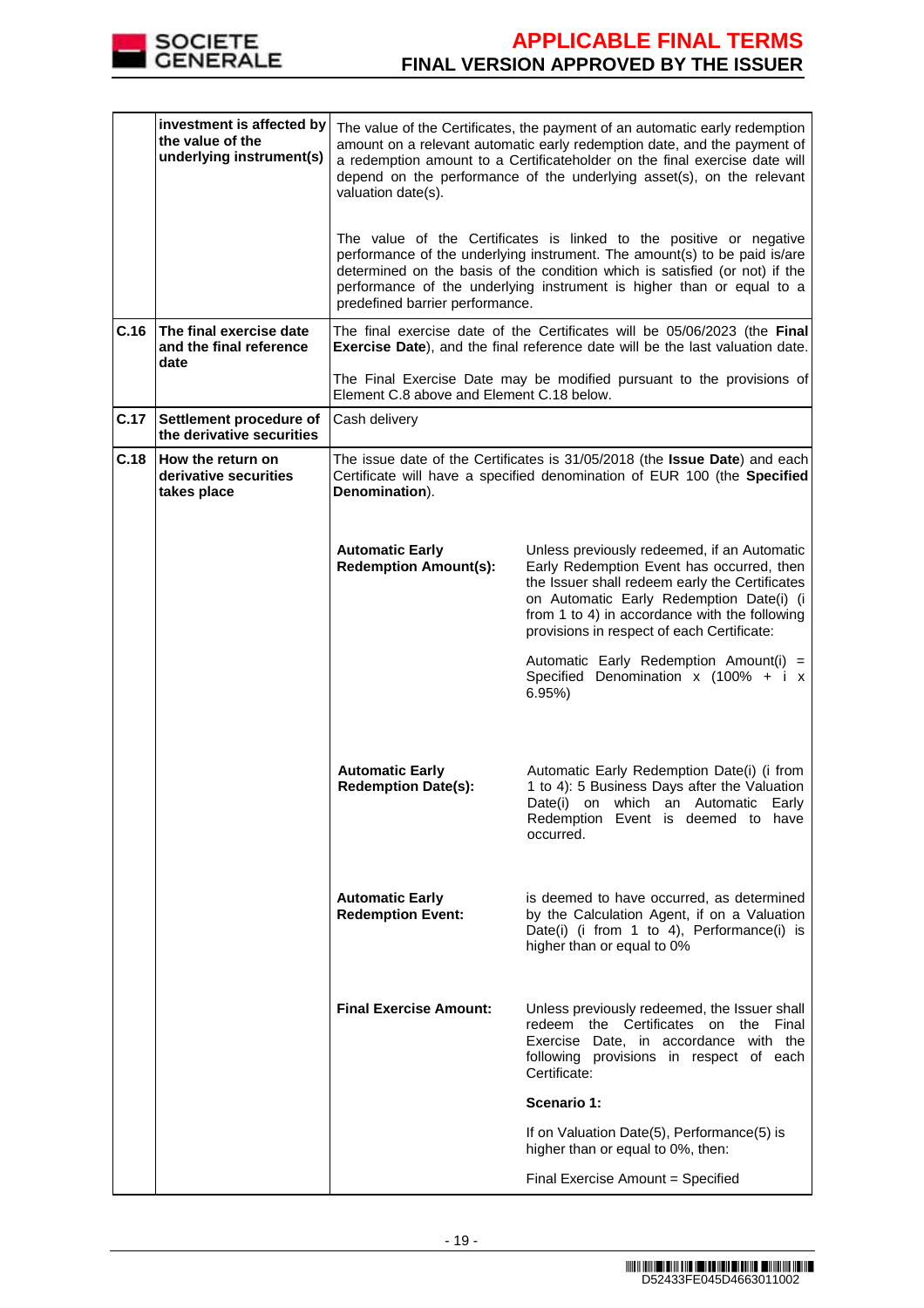

|      |                                                       |                                                                     |                         | Denomination x $[100\% + 5 \times 6.95\%]$                                                                                                                                                                                       |             |
|------|-------------------------------------------------------|---------------------------------------------------------------------|-------------------------|----------------------------------------------------------------------------------------------------------------------------------------------------------------------------------------------------------------------------------|-------------|
|      |                                                       |                                                                     |                         | Scenario 2:                                                                                                                                                                                                                      |             |
|      |                                                       |                                                                     |                         | If on Valuation Date(5), Performance(5) is<br>lower than 0% and Performance(5) is higher<br>than or equal to -30%, then:                                                                                                         |             |
|      |                                                       |                                                                     |                         | Final Exercise Amount = Specified<br>Denomination x [100%]                                                                                                                                                                       |             |
|      |                                                       |                                                                     |                         | Scenario 3:                                                                                                                                                                                                                      |             |
|      |                                                       |                                                                     |                         | If on Valuation Date(5), Performance(5) is<br>lower than -30%, then:                                                                                                                                                             |             |
|      |                                                       |                                                                     |                         | Final Exercise Amount = Specified<br>Denomination x [100% + Performance(5)]                                                                                                                                                      |             |
|      |                                                       | Definitions relating to date(s): Applicable                         |                         |                                                                                                                                                                                                                                  |             |
|      |                                                       | <b>Valuation Date(0):</b><br>(DD/MM/YYYY)                           |                         | 29/05/2018                                                                                                                                                                                                                       |             |
|      |                                                       | Valuation Date(i); (i from 1<br>to $5)$<br>(DD/MM/YYYY)             |                         | 29/05/2019;<br>29/05/2020;<br>30/05/2022; 29/05/2023                                                                                                                                                                             | 31/05/2021; |
|      |                                                       | Definitions relating to the<br><b>Product:</b>                      |                         | Applicable, subject to the provisions of<br>Condition 4 of the Additional Terms and<br>Conditions relating to Formulae                                                                                                           |             |
|      |                                                       | Performance(i)<br>(i from 1 to 5)                                   |                         | means $(S(i) / S(0)) - 100\%$                                                                                                                                                                                                    |             |
|      |                                                       | S(i)<br>(i from $0$ to $5$ )                                        |                         | means in respect of any Valuation Date(i)<br>the Closing Price of the Underlying                                                                                                                                                 |             |
| C.19 | The final reference price                             | See Element C.18 above.                                             |                         |                                                                                                                                                                                                                                  |             |
|      | of the underlying                                     | instrument(s).                                                      |                         | Final reference price: the value of the underlying instrument(s) on the<br>relevant valuation date(s) for the redemption, subject to the occurrence of<br>certain extraordinary events and adjustments affecting such underlying |             |
| C.20 | Type of the underlying<br>and where the               | The type of underlying is: index.                                   |                         |                                                                                                                                                                                                                                  |             |
|      | information on the<br>underlying can be found         | screen page(s).                                                     |                         | Information about the underlying is available on the following website(s) or                                                                                                                                                     |             |
|      |                                                       | <b>Bloomberg</b><br>Index                                           | <b>Index</b>            | <b>Exchange</b>                                                                                                                                                                                                                  | Website     |
|      |                                                       | <b>Ticker</b><br><b>Name</b>                                        | <b>Sponsor</b>          | Each exchange on which                                                                                                                                                                                                           |             |
|      |                                                       | <b>EURO</b><br><b>STOXX</b><br>SX <sub>5</sub> E<br>50 <sup>®</sup> | <b>STOXX</b><br>Limited | securities comprised in the<br>Index are traded, from timewww.stoxx.com<br>to time, as determined by<br>the Index Sponsor.                                                                                                       |             |
|      | <b>Section D-Risks</b>                                |                                                                     |                         |                                                                                                                                                                                                                                  |             |
| D.2  | Key information on the<br>key risks that are specific |                                                                     |                         | An investment in the Certificates involves certain risks which should be                                                                                                                                                         |             |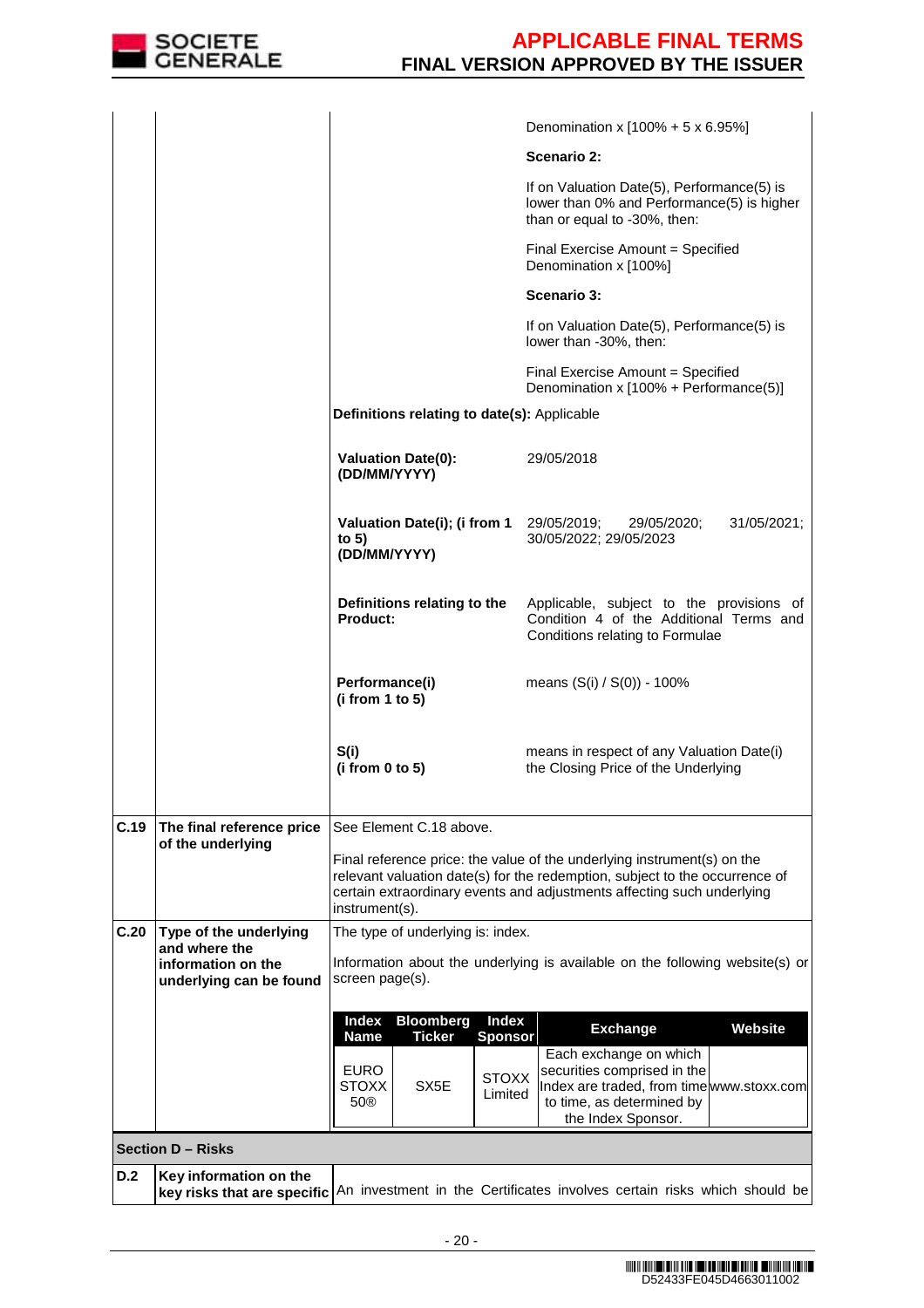

| to the issuer and the<br>guarantor | assessed prior to any investment decision.                                                                                                                                                                                                          |
|------------------------------------|-----------------------------------------------------------------------------------------------------------------------------------------------------------------------------------------------------------------------------------------------------|
|                                    | In particular, the Group is exposed to the risks inherent in its core<br>businesses, including:                                                                                                                                                     |
|                                    | global economical risks:                                                                                                                                                                                                                            |
|                                    | The global economy and financial markets continue to display high<br>levels of uncertainty, which may materially and adversely affect the<br>Group's business, financial situation and results of operations.                                       |
|                                    | The Group's results may be affected by regional market exposures.                                                                                                                                                                                   |
|                                    | The Group operates in highly competitive industries, including in its<br>home market.                                                                                                                                                               |
|                                    | credit risks:                                                                                                                                                                                                                                       |
|                                    | The Group is exposed to counterparty risk and concentration risk.                                                                                                                                                                                   |
|                                    | The Group's hedging strategies may not prevent all risk of losses.                                                                                                                                                                                  |
|                                    | The Group's results of operations and financial situation could be<br>adversely affected by a significant increase in new provisions or by<br>inadequate provisioning for loan losses.                                                              |
|                                    | market risks:                                                                                                                                                                                                                                       |
|                                    | The protracted decline of financial markets or reduced liquidity in such<br>markets may make it harder to sell assets or manoeuvre trade<br>positions and could lead to material losses.                                                            |
|                                    | The volatility of the financial markets may cause the Group to suffer<br>significant losses on its trading and investment activities.                                                                                                               |
|                                    | The financial soundness and conduct of other financial institutions and<br>market participants could adversely affect the Group.                                                                                                                    |
|                                    | The Group may generate lower revenues from brokerage and other<br>commission and fee-based businesses during market downturns.                                                                                                                      |
|                                    | operational risks:                                                                                                                                                                                                                                  |
|                                    | The Group's risk management system may not be effective and may<br>expose the Group to unidentified or unanticipated risks, which could<br>lead to significant losses.                                                                              |
|                                    | Operational failure, termination or capacity constraints affecting<br>institutions the Group does business with, or failure or breach of the<br>Group's information technology systems, could result in losses.                                     |
|                                    | To prepare its consolidated financial statements in accordance with<br>IFRS as adopted by the European Union, the Group relies on<br>assumptions and estimates which, if incorrect, could have a significant<br>impact on its financial statements. |
|                                    | The Group's ability to attract and retain qualified employees, as well as<br>significant changes in the regulatory framework related to employees<br>and compensation, may materially adversely affect its performance.                             |
|                                    | If the Group makes an acquisition, it may be unable to manage the<br>integration process in a cost-effective manner or achieve the expected<br>benefits.                                                                                            |
|                                    | The Group may incur losses as a result of unforeseen or catastrophic                                                                                                                                                                                |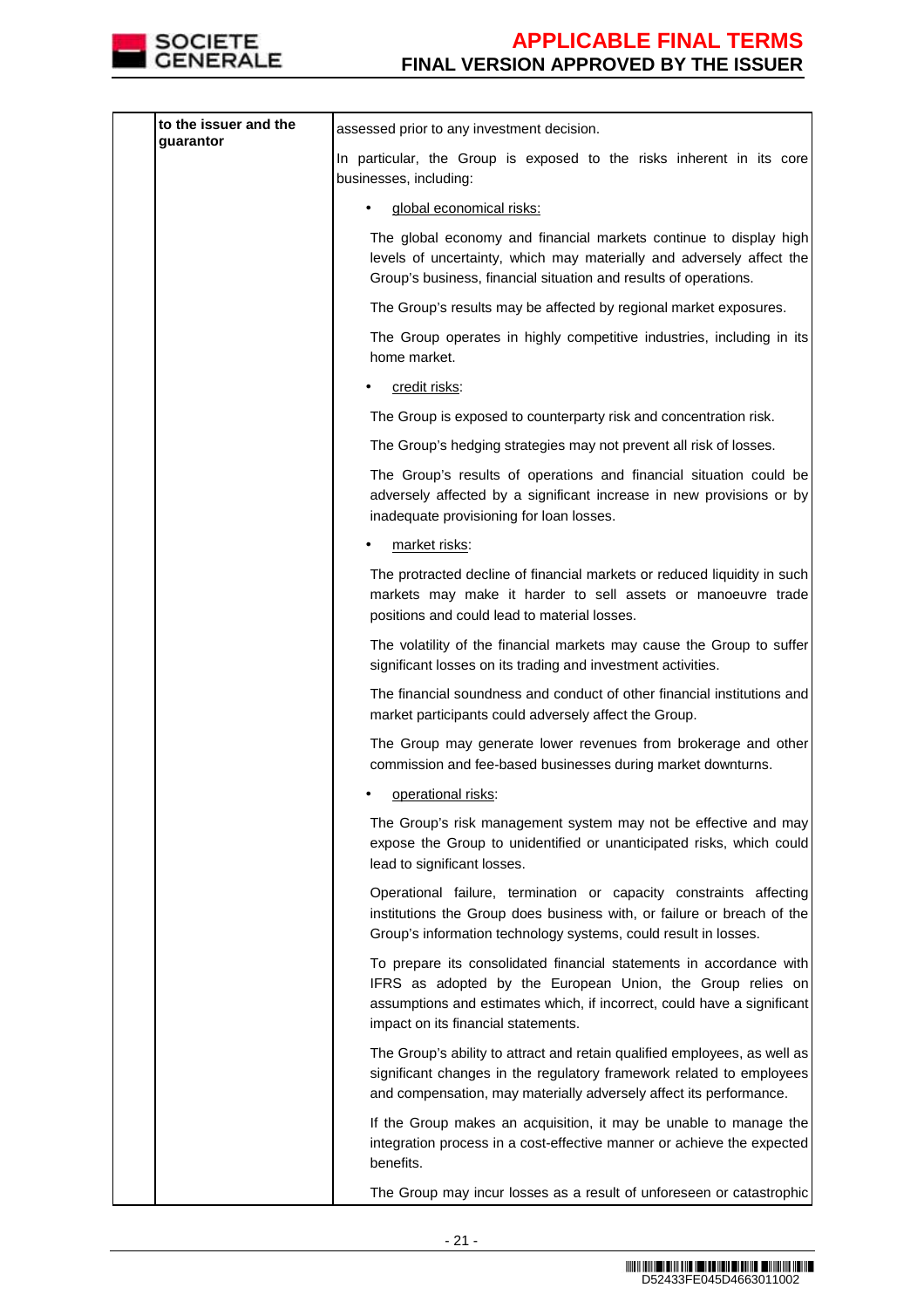

|     |                                                                                                                                                                                                  | events, including terrorist attacks or natural disasters.                                                                                                                                                                                                                                                                                                                                                                                                                                                                                                                                                                                                                                                                                                                                                                                                                   |
|-----|--------------------------------------------------------------------------------------------------------------------------------------------------------------------------------------------------|-----------------------------------------------------------------------------------------------------------------------------------------------------------------------------------------------------------------------------------------------------------------------------------------------------------------------------------------------------------------------------------------------------------------------------------------------------------------------------------------------------------------------------------------------------------------------------------------------------------------------------------------------------------------------------------------------------------------------------------------------------------------------------------------------------------------------------------------------------------------------------|
|     |                                                                                                                                                                                                  | structural interest rate and exchange rate risks:                                                                                                                                                                                                                                                                                                                                                                                                                                                                                                                                                                                                                                                                                                                                                                                                                           |
|     |                                                                                                                                                                                                  | Changes in interest rates may adversely affect the Group's banking<br>and asset management businesses.                                                                                                                                                                                                                                                                                                                                                                                                                                                                                                                                                                                                                                                                                                                                                                      |
|     |                                                                                                                                                                                                  | Fluctuations in exchange rates could adversely affect the Group's<br>results of operations.                                                                                                                                                                                                                                                                                                                                                                                                                                                                                                                                                                                                                                                                                                                                                                                 |
|     |                                                                                                                                                                                                  | liquidity risk:                                                                                                                                                                                                                                                                                                                                                                                                                                                                                                                                                                                                                                                                                                                                                                                                                                                             |
|     |                                                                                                                                                                                                  | The Group depends on access to financing and other sources of<br>liquidity, which may be restricted for reasons beyond its control.                                                                                                                                                                                                                                                                                                                                                                                                                                                                                                                                                                                                                                                                                                                                         |
|     |                                                                                                                                                                                                  | non-compliance and reputational risks, litigation:                                                                                                                                                                                                                                                                                                                                                                                                                                                                                                                                                                                                                                                                                                                                                                                                                          |
|     |                                                                                                                                                                                                  | Reputational damage could harm the Group's competitive position.                                                                                                                                                                                                                                                                                                                                                                                                                                                                                                                                                                                                                                                                                                                                                                                                            |
|     |                                                                                                                                                                                                  | The Group is exposed to legal risks that could negatively affect its<br>financial situation or results of operations.                                                                                                                                                                                                                                                                                                                                                                                                                                                                                                                                                                                                                                                                                                                                                       |
|     |                                                                                                                                                                                                  | The Group is subject to an extensive supervisory and regulatory<br>framework in each of the countries in which it operates and changes in<br>this regulatory framework could have a significant effect on the<br>Group's businesses and costs, as well as on the financial and<br>economic environment in which it operates.                                                                                                                                                                                                                                                                                                                                                                                                                                                                                                                                                |
|     |                                                                                                                                                                                                  | A number of exceptional measures taken by governments, central<br>banks and regulators could be amended or terminated.                                                                                                                                                                                                                                                                                                                                                                                                                                                                                                                                                                                                                                                                                                                                                      |
|     |                                                                                                                                                                                                  | other risks:                                                                                                                                                                                                                                                                                                                                                                                                                                                                                                                                                                                                                                                                                                                                                                                                                                                                |
|     |                                                                                                                                                                                                  | Risks related to the implementation of the Group's strategic plan.                                                                                                                                                                                                                                                                                                                                                                                                                                                                                                                                                                                                                                                                                                                                                                                                          |
|     |                                                                                                                                                                                                  | The creditworthiness and credit ratings of the Issuer may affect the<br>market value of the Certificates.                                                                                                                                                                                                                                                                                                                                                                                                                                                                                                                                                                                                                                                                                                                                                                   |
|     |                                                                                                                                                                                                  | The United Kingdom's impending departure from the European Union<br>could adversely affect the Group.                                                                                                                                                                                                                                                                                                                                                                                                                                                                                                                                                                                                                                                                                                                                                                       |
|     |                                                                                                                                                                                                  | Since the Issuer is part of the Group, these risk factors are applicable to the<br>Issuer.                                                                                                                                                                                                                                                                                                                                                                                                                                                                                                                                                                                                                                                                                                                                                                                  |
| D.6 | Key information on the<br>key risks that are specific<br>to the securities and risk<br>warning to the effect that<br>investors may lose the<br>value of their entire<br>investment or part of it | The Certificates may provide for an automatic early redemption linked to a<br>specific event. Therefore, this may prevent the Certificateholders from                                                                                                                                                                                                                                                                                                                                                                                                                                                                                                                                                                                                                                                                                                                       |
|     |                                                                                                                                                                                                  | benefitting from the performance of the underlying instrument(s) over the<br>whole period initially envisaged.                                                                                                                                                                                                                                                                                                                                                                                                                                                                                                                                                                                                                                                                                                                                                              |
|     |                                                                                                                                                                                                  | The terms and conditions of the Certificates may include provisions under<br>which upon the occurrence of certain market disruptions delays in the<br>settlement of the Certificates may be incurred or certain modifications be<br>made. Moreover, in case of occurrence of events affecting the underlying<br>instrument(s), the terms and conditions of the Certificates allow the Issuer to<br>substitute the underlying instrument(s) by new underlying instrument(s),<br>cease the exposure to the underlying asset(s) and apply a reference rate to<br>the proceeds so obtained until the final exercise date of the Certificates,<br>postpone the final exercise date of the Certificates, early redeem the<br>Certificates on the basis of the market value of these Certificates or deduct<br>from any due amount the increased cost of hedging, and in each case |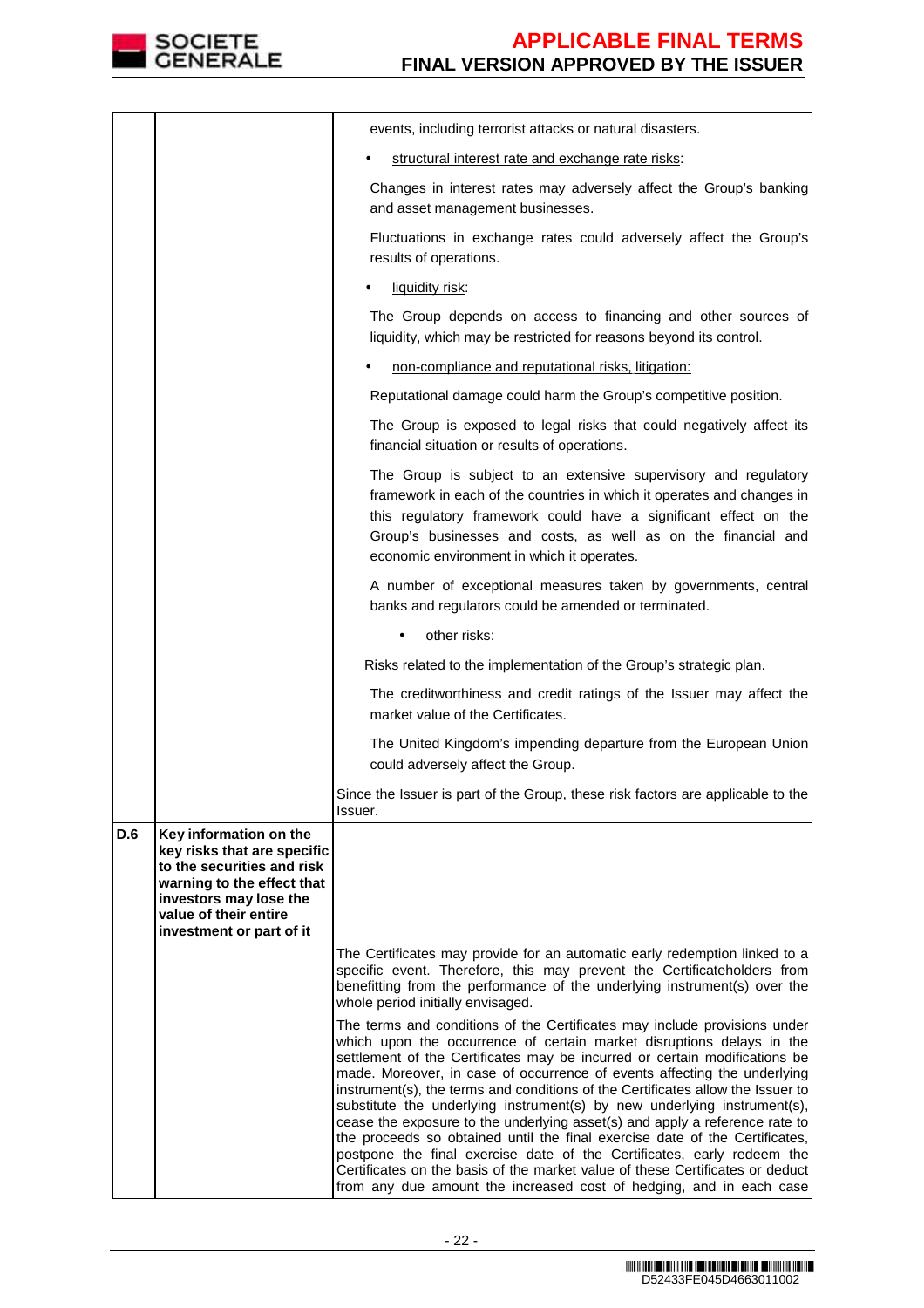**offer**

|     |                                                          | without the prior consent of the Certificateholders.                                                                                                                                                                                                                                                                                                                                                                                                                                                                                                                               |
|-----|----------------------------------------------------------|------------------------------------------------------------------------------------------------------------------------------------------------------------------------------------------------------------------------------------------------------------------------------------------------------------------------------------------------------------------------------------------------------------------------------------------------------------------------------------------------------------------------------------------------------------------------------------|
|     |                                                          | Payments (whether in respect of principal and/or interest and whether at<br>final exercise or otherwise) on the Certificates are calculated by reference to<br>certain underlying(s), the return of the Certificates is based on changes in<br>the value of the underlying(s), which may fluctuate. Prospective investors<br>should be aware that these Certificates may be volatile and that they may<br>receive no interest and may lose all or a substantial portion of their principal.                                                                                        |
|     |                                                          | The Guarantee constitutes a general and unsecured contractual obligation<br>of the Guarantor and no other person. Any payments on the Certificates are<br>also dependent on the creditworthiness of the Guarantor.                                                                                                                                                                                                                                                                                                                                                                 |
|     |                                                          | Prospective investors in Certificates benefiting from the Guarantee should<br>note that in case of payment default of an Issuer the entitlement of the<br>Certificateholder will be limited to the sums obtained by making a claim<br>under the Guarantee, and the relevant provisions of the Guarantee and they<br>shall have no right to institute any proceeding, judicial or otherwise, or<br>otherwise assert a claim against the Issuer.                                                                                                                                     |
|     |                                                          | The Guarantee is a payment guarantee only and not a guarantee of the<br>performance by the relevant Issuer or any of its other obligations under the<br>Certificates benefiting from the Guarantee.                                                                                                                                                                                                                                                                                                                                                                                |
|     |                                                          | Société Générale will act as issuer under the Programme, as the Guarantor<br>of the Certificates issued by the Issuer and also as provider of hedging<br>instruments to the Issuer. As a result, investors will be exposed not only to<br>the credit risk of the Guarantor but also operational risks arising from the<br>lack of independence of the Guarantor, in assuming its duties and<br>obligations as the Guarantor and provider of the hedging instruments.                                                                                                               |
|     |                                                          | The potential conflicts of interests and operational risks arising from such<br>lack of independence are in part intended to be mitigated by the fact that<br>different divisions within the Guarantor will be responsible for implementing<br>the Guarantee and providing the hedging instruments and that each division<br>is run as a separate operational unit, segregated by Chinese walls<br>(information barriers) and run by different management teams.                                                                                                                   |
|     |                                                          | The Issuer and the Guarantor and any of their subsidiaries and/or their<br>affiliates, in connection with their other business activities, may possess or<br>acquire material information about the underlying assets. Such activities and<br>information may cause consequences adverse to Certificateholders.                                                                                                                                                                                                                                                                    |
|     |                                                          | The Issuer and the Guarantor and any of their subsidiaries and/or their<br>affiliates may act in other capacities with regard to the Certificates, such as<br>market maker, calculation agent or agent. Therefore, a potential conflict of<br>interests may arise. In connection with the offering of the Certificates, the<br>Issuer and the Guarantor and/or their affiliates may enter into one or more<br>hedging transaction(s) with respect to a reference asset(s) or related<br>derivatives, which may affect the market price, liquidity or value of the<br>Certificates. |
|     |                                                          | During the lifetime of the Certificates, the market value of these Certificates<br>may be lower than the invested capital. Furthermore, an insolvency of the<br>Issuer and/or the Guarantor may cause a total loss of the invested capital.                                                                                                                                                                                                                                                                                                                                        |
|     |                                                          | The attention of the investors is drawn to the fact that they could<br>sustain an entire or a partial loss of their investment.                                                                                                                                                                                                                                                                                                                                                                                                                                                    |
|     | <b>Section E - Offer</b>                                 |                                                                                                                                                                                                                                                                                                                                                                                                                                                                                                                                                                                    |
|     | use of proceeds                                          | <b>E.2.b</b> Reasons for the offer and The net proceeds from each issue of Certificates will be applied for the<br>general financing purposes of the Société Générale Group, which include<br>making a profit.                                                                                                                                                                                                                                                                                                                                                                     |
| E.3 | <b>Description of the terms</b><br>and conditions of the | Public Offer Jurisdiction(s): Italy                                                                                                                                                                                                                                                                                                                                                                                                                                                                                                                                                |

Offer Period: from 02/05/2018 to 28/05/2018, save in case of early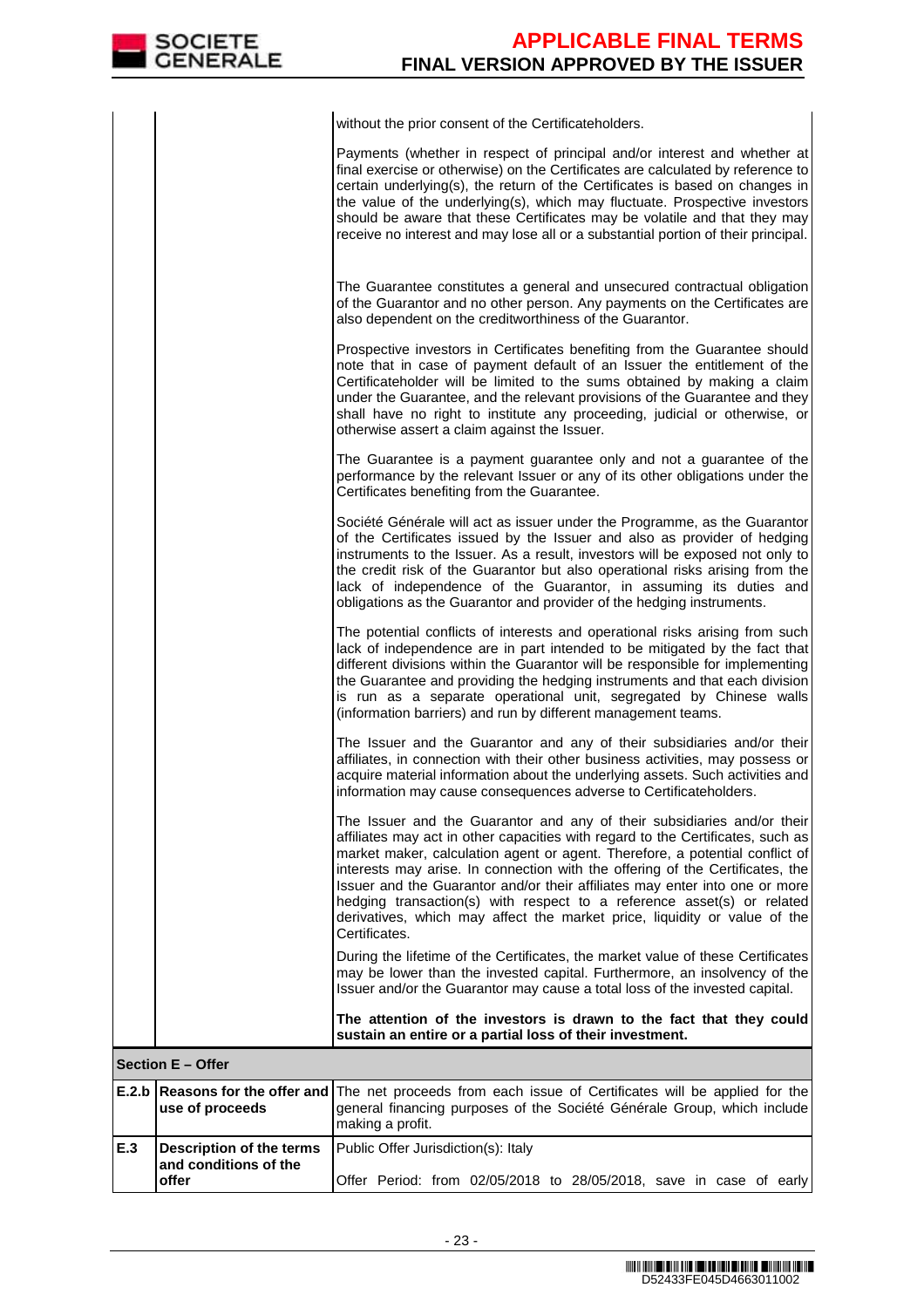

|     |                                                                                                                    | termination.                                                                                                                                                                                                                                                                                                                                                                                                                                                                                                                                                                                                                                       |
|-----|--------------------------------------------------------------------------------------------------------------------|----------------------------------------------------------------------------------------------------------------------------------------------------------------------------------------------------------------------------------------------------------------------------------------------------------------------------------------------------------------------------------------------------------------------------------------------------------------------------------------------------------------------------------------------------------------------------------------------------------------------------------------------------|
|     |                                                                                                                    | The Offer Period for the Certificates placed in Italy through "door-to-door<br>selling" (pursuant to Article 30 of the Legislative Decree n. 58 dated<br>24.02.1998, as amended, the "Italian Financial Service Act") shall be from<br>and including 02/05/2018 to and including 23/05/2018, save in case of early<br>termination.                                                                                                                                                                                                                                                                                                                 |
|     |                                                                                                                    | Pursuant to Article 30, paragraph 6, of the Italian Financial Act, the validity<br>and enforceability of the subscriptions through "door-to-door selling" are<br>suspended for a period of seven days from the date of the subscription.<br>During such period, investors have the right to withdraw from the<br>subscription without any charge or commissions, by<br>means<br>οf<br>communication to the distributor.                                                                                                                                                                                                                            |
|     |                                                                                                                    | Offer Price: The Certificates will be offered at the Issue Price of which up to<br>a maximum of 4.00% is represented by distribution fee payable upfront by<br>the Issuer to the Distributors.                                                                                                                                                                                                                                                                                                                                                                                                                                                     |
|     |                                                                                                                    | Conditions to which the offer is subject: Offers of the Certificates are<br>conditional on their issue and, on any additional conditions set out in the<br>standard terms of business of the financial intermediaries, notified to<br>financial<br>investors<br>by<br>such<br>relevant<br>intermediaries.                                                                                                                                                                                                                                                                                                                                          |
|     |                                                                                                                    | The Issuer reserves the right to close the Offer Period prior to its stated<br>expiry<br>for<br>reason.<br>any<br>The Issuer reserves the right to withdraw the offer and cancel the issuance<br>of the Certificates for any reason at any time on or prior to the Issue Date.<br>For the avoidance of doubt, if any application has been made by a potential<br>investor and the Issuer exercises such right, no potential investor shall be<br>otherwise<br>entitled<br>subscribe<br>or<br>acquire<br>Certificates.<br>to<br>the                                                                                                                 |
|     |                                                                                                                    | The validity of the offer is subject to the condition that the decision of<br>admission to trading on EuroTLX is released by EuroTLX Sim S.p.A. by not<br>later than on the day immediately preceding the Issue Date; otherwise, the<br>offer will be deemed withdrawn and the issuance cancelled. The Issuer<br>undertakes to file the relevant application with EuroTLX Sim S.p.A. in due<br>time to allow EuroTLX Sim S.p.A. to release a decision, according to its<br>rules, within the day immediately preceding the Issue Date.                                                                                                             |
|     |                                                                                                                    | In each case, a notice to the investors on the early termination or the<br>withdrawal, as applicable, will be published on the website of the Issuer<br>(http://prospectus.socgen.com).                                                                                                                                                                                                                                                                                                                                                                                                                                                            |
|     |                                                                                                                    | <b>Issue Price: EUR 100</b><br>Certificate of EUR 100<br>Specified<br>per<br>Denomination                                                                                                                                                                                                                                                                                                                                                                                                                                                                                                                                                          |
| E.4 | <b>Description of any</b><br>interest that is material<br>to the issue/offer<br>including conflicting<br>interests | Save for any fees payable to the dealer, so far as the Issuer is aware, no<br>person involved in the issue of the Certificates has an interest material to<br>the offer.                                                                                                                                                                                                                                                                                                                                                                                                                                                                           |
|     |                                                                                                                    | Société Générale will ensure the roles of provider of hedging instruments to<br>the Issuer of the Certificates and Calculation Agent of the Certificates.                                                                                                                                                                                                                                                                                                                                                                                                                                                                                          |
|     |                                                                                                                    | The possibility of conflicts of interest between the different roles of Société<br>Générale on one hand, and between those of Société Générale in these<br>roles and those of the Certificateholders on the other hand cannot be<br>excluded.                                                                                                                                                                                                                                                                                                                                                                                                      |
|     |                                                                                                                    | Furthermore, given the banking activities of Société Générale, conflicts may<br>arise between the interests of Société Générale acting in these capacities<br>(including business relationship with the issuers of the financial instruments<br>being underlyings of the Certificates or possession of non public information<br>in relation with them) and those of the Certificateholders. Finally, the<br>activities of Société Générale on the underlying financial instrument(s), on<br>its proprietary account or on behalf of its customers, or the establishment of<br>hedging transactions, may also have an impact on the price of these |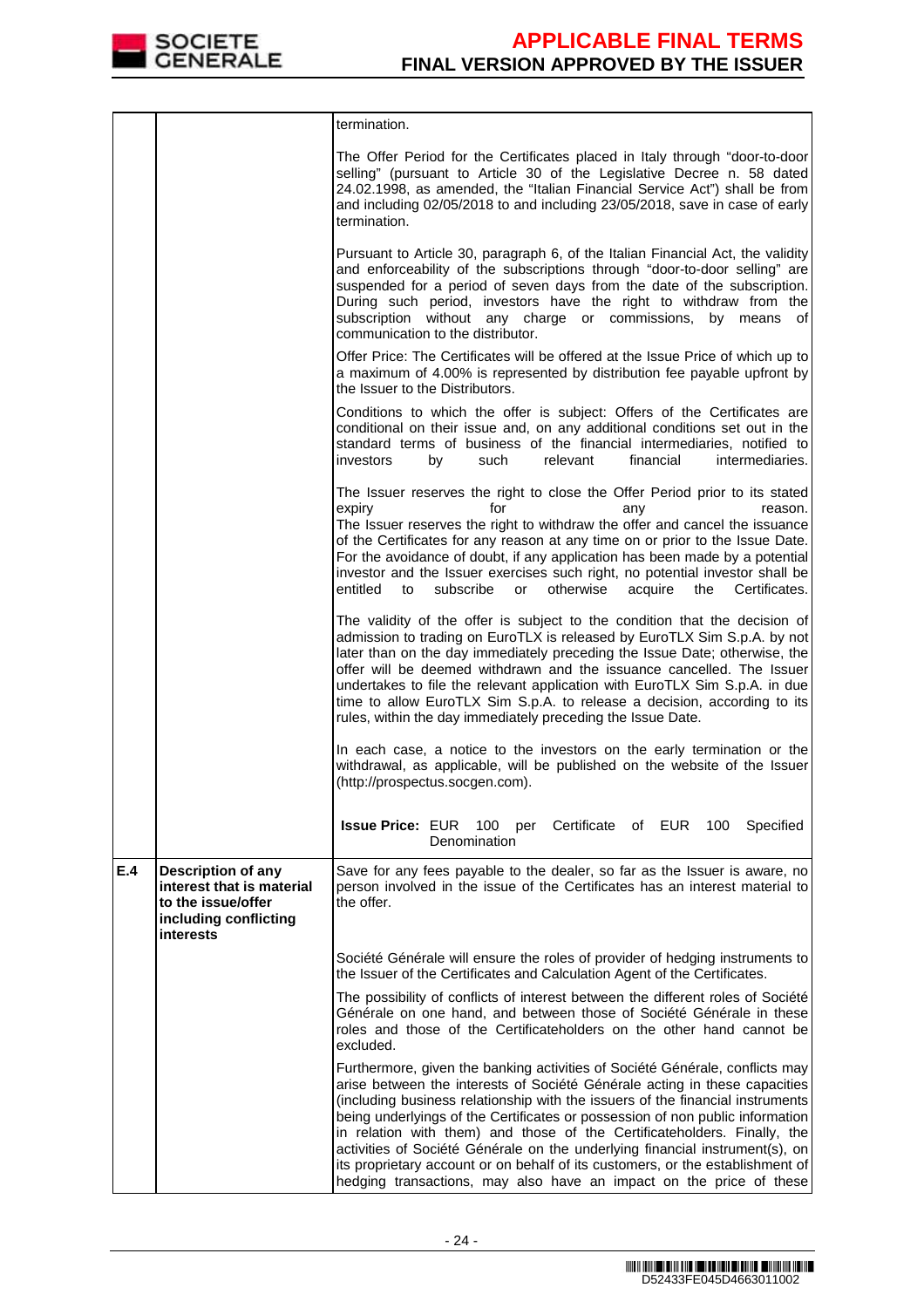

|      |                                                                                          | instruments and their liquidity, and thus may be in conflict with the interests<br>of the Certificateholders. |
|------|------------------------------------------------------------------------------------------|---------------------------------------------------------------------------------------------------------------|
| IE.7 | <b>Estimated expenses</b><br>charged to the investor<br>by the Issuer or the<br>lofferor | Not Applicable. No expenses are charged to the investor by the Issuer or<br>the offeror.                      |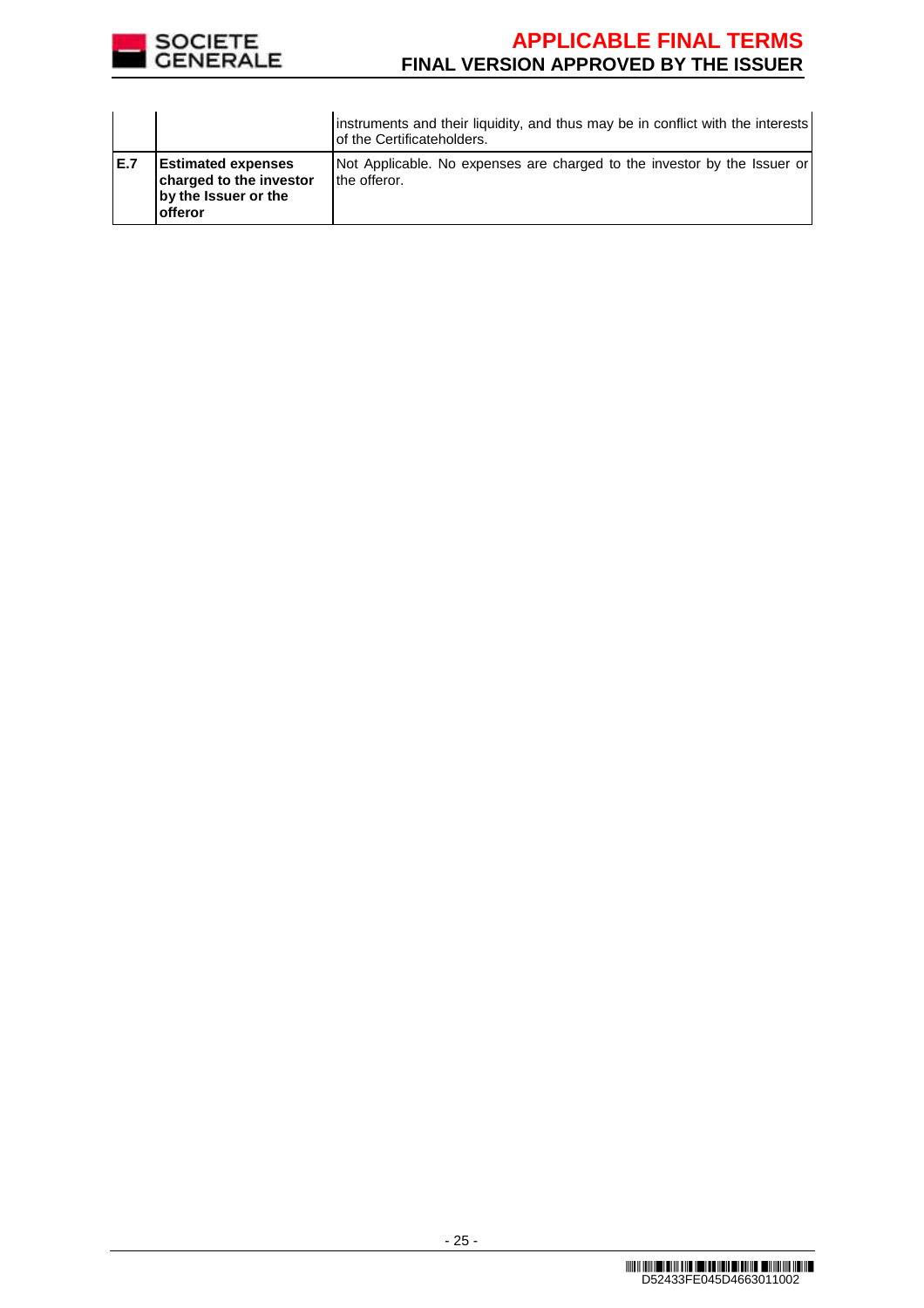

### **NOTA DI SINTESI SPECIFICA PER L'EMISSIONE**

Le Note di Sintesi sono composte da requisiti informativi noti come **Elementi**, la cui comunicazione è prevista dall'Allegato XXII del Regolamento (CE) della Commissione n. 809/2004, come successivamente modificato. Tali elementi sono riportati in successione numerata nelle Sezioni  $A - E(A.1 - E.7)$ .

La presente nota di sintesi contiene tutti gli Elementi che devono essere riportati in una nota di sintesi relativa a questa tipologia di valori mobiliari e di Emittente. Dato che l'inserimento di alcuni Elementi non è obbligatorio, potrebbero verificarsi dei salti nella sequenza numerica degli Elementi.

Anche nel caso in cui un Elemento debba essere inserito nella nota di sintesi in virtù della tipologia di valore mobiliare e di Emittente, è possibile che nessuna informazione rilevante possa essere fornita in relazione a tale Elemento. In tal caso, la nota di sintesi conterrà una breve descrizione dell'Elemento assieme alla dicitura "Non Applicabile".

|     | Sezione A - Introduzione e avvertenze          |                                                                                                                                                                                                                                                                                                                                                                                                                                                                                                                                                                                                                                                                                                                                                                                                |  |  |
|-----|------------------------------------------------|------------------------------------------------------------------------------------------------------------------------------------------------------------------------------------------------------------------------------------------------------------------------------------------------------------------------------------------------------------------------------------------------------------------------------------------------------------------------------------------------------------------------------------------------------------------------------------------------------------------------------------------------------------------------------------------------------------------------------------------------------------------------------------------------|--|--|
| A.1 | Avvertenza                                     | La presente nota di sintesi deve essere letta come introduzione al Prospetto<br>di Base.                                                                                                                                                                                                                                                                                                                                                                                                                                                                                                                                                                                                                                                                                                       |  |  |
|     |                                                | Qualsivoglia decisione da parte dell'investitore in merito all'investimento nei<br>Certificati deve basarsi su una valutazione del Prospetto di Base nel suo<br>complesso.                                                                                                                                                                                                                                                                                                                                                                                                                                                                                                                                                                                                                     |  |  |
|     |                                                | Qualora sia proposto un ricorso dinanzi all'autorità giudiziaria in merito alle<br>informazioni contenute nel Prospetto di Base e nelle Condizioni Definitive<br>applicabili, il ricorrente potrebbe essere tenuto a sostenere i costi della<br>traduzione del Prospetto di Base prima dell'avvio del procedimento, ai sensi<br>della legislazione nazionale degli Stati Membri.                                                                                                                                                                                                                                                                                                                                                                                                               |  |  |
|     |                                                | Nessun soggetto che ha provveduto alla predisposizione della presente<br>nota di sintesi, compresa l'eventuale traduzione, potrà essere ritenuto<br>responsabile civilmente, salvo che questa risulti fuorviante, imprecisa o<br>incoerente se letta congiuntamente alle altre parti del Prospetto di Base, o<br>non offra, se letta congiuntamente alle altre parti del presente Prospetto di<br>Base, informazioni essenziali volte ad agevolare la decisione dell'investitore<br>di investire nei Certificati.                                                                                                                                                                                                                                                                              |  |  |
| A.2 | Consenso all'utilizzo del<br>Prospetto di Base | L'Emittente acconsente all'utilizzo del presente Prospetto di Base in<br>relazione alla rivendita o al collocamento dei Certificati nel caso in cui sia<br>richiesta la pubblicazione di un prospetto ai sensi delle Direttiva Prospetti<br>(una Offerta Non Esente) subordinatamente alle seguenti condizioni:                                                                                                                                                                                                                                                                                                                                                                                                                                                                                |  |  |
|     |                                                | - il consenso è valido solamente durante il periodo di offerta dal<br>02/05/2018 al 28/05/2018 e, in relazione ai Certificati collocati in Italia<br>attraverso "offerta fuori sede", dal 02/05/2018 al 23/05/2018 (il Periodo<br>d'Offerta);                                                                                                                                                                                                                                                                                                                                                                                                                                                                                                                                                  |  |  |
|     |                                                | - il consenso fornito dall'Emittente all'utilizzo del Prospetto di Base ai fini<br>dell'effettuazione dell'Offerta Non Esente è un consenso individuale (un<br>Consenso Individuale) relativo a Deutsche Bank SpA, Piazza del<br>Calendario, 3, 20126 Milano e Finanza & Futuro Banca S.p.A., Piazza del<br>Calendario, 1, 20126 Milano (singolarmente un 'Offerente Autorizzato<br>Iniziale e il Collocatore congiuntamente i Collocatori) e, qualora<br>nomini<br>intermediari finanziari<br>l'Emittente<br>uno o<br>più<br>aggiuntivi<br>successivamente al 27/04/2018 pubblicando i loro dati sul suo sito web<br>all'indirizzo http://.prospectus.socgen.com, a ciascun intermediario<br>finanziario i cui dati siano stati pubblicati (ciascuno un Offerente<br>Autorizzato Aggiuntivo); |  |  |
|     |                                                | - il consenso si applica esclusivamente all'utilizzo del presente Prospetto di<br>Base ai fini delle Offerte Non Esenti di Certificati in Italia.                                                                                                                                                                                                                                                                                                                                                                                                                                                                                                                                                                                                                                              |  |  |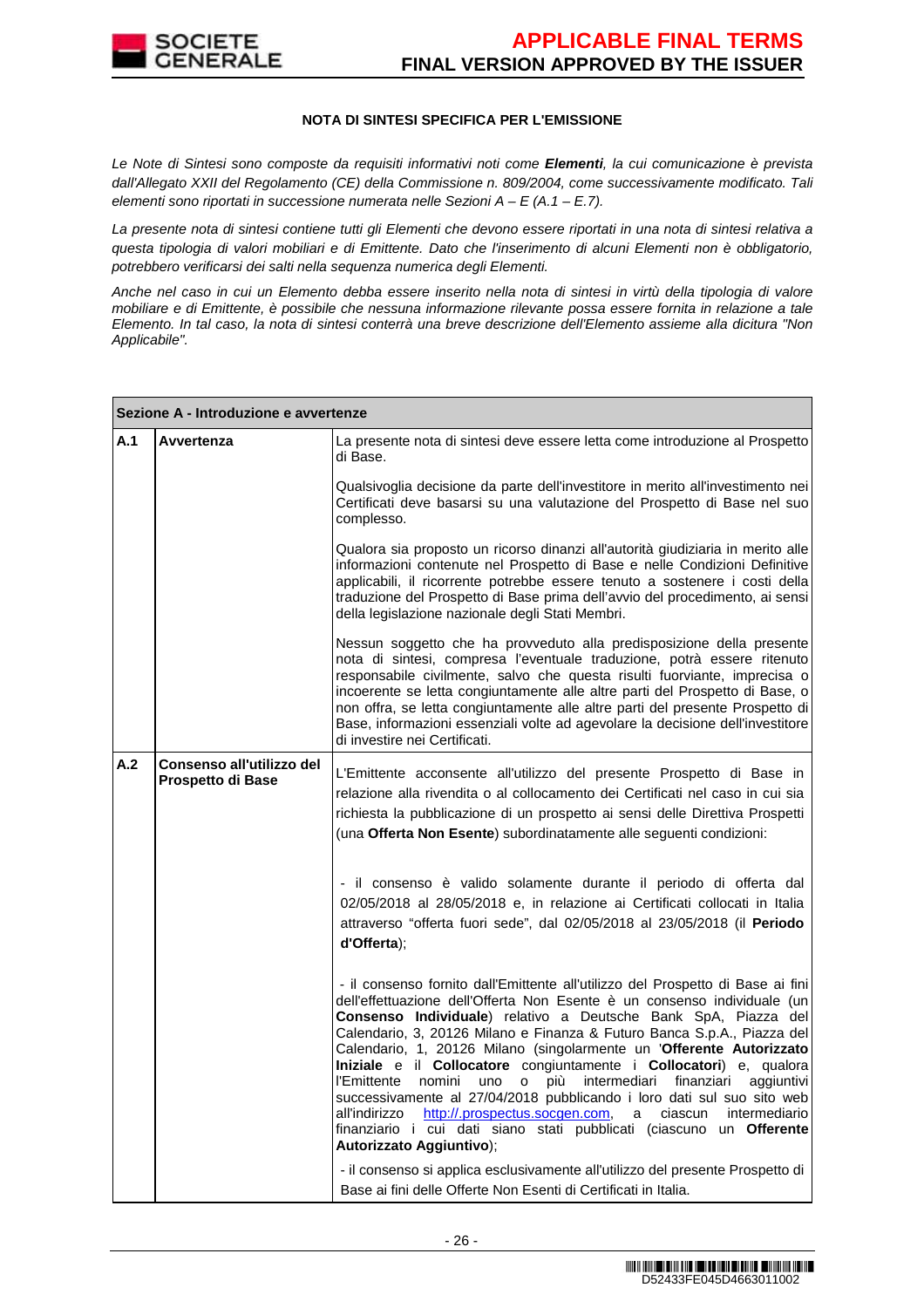

|             |                                                                                                                                                        | Le informazioni relative alle condizioni dell'Offerta Non Esente<br>saranno fornite agli investitori da qualunque Offerente Autorizzato<br>Iniziale nella giurisdizione in cui sarà effettuata l'offerta.                                                                                                                                                                                                                                                                                                                                                           |  |                                             |                                                                                         |                                             |                                |  |
|-------------|--------------------------------------------------------------------------------------------------------------------------------------------------------|---------------------------------------------------------------------------------------------------------------------------------------------------------------------------------------------------------------------------------------------------------------------------------------------------------------------------------------------------------------------------------------------------------------------------------------------------------------------------------------------------------------------------------------------------------------------|--|---------------------------------------------|-----------------------------------------------------------------------------------------|---------------------------------------------|--------------------------------|--|
|             | Sezione B - Emittente e Garante                                                                                                                        |                                                                                                                                                                                                                                                                                                                                                                                                                                                                                                                                                                     |  |                                             |                                                                                         |                                             |                                |  |
| <b>B.1</b>  | <b>Ragione</b><br>sociale e<br>denominazi<br>one<br>commercial<br>е<br>dell'emitten<br>te                                                              | SG Issuer (o l'Emittente)                                                                                                                                                                                                                                                                                                                                                                                                                                                                                                                                           |  |                                             |                                                                                         |                                             |                                |  |
| B.2         | forma                                                                                                                                                  |                                                                                                                                                                                                                                                                                                                                                                                                                                                                                                                                                                     |  |                                             | Sede legale, Sede legale: 33, boulevard Prince Henri, L-1724 Lussemburgo.               |                                             |                                |  |
|             | giuridica,                                                                                                                                             |                                                                                                                                                                                                                                                                                                                                                                                                                                                                                                                                                                     |  |                                             | Forma giuridica: Società per azioni a responsabilità limitata (société anonyme).        |                                             |                                |  |
|             | legislazione<br>e paese di                                                                                                                             |                                                                                                                                                                                                                                                                                                                                                                                                                                                                                                                                                                     |  |                                             | Legislazione di riferimento dell'Emittente: diritto lussemburghese.                     |                                             |                                |  |
|             | costituzion<br>e                                                                                                                                       |                                                                                                                                                                                                                                                                                                                                                                                                                                                                                                                                                                     |  | Paese di costituzione: Lussemburgo.         |                                                                                         |                                             |                                |  |
| B.4b        | <b>Tendenze</b><br>note<br>suscettibili<br>di influire<br>sull'emitten<br>te e sui<br>settori in<br>cui opera                                          | Nel corso del 2018, l'Emittente prevede di proseguire la propria attività in conformità al proprio<br>oggetto sociale.                                                                                                                                                                                                                                                                                                                                                                                                                                              |  |                                             |                                                                                         |                                             |                                |  |
| B.5         | <b>Descrizione</b><br>del gruppo<br>e della<br>posizione<br>dell'emitten<br>te<br>all'interno<br>del gruppo                                            | III Gruppo Société Générale (il Gruppo) offre una vasta gamma di servizi di consulenza e<br>soluzioni finanziarie su misura destinate a clienti privati, grandi aziende e investitori<br>istituzionali. Il Gruppo si basa su tre attività core complementari:<br>• Retail Banking in Francia;<br>• International Retail Banking, Financial Services and Insurance; e<br>• Corporate and Investment Banking, Private Banking, Asset and Wealth Management e<br>Securities Services.<br>L'Emittente è una controllata del Gruppo e non ha alcuna società controllata. |  |                                             |                                                                                         |                                             |                                |  |
| <b>B.9</b>  | Previsioni o<br>stime<br>relative agli<br>utili<br>dell'emitten<br>te                                                                                  | Non Applicabile. SG Issuer e SG Option Europe non forniscono alcuna previsione o stima in<br>relazione agli utili.                                                                                                                                                                                                                                                                                                                                                                                                                                                  |  |                                             |                                                                                         |                                             |                                |  |
| <b>B.10</b> | Natura di<br>eventuali<br>riserve<br>espresse<br>nella<br>relazione<br>della<br>società di<br>revisione in<br>merito ai<br>dati storico-<br>finanziari |                                                                                                                                                                                                                                                                                                                                                                                                                                                                                                                                                                     |  |                                             | Non Applicabile. Le relazioni della società di revisione non contengono alcuna riserva. |                                             |                                |  |
| <b>B.12</b> | Principali<br>dati storico-<br>finanziari<br>selezionati                                                                                               | (IN MIGLIAIA<br>DI EUR)                                                                                                                                                                                                                                                                                                                                                                                                                                                                                                                                             |  | <b>ESERCIZIO</b><br>31.12.2015<br>(SOTTOPOS | <b>PRIMO</b><br><b>SEMESTR</b>                                                          | <b>ESERCIZIO</b><br>31.12.2016<br>(SOTTOPOS | <b>PRIMO</b><br><b>SEMESTR</b> |  |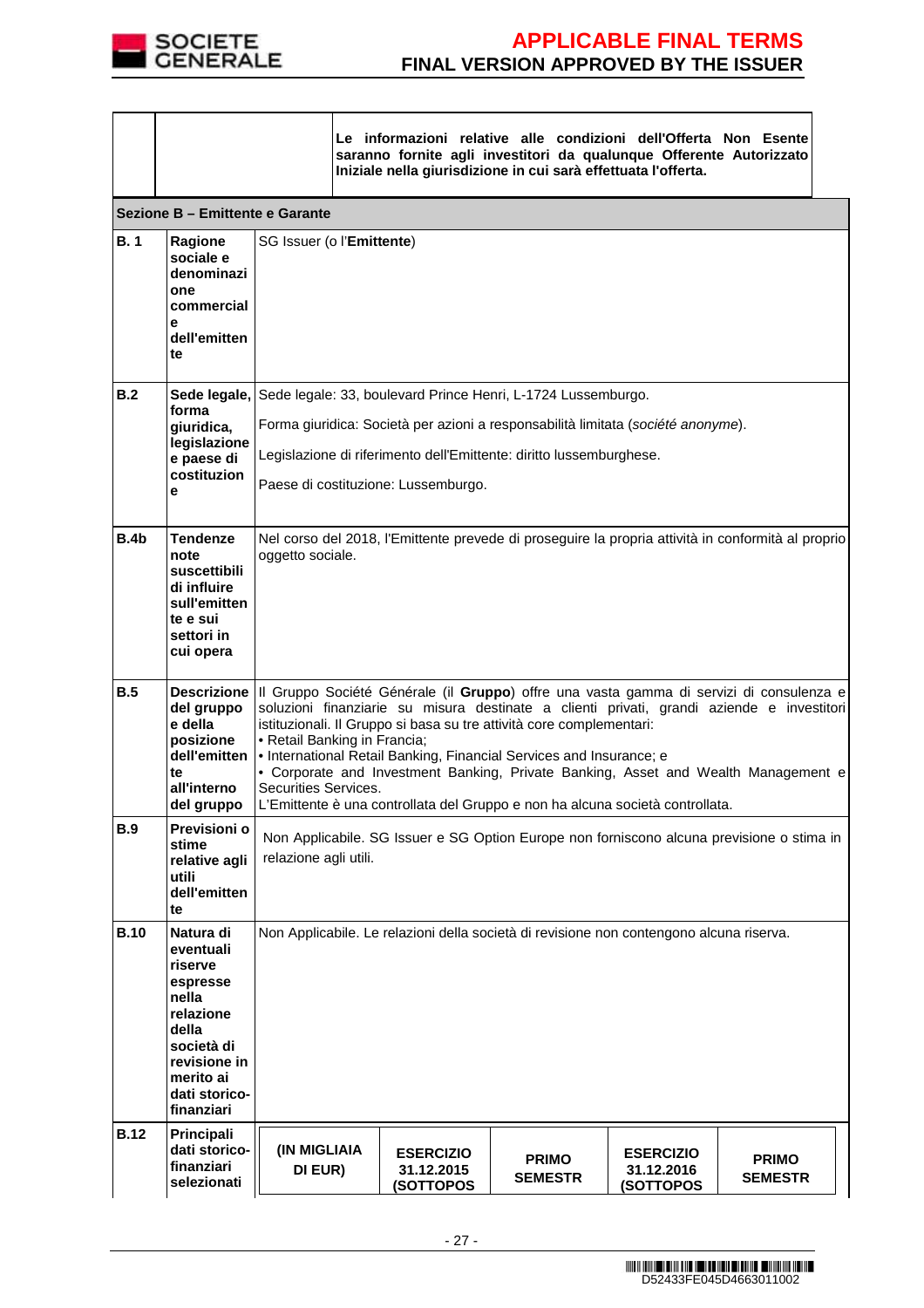

|             | relativi                                                          |                                                                                 | <b>TO A</b>       | Е                                                | <b>TO A</b>       | Е                                                                                                             |
|-------------|-------------------------------------------------------------------|---------------------------------------------------------------------------------|-------------------|--------------------------------------------------|-------------------|---------------------------------------------------------------------------------------------------------------|
|             | all'emittente                                                     |                                                                                 | <b>REVISIONE)</b> | 30.06.2016                                       | <b>REVISIONE)</b> | 30.06.2017                                                                                                    |
|             |                                                                   |                                                                                 |                   |                                                  |                   |                                                                                                               |
|             |                                                                   |                                                                                 |                   | (NON<br><b>SOTTOPOSTO</b><br><b>A REVISIONE)</b> |                   | (NON<br><b>SOTTOPOSTO</b><br>A REVISIONE)                                                                     |
|             |                                                                   | <b>REDDITO</b><br><b>COMPLESSIVO</b>                                            | 102.968           | 48,398                                           | 90.991            | 54,641                                                                                                        |
|             |                                                                   | <b>UTILE</b><br><b>ANTE</b><br><b>IMPOSTE</b>                                   | 380               | 118                                              | 525               | 21                                                                                                            |
|             |                                                                   | <b>REDDITO</b><br>DI<br><b>ESERCIZIO</b>                                        | 380               | 71                                               | 373               | 17                                                                                                            |
|             |                                                                   | <b>TOTALE</b><br><b>ATTIVO</b>                                                  | 37.107.368        | 44,984,808                                       | 53.309.975        | 52,864,508                                                                                                    |
|             | <b>Dichiarazio</b><br>ne relativa<br>all'assenza<br>di            | dell'Emittente dalla data del 31 dicembre 2016.                                 |                   |                                                  |                   | Non si sono verificati cambiamenti sostanzialmente pregiudizievoli delle prospettive                          |
|             | cambiamen<br>ti<br>sostanzial-<br>mente<br>pregiudizie            |                                                                                 |                   |                                                  |                   |                                                                                                               |
|             | voli delle<br>prospettive<br>dell'emitten<br>te dalla data<br>di  |                                                                                 |                   |                                                  |                   |                                                                                                               |
|             | pubblicazio<br>ne<br>dell'ultimo<br>bilancio                      |                                                                                 |                   |                                                  |                   |                                                                                                               |
|             | certificato                                                       |                                                                                 |                   |                                                  |                   | Cambiamen   Non applicabile. Non si è verificato alcun cambiamento rilevante nella posizione finanziaria o di |
|             | ti<br>significativi<br>relativi alla<br>situazione<br>finanziaria | negoziazione dell'Emittente successivamente al 30 giugno 2017.                  |                   |                                                  |                   |                                                                                                               |
|             | $\mathbf{o}$<br>commercial                                        |                                                                                 |                   |                                                  |                   |                                                                                                               |
|             | е<br>dell'Emitten<br>te<br>successivi<br>al periodo               |                                                                                 |                   |                                                  |                   |                                                                                                               |
|             | cui si<br>riferiscono i<br>dati storico-<br>finanziari            |                                                                                 |                   |                                                  |                   |                                                                                                               |
| <b>B.13</b> | Eventi<br>recenti<br>relativi<br>all'emittente<br>che             | misura sostanziale, ai fini della valutazione della solvibilità dell'Emittente. |                   |                                                  |                   | Non Applicabile. Non si sono verificati eventi recenti relativi all'Emittente che rilevano, in                |
|             | rilevano, in                                                      |                                                                                 |                   |                                                  |                   |                                                                                                               |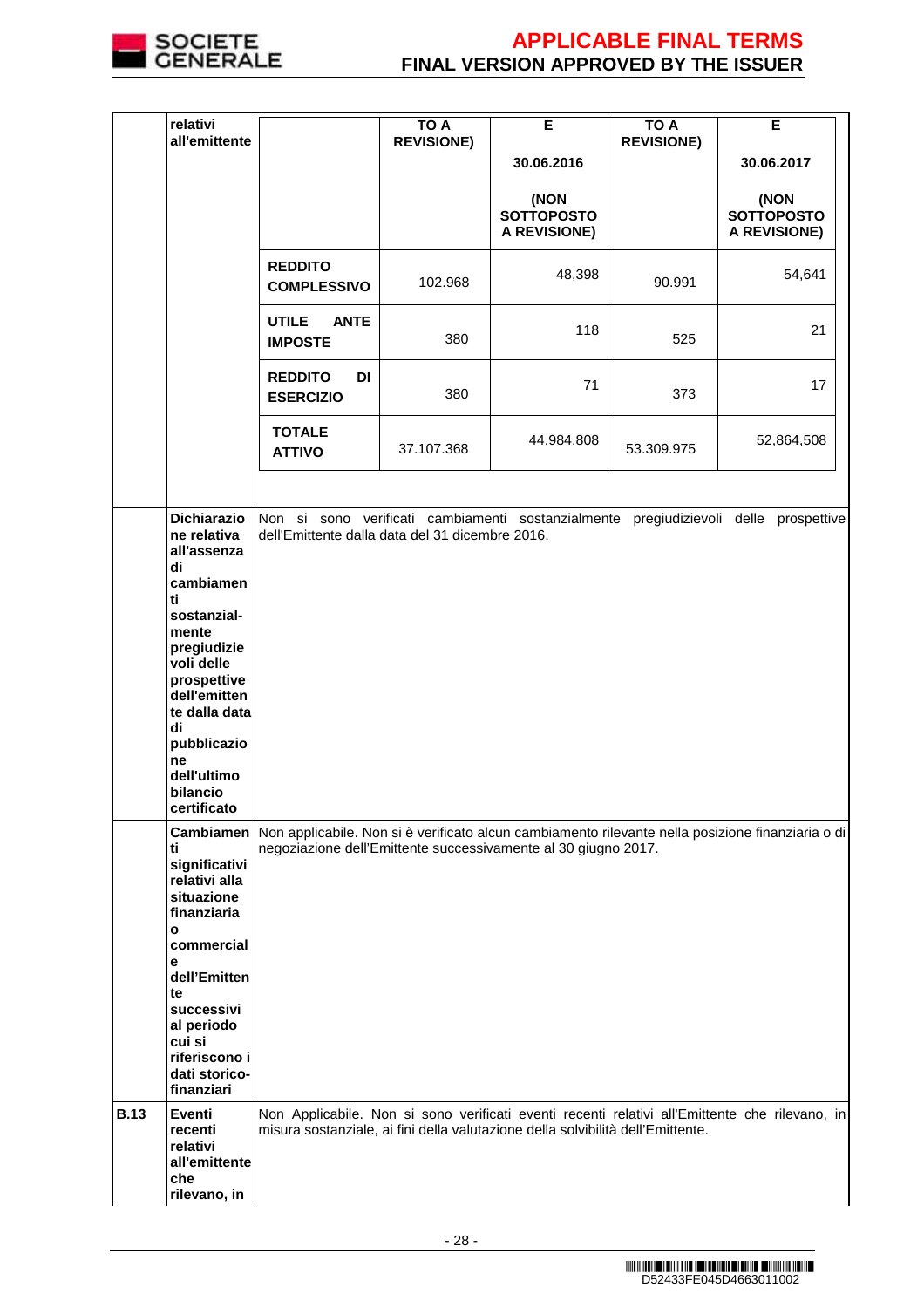

|             | misura<br>sostanziale,<br>ai fini della<br>valutazione<br>della<br>solvibilità<br>dell'Emitten<br>te                                                                                                                               |                                                                                                                                                                                                                                                                                                                                                                                                                                                                                                                                                                                                                                                                                                                                                                                                                                                                                                                                                                                                                     |
|-------------|------------------------------------------------------------------------------------------------------------------------------------------------------------------------------------------------------------------------------------|---------------------------------------------------------------------------------------------------------------------------------------------------------------------------------------------------------------------------------------------------------------------------------------------------------------------------------------------------------------------------------------------------------------------------------------------------------------------------------------------------------------------------------------------------------------------------------------------------------------------------------------------------------------------------------------------------------------------------------------------------------------------------------------------------------------------------------------------------------------------------------------------------------------------------------------------------------------------------------------------------------------------|
| <b>B.14</b> | <b>Dichiarazio</b><br>ne in ordine<br>alla<br>dipendenza<br>dell'emitten<br>te da altre<br>entità del<br>gruppo                                                                                                                    | Per le informazioni sulla posizione dell'Emittente all'interno del Gruppo si rimanda all'Elemento<br>B.5 che precede.<br>All'interno del Gruppo, SG Issuer fa capo a Société Générale Bank & Trust.                                                                                                                                                                                                                                                                                                                                                                                                                                                                                                                                                                                                                                                                                                                                                                                                                 |
| <b>B.15</b> | <b>Descrizioni</b><br>principali<br>dell'emitten<br>te                                                                                                                                                                             | Le attività principali di SG Issuer sono rappresentate dalla raccolta di fondi tramite l'emissione<br>delle attività di warrant e titoli di debito destinati al collocamento presso clienti istituzionali o retail tramite<br>collocatori associati a Société Générale. I fondi derivanti all'emissione di tali titoli di debito<br>vengono quindi concessi in prestito a Société Générale ed altri membri del Gruppo.                                                                                                                                                                                                                                                                                                                                                                                                                                                                                                                                                                                              |
| <b>B.16</b> | Per quanto<br>a<br>conoscenza<br>dell'emitten<br>te, soggetto<br>da cui<br>l'emittente è<br>controllato<br>O<br>partecipato,<br>direttament<br>e o<br>indirettame<br>nte, e<br>descrizione<br>della natura<br>di tale<br>controllo | SG Issuer è una società controllata al 100 % da Société Générale Bank & Trust S.A., che è a<br>sua volta un'entità interamente controllata da Société Générale e interamente consolidata.                                                                                                                                                                                                                                                                                                                                                                                                                                                                                                                                                                                                                                                                                                                                                                                                                           |
| <b>B.18</b> | Natura e<br>ambito<br>della<br>garanzia                                                                                                                                                                                            | I Certificati sono garantiti incondizionatamente e irrevocabilmente da Société Générale (il<br>Garante) ai sensi della garanzia rilasciata in data 27 giugno 2017 (la Garanzia). La Garanzia<br>costituisce un'obbligazione diretta, incondizionata, non garantita e generale del Garante, ed è<br>e sarà almeno pari passu rispetto a tutte le altre obbligazioni, esistenti e future, dirette,<br>incondizionate, non garantite e generali del Garante, ivi comprese quelle relative ai depositi.<br>Qualsiasi riferimento a somme o importi pagabili dall'Emittente, garantiti dal Garante ai sensi<br>della Garanzia, dovrà essere rivolto a somme e/o importi direttamente ridotti, e/o in caso di<br>conversione in equity, ridotti dell'importo di tale conversione, e/o altrimenti modificati di volta in<br>volta in seguito all'applicazione del potere di bail-in di qualsivoglia autorità pertinente ai sensi<br>della direttiva 2014/59/UE del Parlamento Europeo e del Consiglio dell'Unione Europea. |
| <b>B.19</b> | <b>Informazion</b><br>i relative al<br>garante<br>come se<br>questi<br>fosse<br>l'emittente<br>del<br>medesimo<br>tipo di titoli<br>oggetto<br>della<br>garanzia                                                                   | Le informazioni in merito a Société Générale come se questa fosse l'Emittente del medesimo<br>tipo di Certificati oggetto della Garanzia sono di seguito riportate in conformità a quanto<br>previsto rispettivamente agli Elementi B.19 / B.1, B.19 / B.2, B.19 / B.4b, B.19 / B.5, B.19 / B.9,<br>B.19 / B.10, B.19 / B.12, B.19 / B.13, B.19 / B.14, B.19 / B.15, B.19 / B.6:                                                                                                                                                                                                                                                                                                                                                                                                                                                                                                                                                                                                                                    |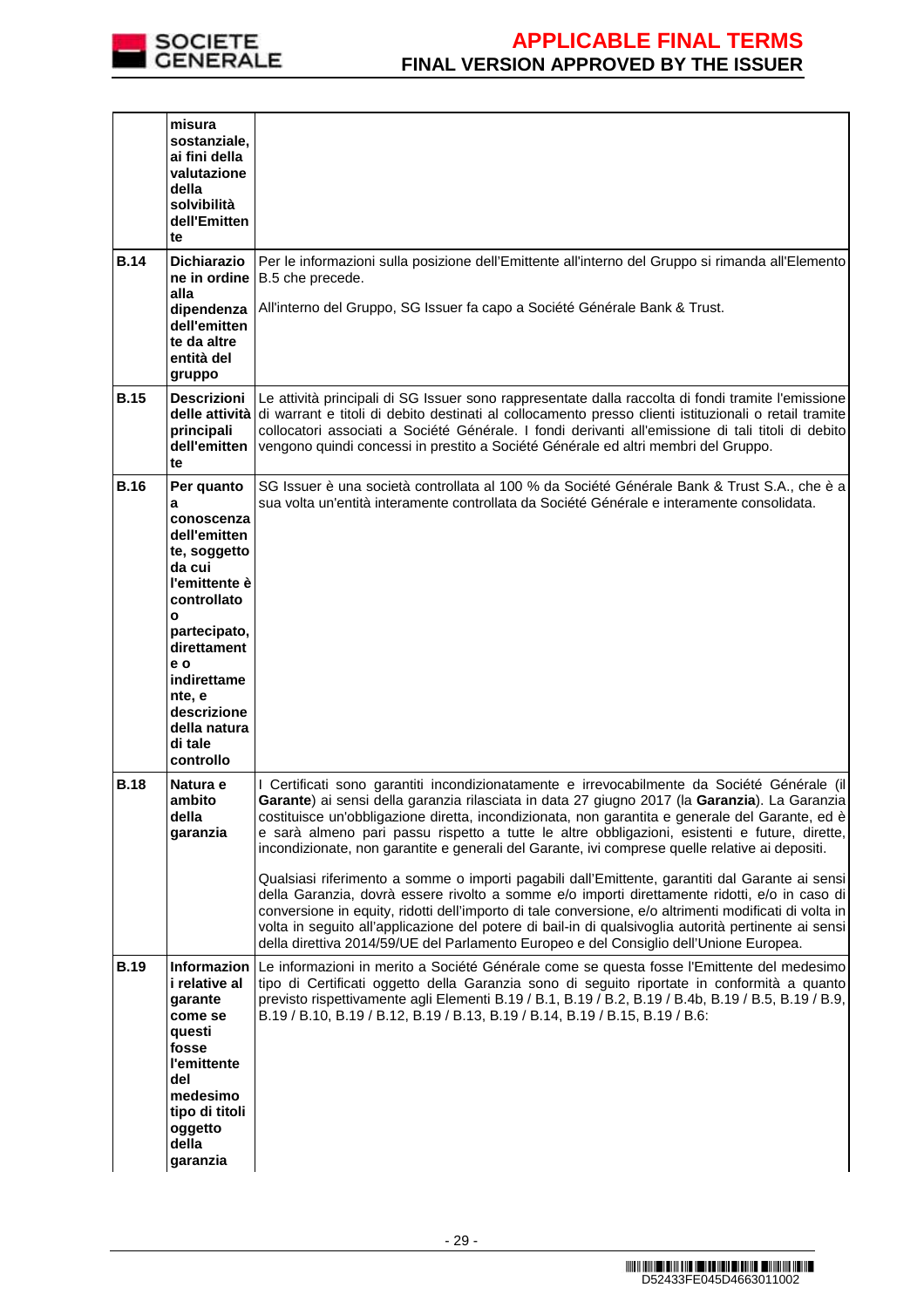### **B.19/ B.1: Ragione sociale e denominazione commerciale del garante**

Société Générale

### **B.19/B.2: Sede legale, forma giuridica, legislazione e paese di costituzione**

Sede legale: 29, boulevard Haussmann, 75009 Parigi, Francia.

Forma giuridica: Società per azioni a responsabilità limitata pubblica (société anonyme).

Legislazione di riferimento dell'Emittente: diritto francese.

Paese di costituzione: Francia.

### **B.19/B.4b: Tendenze note suscettibili di influire sul garante e sui settori in cui opera**

Il contesto macroeconomico ha visto una graduale ripresa nel 2017. Tale ripresa dovrebbe continuare nel 2018 con una crescita accellerata nella maggior parte delle aree economiche e con flussi internazionali di scambi più dinamici. I mercati dovrebbero rimanere in espansione, anche se sulla base dei livelli di valutazione ci si interroga sulla sostenibilità nel lungo termine, e potrebbe riemergere una certa volatilità. Infine, le banche centrali dovrebbero continuare la normalizzazione delle loro politiche monetarie, sia pure più gradualmente.

Nell'Eurozona, la crescita dovrebbe rafforzarsi ulteriormente nel 2018, per l'effetto combinato delle politiche monetarie e di bilancio accomodanti adottate, e di una forte domanda internazionale.

Per il 2018, l'agenda normativa dovrebbe focalizzarsi sul processo legislativo europeo avente ad oggetto i testi CRR2/CRD5, nonché la finalizzazione e l'armonizzazione dei requisiti rigardanti i rapporti di passività (MREL – Minimum Required Eligible Liabilities, e TLAC – Total Loss Absorbing Capacity).

Il 2018 sarà probabilmente caratterizzato da un ambiente geopolitico estremamente incerto, a seguito di una serie di eventi degli ultimi due anni. In diversi stati dell'Unione Europea si terranno delle importanti elezioni (in particolare in Italia) e proseguiranno i negoziati per la Brexit. Le tensioni "separatiste" (Catalogna) potrebbero ulteriormente intensificarsi. In aggiunta, diverse aree caratterizzate da instabilità e tensione potrebbero influenzare l'economia globale, sia in Medio Oriente che in Asia, con la politica americana attualmente caratterizzata da una certa imprevedibilità.

In Europa, purché la situazione politica in Germania e in Italia si sia chiarita, il 2018 potrebbe segnare un nuovo slancio nelle ambizioni europee.

Infine, le banche dovranno continuare ad adeguarsi ad un certo numero di cambiamenti fondamentali, specialmente l'accellerazione dei mutamenti tecnologici, che richiederanno di trasformare radicalmente i loro modelli operativi e di relazione.

In questo contesto, e al fine di generare una crescita più forte, redditizia e sostenibile, le priorità del Gruppo per il 2018 saranno:

- continuare la propria crescita attuando una serie di ambiziose iniziative volte a tutti i clienti ad alto potenziale (società, professionisti, clienti dotati di grandi patrimoni, bancassurance, Boursorama, ALD, ecc.), sviluppando al contempo segmenti e servizi personalizzati alle loro mutate esigenze;
- accellerare la trasformazione digitale di tutte le attività e funzioni e, in particolare, la digitalizzazione delle reti della banca al dettaglio, sia in Francia che all'estero;
- mantenere uno stretto controllo dei costi, dei rischi e dell'allocazione del capitale;
- continuare il proprio riassetto attraverso il disinvestimento o la chiusura delle attività che non hanno una massa critica e/o che non generano sinergie;
- continuare ad adottare il proprio programma Cultura e Comportamenti (Culture and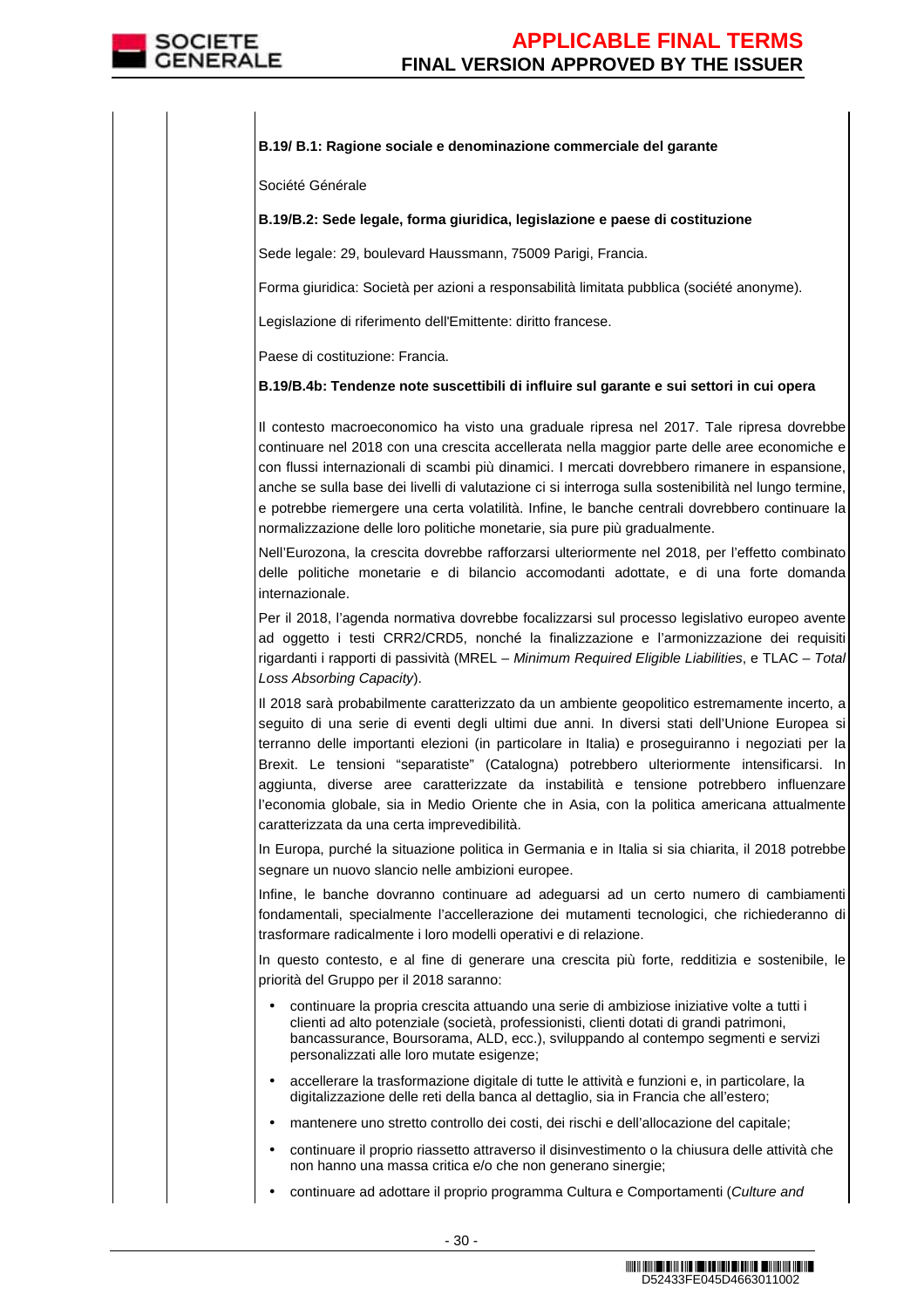

Conduct), che mira a sviluppare la cultura di Societe Generale collocando i valori, la capacità di guida e l'integrità comportamentale al cuore della trasformazione del Gruppo, rafforzando conseguentemente la fiducia tra i propri azionisti (e principalmente tra i propri clienti).

### **B.19/B.5**: **Descrizione del gruppo e della posizione del garante all'interno del gruppo**

Il Gruppo offre una vasta gamma di servizi di consulenza e soluzioni finanziarie su misura destinate a clienti privati, grandi aziende e investitori istituzionali. Il Gruppo si basa su tre attività core complementari:

| attività | dı | Retail | Banking |  | Francia; |
|----------|----|--------|---------|--|----------|
|----------|----|--------|---------|--|----------|

• International Retail Banking, Financial Services and Insurance; e

• Corporate and Investment Banking, Private Banking, Asset and Wealth Management e Securities Services.

Société Générale è la capogruppo del Gruppo Société Générale.

**B.19/B.9: Previsioni o stime relative agli utili del garante** 

Nel 2017, il Gruppo Société Générale ha generato un risultato netto di Gruppo di EUR 2.806 milioni (non sottoposto a revisione).

**B.19/B.10**: **Natura di eventuali riserve espresse nella relazione della società di revisione in merito ai dati storico-finanziari**

Non Applicabile. La relazione della società di revisione non contiene alcuna riserva.

**B.19/B.12: Principali dati storico-finanziari selezionati relativi al garante** 

|                                                             | <b>Esercizio</b><br>2017<br>(sottoposto a<br>revisione) | Esercizio 2016<br>(sottoposto a<br>revisione) |
|-------------------------------------------------------------|---------------------------------------------------------|-----------------------------------------------|
| Risultati (in milioni di EUR)                               |                                                         |                                               |
| Risultato netto delle attività<br>bancarie                  | 23.954                                                  | 25.298                                        |
| Reddito Operativo                                           | 4.767                                                   | 6.390                                         |
| Risultato netto                                             | 3.430                                                   | 4.338                                         |
| Risultato netto gruppo riportato                            | 2.806                                                   | 3.874                                         |
| Retail Banking in Francia                                   | 1.010                                                   | 1.486                                         |
| International Retail Banking &<br><b>Financial Services</b> | 1.975                                                   | 1.631                                         |
| Global Banking and Investor<br><b>Solutions</b>             | 1.566                                                   | 1.803                                         |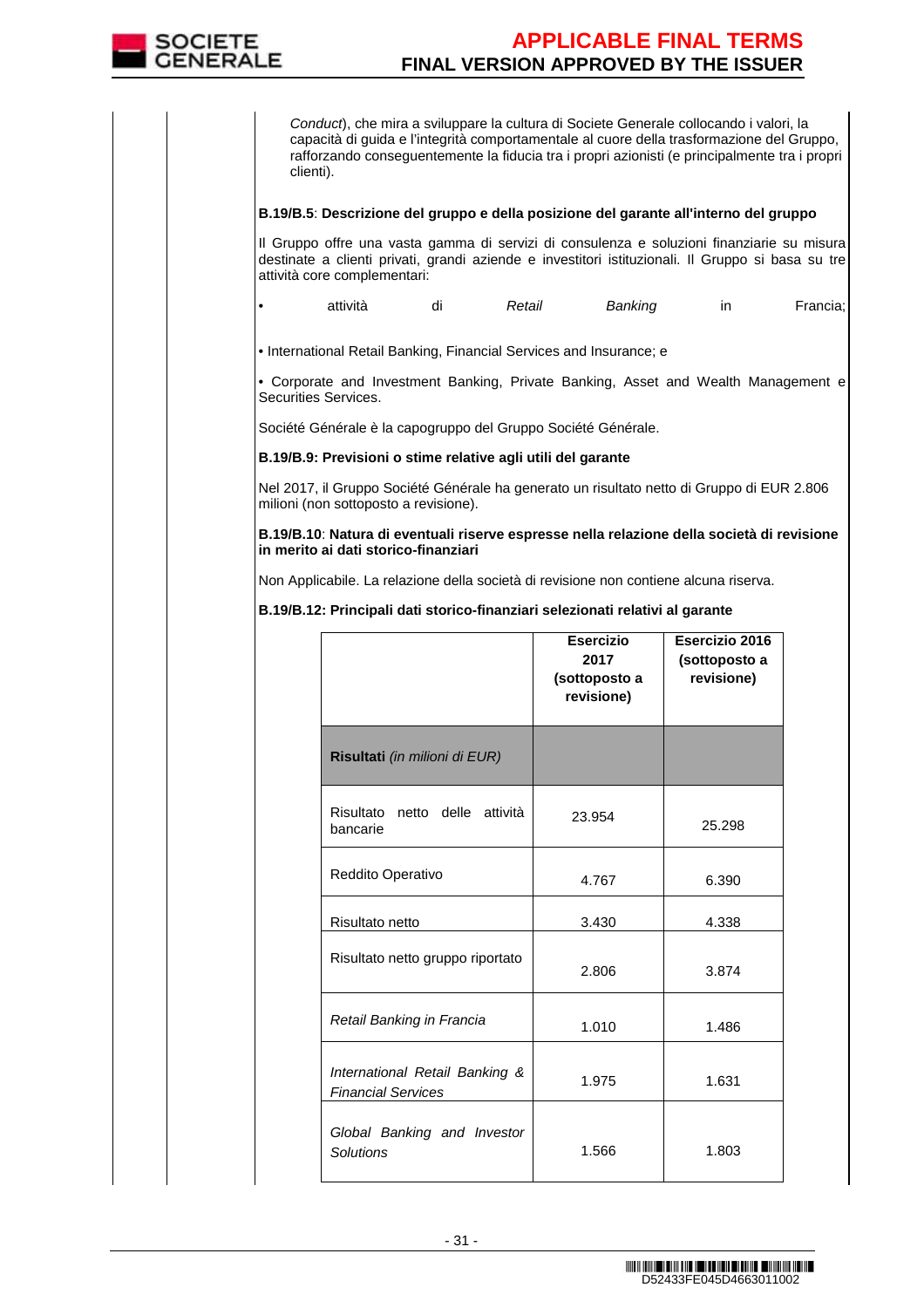

| Corporate Centre                                                                       | (1.745) | (1.046) |
|----------------------------------------------------------------------------------------|---------|---------|
| Costo netto del rischio                                                                | (1.349) | (2.091) |
| ROE al netto delle imposte **                                                          | 4,9%    | 7,3%    |
| Tier 1 Ratio **                                                                        | 13,8%   | 14,5%   |
| Attivo (in miliardi di EUR)                                                            |         |         |
| Totale attivo e passivo                                                                | 1.275,1 | 1.354,4 |
| Finanziamenti a clienti                                                                | 425,2   | 426,5   |
| Depositi clienti                                                                       | 410,6   | 421,0   |
| Patrimonio Netto (in miliardi<br>di EUR)                                               |         |         |
| Patrimonio netto del Gruppo                                                            | 59,4    | 62,0    |
| Partecipazioni di minoranza                                                            | 4,7     | 3,7     |
| Rendiconto finanziario (in<br>miliardi di EUR)                                         |         |         |
| Flussi netti in entrata (uscita)<br>delle disponibilità liquide e<br>mezzi equivalenti | 18.023  | 18.442  |
| ** Tali rapporti finanziari non sono sottoposti a revisione.                           |         |         |

**Dichiarazione relativa all'assenza di cambiamenti sostanzialmente pregiudizievoli delle prospettive del garante dalla data di pubblicazione dell'ultimo bilancio certificato** 

Non si sono verificati cambiamenti sostanzialmente pregiudizievoli nelle prospettive di Société Générale successivamente alla data del 31 dicembre 2017.

**Cambiamenti significativi relativi alla situazione finanziaria o commerciale del garante**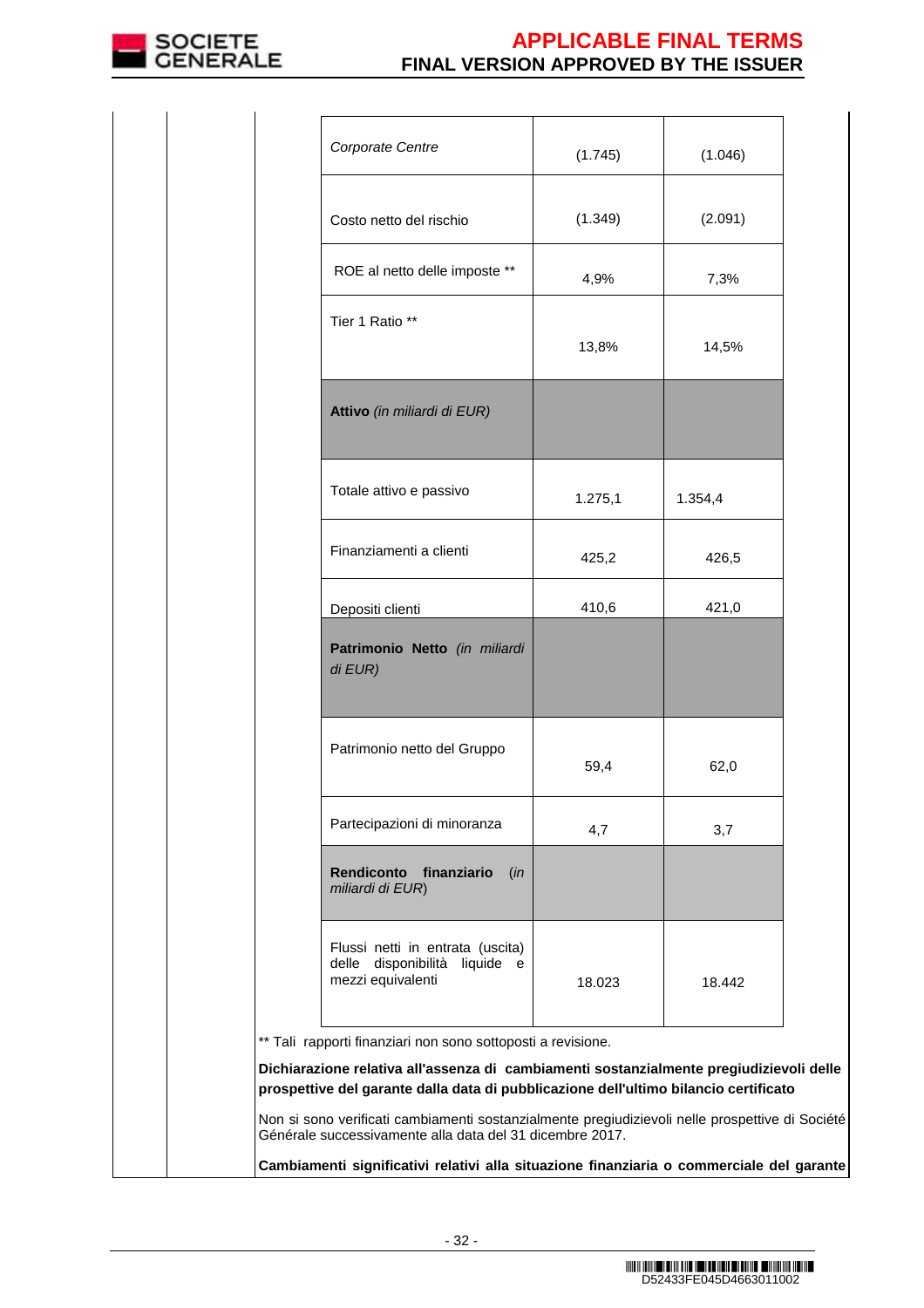

|  | successivi al periodo cui si riferiscono i dati storico-finanziari                                                                                                                                       |
|--|----------------------------------------------------------------------------------------------------------------------------------------------------------------------------------------------------------|
|  | Non Applicabile. Non si è verificato alcun cambiamento rilevante nella posizione finanziaria o<br>commerciale di Société Générale successivamente alla data del 31 dicembre 2017.                        |
|  | B.19/B.13: Eventi recenti relativi al garante che rilevano, in misura sostanziale, ai fini<br>della valutazione della solvibilità del garante                                                            |
|  | Non Applicabile. Non si sono verificati eventi recenti relativi a Société Générale che rilevano, in<br>misura sostanziale, ai fini della valutazione della sua solvibilità.                              |
|  | B.19/B.14: Dichiarazione in ordine alla eventuale dipendenza del garante da altre entità<br>del gruppo                                                                                                   |
|  | Per le informazioni sulla posizione di Société Générale all'interno del Gruppo si rimanda<br>all'Elemento B.5 che precede.                                                                               |
|  | Société Générale è la holding finale del Gruppo. Tuttavia, Société Générale gestisce anche<br>una propria attività e non opera semplicemente in qualità di holding rispetto alle proprie<br>controllate. |
|  | B.19/B.15: Descrizioni delle attività principali del garante                                                                                                                                             |
|  | Si rimanda all'Elemento B.19/ B.5 che precede.                                                                                                                                                           |
|  | B.19/B.16: Per quanto a conoscenza del garante, soggetto da cui il garante è controllato<br>o partecipato, direttamente o indirettamente, e descrizione della natura di tale controllo                   |
|  | Non Applicabile. Per quanto a sua conoscenza, Société Générale non é controllata, né<br>partecipata, direttamente o indirettamente (ai sensi delle leggi francesi), da alcun'altra entità.               |
|  |                                                                                                                                                                                                          |

### **Sezione C – Titoli**

| C.1 | Tipologia e classe dei<br>titoli oggetto dell'offerta<br>e/o ammessi alla | I Certificati sono strumenti derivati (i Certificati).<br>Il Codice ISIN è: XS1778392990                                                                                                                                                                                                                                                                                                                                                                                                                                         |
|-----|---------------------------------------------------------------------------|----------------------------------------------------------------------------------------------------------------------------------------------------------------------------------------------------------------------------------------------------------------------------------------------------------------------------------------------------------------------------------------------------------------------------------------------------------------------------------------------------------------------------------|
|     | negoziazione, ivi<br>compresi i rispettivi                                | Il Codice Common è: 177839299                                                                                                                                                                                                                                                                                                                                                                                                                                                                                                    |
|     | codici identificativi                                                     |                                                                                                                                                                                                                                                                                                                                                                                                                                                                                                                                  |
| C.2 | Valuta dei titoli oggetto<br>di emissione                                 | <b>EUR</b>                                                                                                                                                                                                                                                                                                                                                                                                                                                                                                                       |
| C.5 | limitazioni alla libera<br>trasferibilità dei titoli                      | Descrizione di eventuali Non Applicabile. Non sussiste alcuna limitazione alla libera trasferibilità dei<br>Certificati, ferme restando le restrizioni di vendita e trasferimento<br>eventualmente in vigore in talune giurisdizioni, incluse le restrizioni<br>applicabili all'offerta e alla vendita a, o per conto o a beneficio di, Cessionari<br>Autorizzati.<br>Un Cessionario Autorizzato indica un soggetto che (i) non è soggetto U.S.<br>ai sensi della definizione indicata da Regulation S; e (ii) non è un soggetto |
|     |                                                                           | che rientra in una qualsiasi definizione di soggetto U.S. ai fini di qualsivoglia<br>regola CEA o CFTC, o linee guida o ordinanze proposte o emesse da CEA.                                                                                                                                                                                                                                                                                                                                                                      |
| C.8 | Diritti connessi ai titoli,<br>tra cui i relativi limiti e<br>priorità    | Diritti connessi ai titoli:                                                                                                                                                                                                                                                                                                                                                                                                                                                                                                      |
|     |                                                                           | I Certificati, salvo ove rimborsati in anticipo, daranno diritto a ciascun<br>portatore dei Certificati (il Portatore dei Certificati) a ricevere un<br>ammontare di rimborso che potrebbe risultare inferiore, uguale o maggiore<br>rispetto all'importo inizialmente investito (si rimanda all'Elemento C.18).                                                                                                                                                                                                                 |
|     |                                                                           | Il Portatore dei Certificati avrà diritto a pretendere l'immediato pagamento di<br>qualunque importo nel caso in cui:                                                                                                                                                                                                                                                                                                                                                                                                            |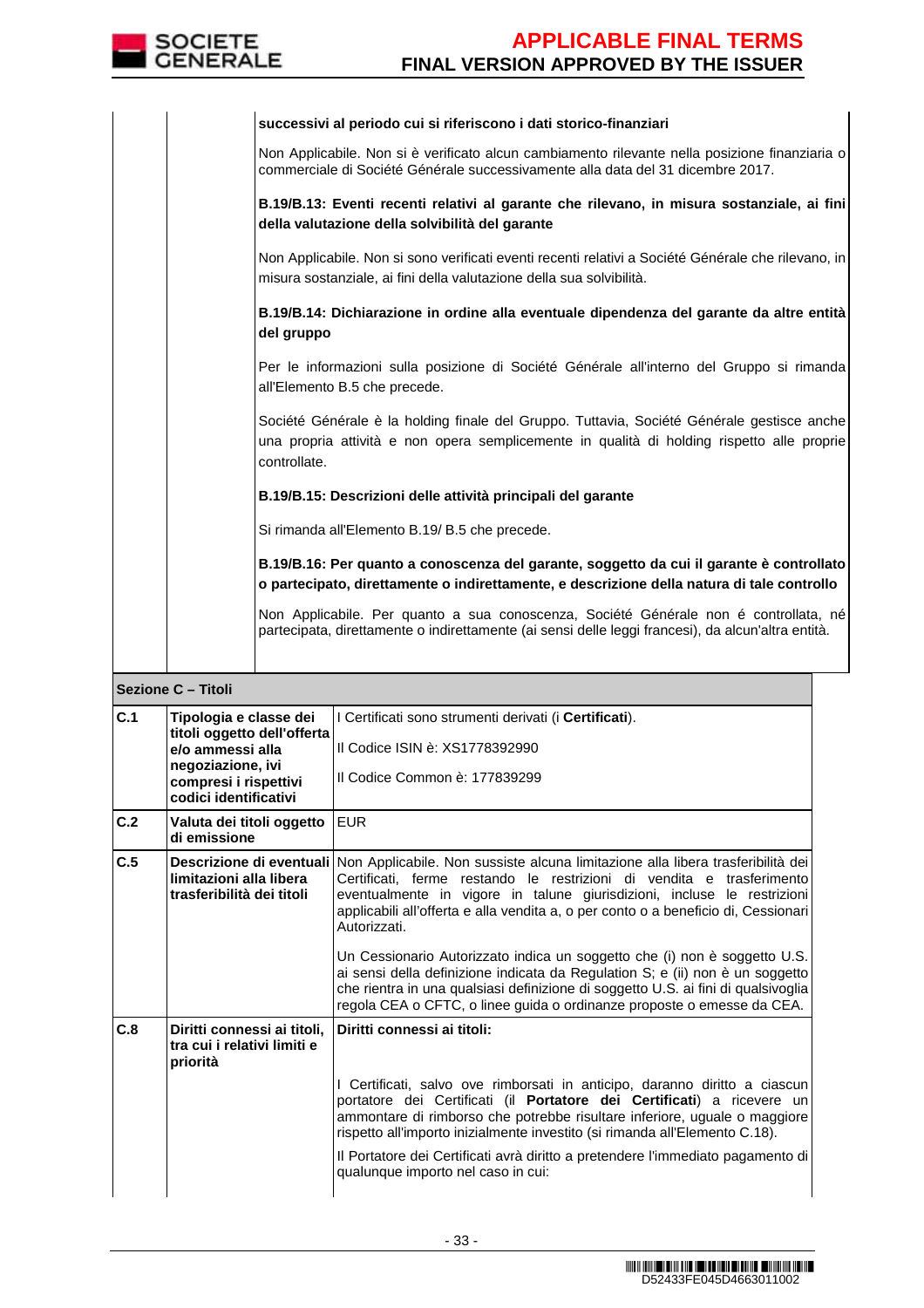- l'Emittente non paghi o non rispetti gli altri obblighi ai sensi dei Certificati

- il Garante non adempia ai propri obblighi ai sensi della Garanzia o la garanzia del Garante non sia più valida; o

- risultino pendenti procedimenti di insolvenza o fallimento nei confronti dell'Emittente.

 La modifica dei termini contrattuali dei Certificati richiede necessariamente il consenso dei Portatori dei Certificati ai sensi delle disposizioni di un accordo di agenzia, reso disponibile ai Portatori dei Certificati su richiesta dell'Emittente.

#### **Rinuncia ai diritti di compensazione**

I Portatori dei Certificati rinunciano a qualsiasi diritto di compensazione e ritenzione con riferimento ai Certificati, nella misura consentita dalla legge.

### **Legge applicabile**

I Certificati e qualsiasi obbligazione extra-contrattuale derivante dai o relativa ai Certificati saranno disciplinati e interpretati ai sensi della legge inglese.

 L'Emittente accetta la competenza dei tribunali inglesi in relazione a qualunque controversia nei confronti dell'Emittente, e che i Portatori dei Certificati possano promuovere un'azione legale innanzi a qualunque altro tribunale competente.

### **Priorità:**

I Certificati sono obbligazioni dirette, incondizionate, non garantite e non subordinate dell'Emittente e saranno pari passu rispetto a tutte le altre obbligazioni dirette, incondizionate, non garantite e non subordinate dell'Emittente, presenti e future, in circolazione.

### **Limiti ai diritti connessi ai titoli:**

- L'Emittente potrà rimborsare anticipatamente i Certificati sulla base del loro valore di mercato per motivi di natura fiscale o nel caso in cui si verifichino eventi straordinari che incidano sugli strumenti sottostanti o nel caso in cui si verifichi un ulteriore(i) evento(i) di turbativa.

- L'Emittente potrà apportare modifiche alle condizioni in caso di correzioni che incidano sullo strumento sottostante, e, al verificarsi di eventi straordinari che incidano sullo(gli) strumento(i) sottostante(i) o al verificarsi di ulteriori eventi di turbativa, l'Emittente potrà procedere alla sostituzione dello(gli) strumento(i) sottostante(i) con un(dei) nuovo(i) strumento(i) sottostante(i), o alla deduzione da qualunque somma dovuta dell'aumento del costo di copertura, ed in ogni caso senza il consenso dei Portatori dei Certificati;

- L'Emittente potrà procedere alla monetizzazione di tutto o parte degli importi dovuti fino alla data di scadenza dei Certificati nel caso in cui si verifichino eventi straordinari che incidano sugli strumenti sottostanti o nel caso in cui si verifichi un ulteriore(i) evento(i) di turbativa.

- i diritti al pagamento di capitale e interessi si prescriveranno entro un periodo di dieci anni (per quanto riguarda il capitale) e cinque anni (per quanto riguarda gli interessi) a decorrere dalla data in cui il pagamento di detti importi è divenuto per la prima volta esigibile e non sia stato onorato.

 - In caso di mancato pagamento da parte dell'Emittente, i Portatori dei Certificati non intraprenderanno alcun procedimento, legale o di altro tipo, né avanzeranno pretese nei confronti dell'Emittente. Ciononostante, i Portatori dei Certificati continueranno ad avere il diritto di pretendere dal Garante il pagamento di qualunque importo non ancora pagato.

### **Tassazione**

Tutti i pagamenti relativi ai Certificati, alle Ricevute e alle Cedole o previsti ai sensi della Garanzia saranno effettuati senza ritenute o detrazioni in relazione a o in acconto a fronte di alcuna tassa, imposta, accertamento od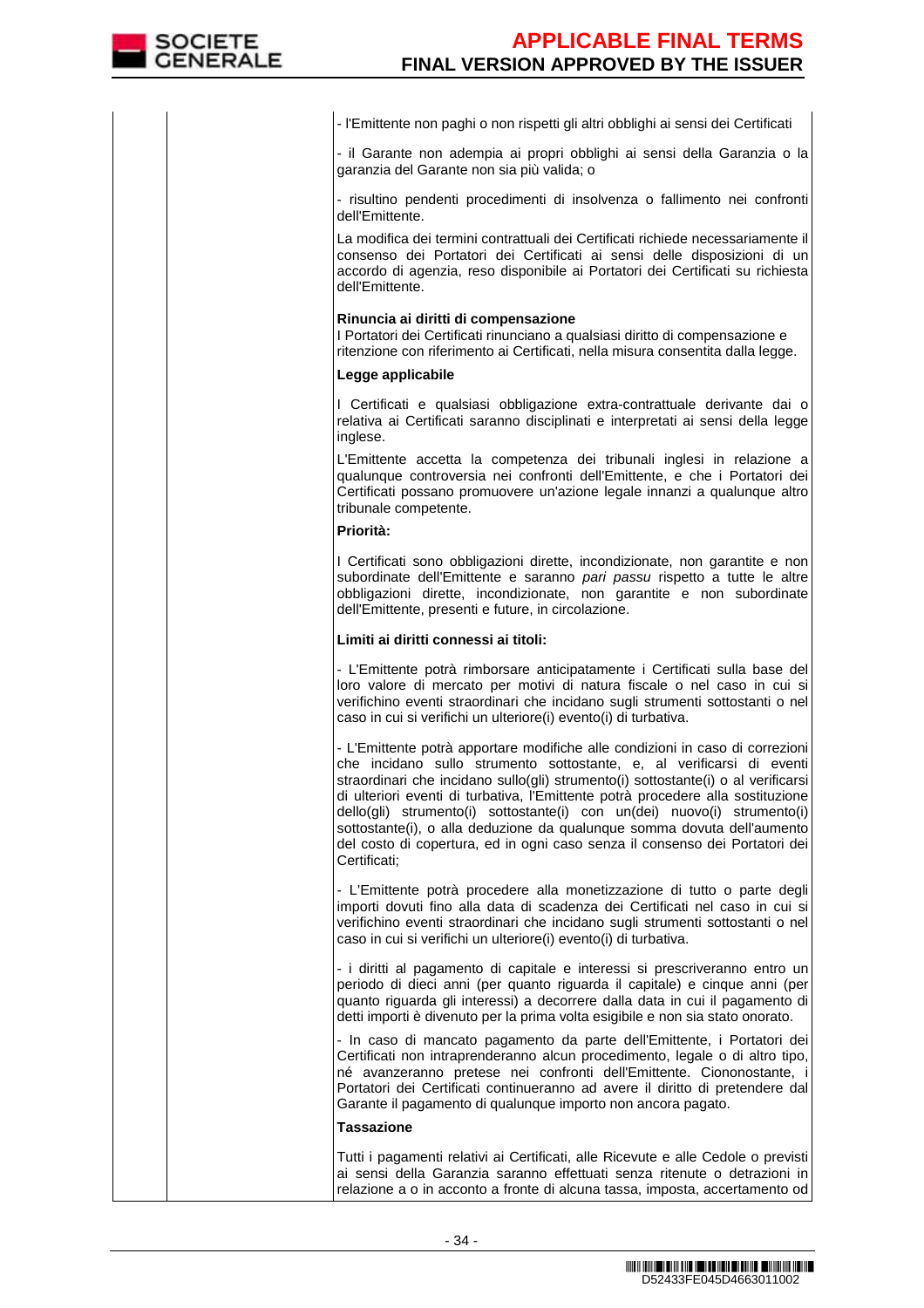|      |                                                                                                                                                                                                                                                                       | onere governativo di qualunque natura imposti, esatti, riscossi, trattenuti o<br>accertati, al presente o in futuro, da o per conto di qualunque Autorità<br>Fiscale, salvo ove tale ritenuta o detrazione sia richiesta a norma di legge.                                                                                                                                                                                                                                                                                                                                                                                                                                                                                                                                       |
|------|-----------------------------------------------------------------------------------------------------------------------------------------------------------------------------------------------------------------------------------------------------------------------|----------------------------------------------------------------------------------------------------------------------------------------------------------------------------------------------------------------------------------------------------------------------------------------------------------------------------------------------------------------------------------------------------------------------------------------------------------------------------------------------------------------------------------------------------------------------------------------------------------------------------------------------------------------------------------------------------------------------------------------------------------------------------------|
|      |                                                                                                                                                                                                                                                                       | Nel caso in cui sia necessario detrarre o trattenere qualunque importo in<br>relazione a o per conto di qualunque Autorità Fiscale, il relativo Emittente o,<br>a seconda dei casi, il Garante provvederà (salvo che in determinate<br>circostanze), nella misura massima consentita dalla legge, a versare tale<br>importo aggiuntivo ove necessario, in modo che ciascun Portatore dei<br>Certificati, Portatore delle Ricevute o Portatore delle Cedole percepisca,<br>dopo la detrazione o ritenuta a fronte di tali tasse, imposte, accertamenti od<br>oneri governativi, l'intero importo in quel momento dovuto ed esigibile.                                                                                                                                             |
|      |                                                                                                                                                                                                                                                                       | Nonostante le disposizioni precedenti, in nessun caso l'Emittente o, a<br>seconda dei casi, il Garante, sarà tenuto al pagamento di qualsivoglia<br>importo addizionale in relazione ai Certificati, alle Ricevute e alle Cedole, a<br>fronte di eventuali ritenute o detrazioni (i) che siano richieste ai sensi di un<br>accordo descritto nella Sezione 1471(b) dell'Internal Revenue Code del<br>1986 (il " Codice") o altrimenti imposte in base alle Sezioni dalla 1471 alla<br>1474 del Codice, ogni regolamento o accordo a norma dello stesso, o<br>qualsiasi interpretazione ufficiale di ciò, ovvero qualsivoglia legge che dia<br>attuazione ad un approccio intergovernativo ad esso relativo o (ii) che siano<br>imposte ai sensi della Sezione 871(m) del Codice. |
|      |                                                                                                                                                                                                                                                                       | Dove:                                                                                                                                                                                                                                                                                                                                                                                                                                                                                                                                                                                                                                                                                                                                                                            |
|      |                                                                                                                                                                                                                                                                       | Per Giurisdizione Fiscale si intende il Lussemburgo ovvero qualsivoglia<br>struttura politica o relativa autorità di riferimento che abbia potere in materia<br>fiscale.                                                                                                                                                                                                                                                                                                                                                                                                                                                                                                                                                                                                         |
| C.11 | Se i titoli offerti sono o<br>saranno oggetto di una<br>domanda di<br>ammissione alla<br>negoziazione ai fini di<br>ottenerne la<br>distribuzione su un<br>mercato regolamentato<br>o in altri mercati<br>equivalenti, con<br>indicazione dei mercati<br>in questione | Sarà presentata domanda di ammissione alla negoziazione dei Certificati<br>sull'EuroTLX, un Sistema Multilaterale di Negoziazione organizzato e<br>gestito da EuroTLX Sim S.p.A.                                                                                                                                                                                                                                                                                                                                                                                                                                                                                                                                                                                                 |
| C.15 | Modo in cui il valore<br>dello strumento(i)<br>sottostante(i) incide sul<br>valore dell'investimento                                                                                                                                                                  | Il valore dei Certificati, il pagamento di un importo a titolo di rimborso<br>anticipato automatico alla relativa data di rimborso anticipato automatico e<br>il pagamento di un importo di rimborso ad un Titolare dei Certificati alla<br>data di esercizio finale, dipenderanno dalla performance del sottostante o<br>dei sottostanti alla relativa data di valutazione (o alle relative date di<br>valutazione).                                                                                                                                                                                                                                                                                                                                                            |
|      |                                                                                                                                                                                                                                                                       | Il valore dei Certificati è correlato alla performance positiva o negativa dello<br>strumento sottostante. Gli importi da pagare sono determinati in base alla<br>condizione che risulta soddisfatta (o non soddisfatta) nel caso in cui la<br>performance dello strumento sottostante sia superiore o uguale rispetto<br>alla performance di una barriera predefinita.                                                                                                                                                                                                                                                                                                                                                                                                          |
| C.16 | Data di esercizio finale<br>e data di riferimento<br>finale                                                                                                                                                                                                           | La data di esercizio finale dei Certificati sarà il 05/06/2023 (la Data di<br>Esercizio Finale), e la data di riferimento finale sarà l'ultima data di<br>valutazione.                                                                                                                                                                                                                                                                                                                                                                                                                                                                                                                                                                                                           |
|      |                                                                                                                                                                                                                                                                       | La Data di Esercizio Finale può essere modificata ai sensi di quanto<br>disposto nel precedente Elemento C.8 e del successivo Elemento C.18.                                                                                                                                                                                                                                                                                                                                                                                                                                                                                                                                                                                                                                     |
| C.17 | Procedure di<br>regolamento degli                                                                                                                                                                                                                                     | Regolamento per contanti                                                                                                                                                                                                                                                                                                                                                                                                                                                                                                                                                                                                                                                                                                                                                         |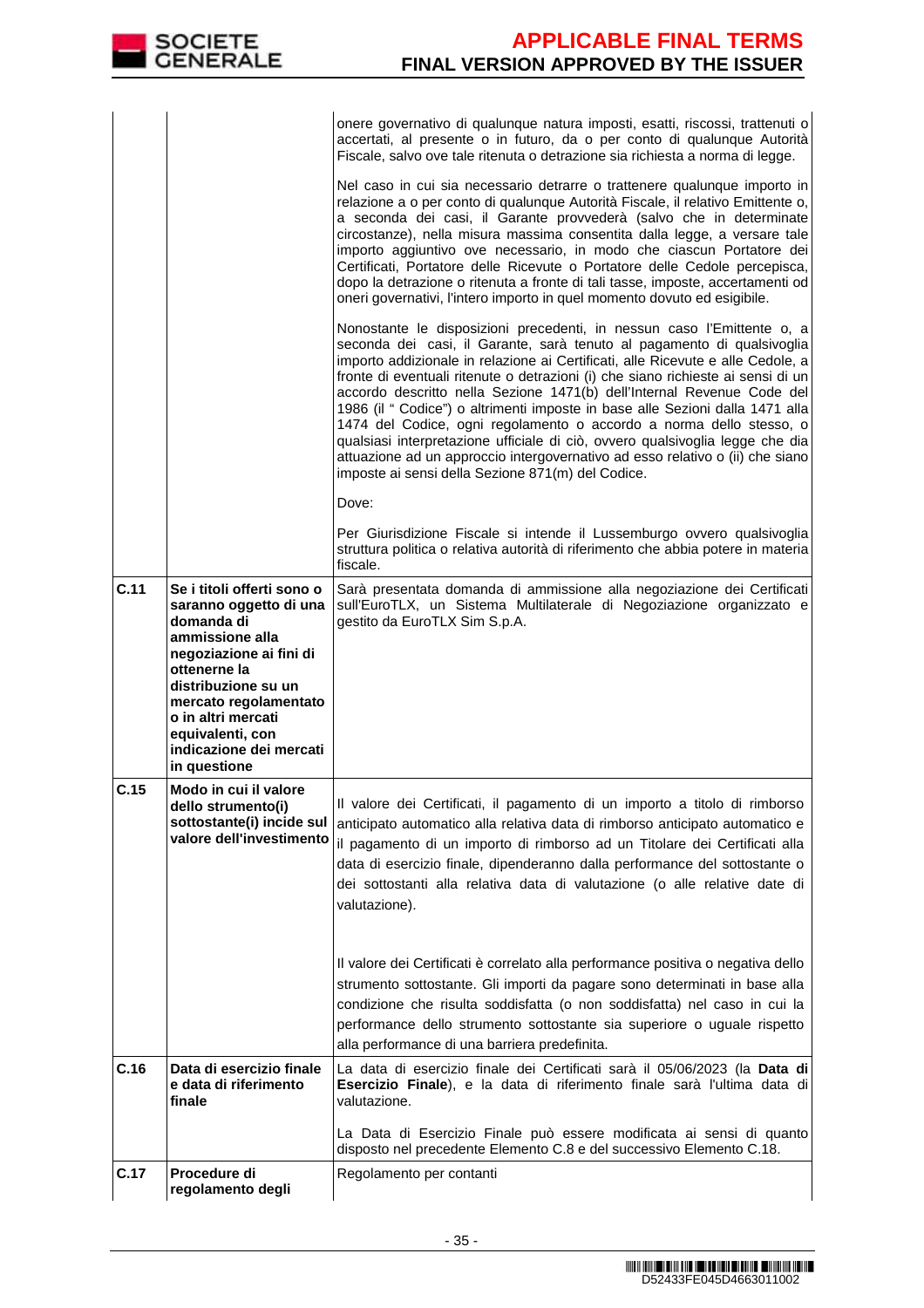

|      | strumenti derivati                                                |                                                                                                                                                                                          |                                                                                                                                                                                                                                                                                                                                                            |  |  |  |
|------|-------------------------------------------------------------------|------------------------------------------------------------------------------------------------------------------------------------------------------------------------------------------|------------------------------------------------------------------------------------------------------------------------------------------------------------------------------------------------------------------------------------------------------------------------------------------------------------------------------------------------------------|--|--|--|
| C.18 | Come si ottiene il<br>rendimento sui valori<br>mobiliari derivati | La data di emissione dei Certificati è 31/05/2018 (la Data di Emissione) e<br>ciascun Certificato avrà una denominazione specificata di EUR 100 (la<br><b>Denominazione Specificata)</b> |                                                                                                                                                                                                                                                                                                                                                            |  |  |  |
|      |                                                                   | del<br><b>Rimborso</b><br>Importo<br><b>Anticipato Automatico:</b>                                                                                                                       | Salvo ove rimborsati in anticipo, nel<br>caso in cui si sia verificato un<br>Evento di Rimborso Anticipato<br>l'Emittente<br>allora<br>Automatico,<br>rimborserà in anticipo i Certificati<br>alla Data di Rimborso Anticipato<br>Automatico(i) (i da 1 a 4) ai sensi<br>seguenti<br>delle<br>previsioni<br>in.<br>relazione a ciascun Certificato:        |  |  |  |
|      |                                                                   | Date del Rimborso Anticipato<br>Automatico:                                                                                                                                              | Importo del Rimborso Anticipato<br>Automatico(i) = Denominazione<br>Specificata x (100% + i x 6,95%)<br>del<br>Rimborso<br>Date<br>Anticipato<br>Automatico(i) (i da 1 a 4): 5 Giorni<br>Lavorativi<br>dopo<br>la<br>Data<br>Valutazione(i)<br>nella<br>quale<br>un<br>Evento di Rimborso Anticipato<br>Automatico<br>si intende<br>essersi<br>verificato. |  |  |  |
|      |                                                                   | Evento di Rimborso Anticipato<br><b>Automatico:</b>                                                                                                                                      | Si intende essersi verificato, come<br>stabilito dall'Agente di Calcolo, se<br>in una Data di Valutazione(i) (i da 1<br>a 4), Performance(i) è superiore o<br>pari a 0%.                                                                                                                                                                                   |  |  |  |
|      |                                                                   | Importo di Esercizio Finale:                                                                                                                                                             | Salvo ove rimborsati in anticipo,<br>l'Emittente rimborserà i Certificati<br>alla Data di Esercizio Finale, ai<br>sensi delle seguenti previsioni in<br>relazione a ciascun Certificato:                                                                                                                                                                   |  |  |  |
|      |                                                                   |                                                                                                                                                                                          | Scenario 1:                                                                                                                                                                                                                                                                                                                                                |  |  |  |
|      |                                                                   |                                                                                                                                                                                          | alla<br>Se<br>Data<br>Valutazione(5),<br>Performance(5) è superiore o pari a<br>0%, allora:                                                                                                                                                                                                                                                                |  |  |  |
|      |                                                                   |                                                                                                                                                                                          | Importo<br>Esercizio Finale<br>di<br>$=$<br>Denominazione<br>Specificata<br>$\times$                                                                                                                                                                                                                                                                       |  |  |  |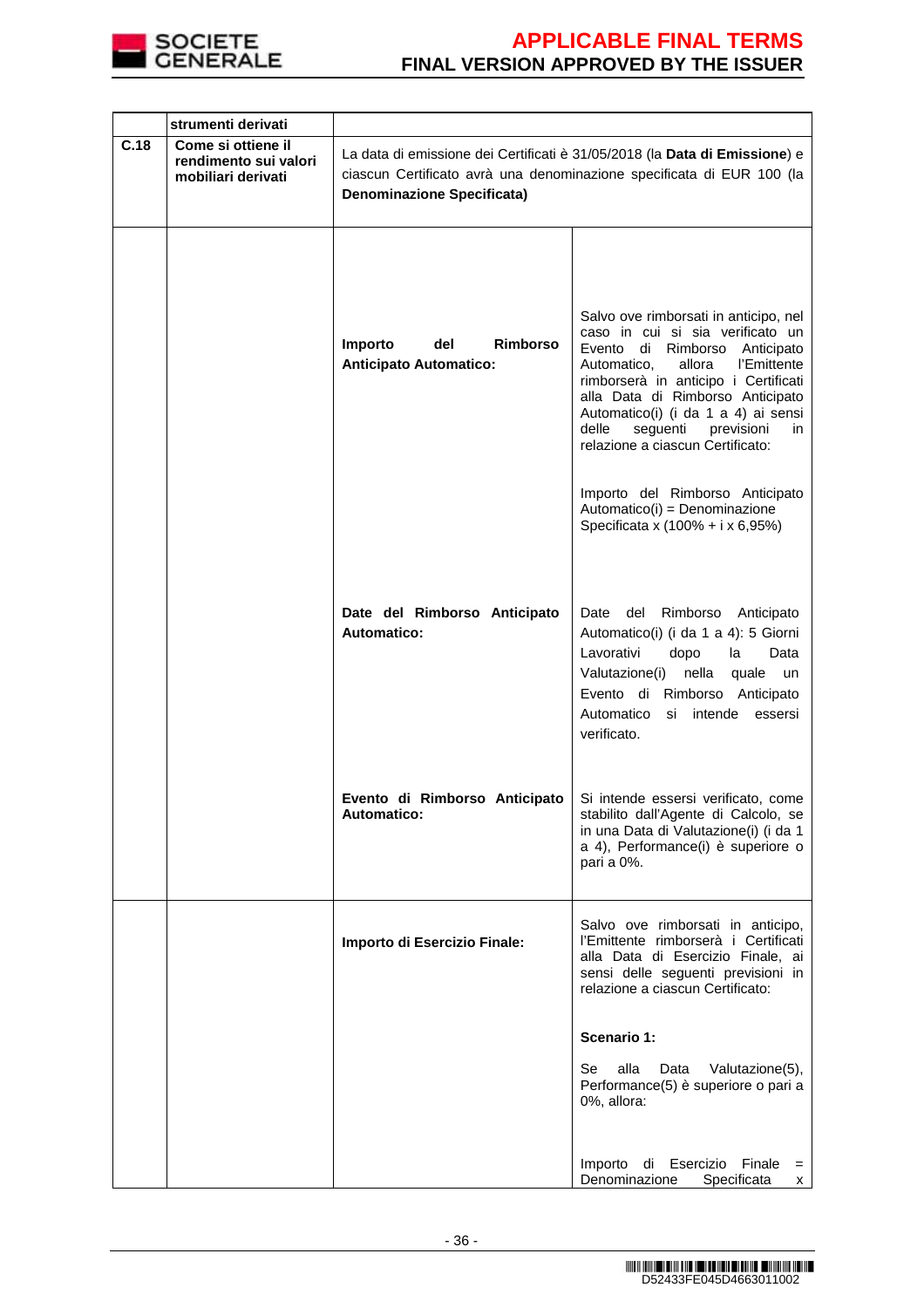

|  |                                                         | $[100\% + 5 \times 6,95\%]$                                                                                                            |
|--|---------------------------------------------------------|----------------------------------------------------------------------------------------------------------------------------------------|
|  |                                                         |                                                                                                                                        |
|  |                                                         |                                                                                                                                        |
|  |                                                         | <b>Scenario 2:</b>                                                                                                                     |
|  |                                                         | Se<br>alla<br>Valutazione(5),<br>Data<br>Performance(5) è inferiore a 0% e<br>Performance(5) è superiore o pari a<br>-30%, allora:     |
|  |                                                         | Importo di Esercizio Finale<br>$=$<br>Denominazione<br>Specificata<br>X<br>$[100\%]$                                                   |
|  |                                                         | <b>Scenario 3:</b>                                                                                                                     |
|  |                                                         | alla<br>Se<br>Data<br>Valutazione(5),<br>Performance(5) è inferiore a -30%,<br>allora:                                                 |
|  |                                                         | Importo di Esercizio Finale<br>$\qquad \qquad =$<br>Denominazione<br>Specificata<br>X<br>$[100\% + Performance(5)]$                    |
|  | Definizioni<br>alla(e)<br>relative<br>data(e):          | Applicabile                                                                                                                            |
|  | Data di Valutazione(0):<br>(GG/MM/AAAA)                 | 29/05/2018                                                                                                                             |
|  | Data di Valutazione(i):<br>(i da 1 a 5)<br>(GG/MM/AAAA) | 29/05/2019;<br>29/05/2020;<br>31/05/2021;<br>30/05/2022;<br>29/05/2023                                                                 |
|  | Definizioni relative al Prodotto:                       | Applicabile, nel<br>rispetto<br>delle<br>previsioni della Condizione 4 dei<br>Termini e Condizioni Aggiuntivi<br>relativi alle Formule |
|  | Performance(i)<br>(i da 1 a 5)                          | Indica (S(i) /S(0)) - 100%                                                                                                             |
|  | S(i)<br>(i da 0 a 5)                                    | Indica<br>rispetto ad ogni<br>Data<br>Valutazione(i) il Prezzo di Chiusura<br>del Sottostante                                          |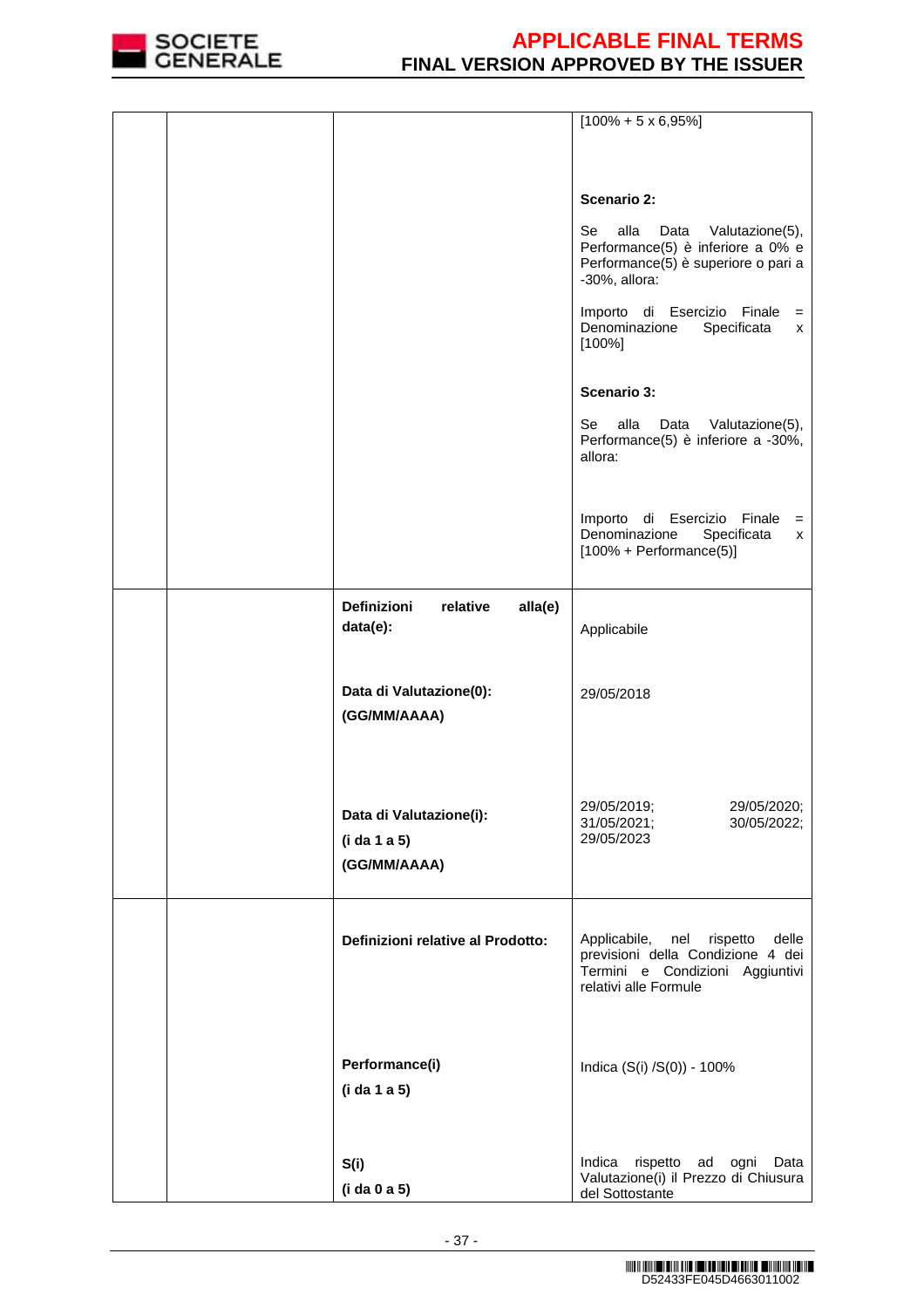

| C.19 | Prezzo di rifermento<br>finale del sottostante    | Si                                                                                      | rimanda                                                | all'Elemento    |  | C.18<br>che                                                                   | precede.                                                                                                                                                               |  |
|------|---------------------------------------------------|-----------------------------------------------------------------------------------------|--------------------------------------------------------|-----------------|--|-------------------------------------------------------------------------------|------------------------------------------------------------------------------------------------------------------------------------------------------------------------|--|
|      |                                                   |                                                                                         |                                                        |                 |  |                                                                               | Prezzo finale di riferimento: il valore dello(gli) strumento(i) sottostante(i)                                                                                         |  |
|      |                                                   |                                                                                         |                                                        |                 |  |                                                                               | alla(e) relativa(e) data(e) di rilevamento per il rimborso, subordinatamente al<br>verificarsi di determinati eventi straordinari e rettifiche che interessino tale(i) |  |
|      |                                                   |                                                                                         | strumento(i) sottostante(i).                           |                 |  |                                                                               |                                                                                                                                                                        |  |
| C.20 | Tipo di sottostante e<br>informazioni su dove     |                                                                                         | Il tipo di sottostante è: indice.                      |                 |  |                                                                               |                                                                                                                                                                        |  |
|      | reperire le informazioni                          | Informazioni relative al sottostante sono disponibili sui seguenti siti web o           |                                                        |                 |  |                                                                               |                                                                                                                                                                        |  |
|      | sul sottostante                                   | pagine elettroniche.                                                                    |                                                        |                 |  |                                                                               |                                                                                                                                                                        |  |
|      |                                                   | <b>Nome</b>                                                                             |                                                        | <b>Sponsor</b>  |  |                                                                               |                                                                                                                                                                        |  |
|      |                                                   | dell'Indi<br>ce                                                                         | <b>Ticker</b><br><b>Bloomberg</b>                      | dell'Indic<br>е |  | <b>Mercato</b><br>Regolamentato                                               | <b>Sito Internet</b>                                                                                                                                                   |  |
|      |                                                   |                                                                                         |                                                        |                 |  | Ciascun mercato sul                                                           |                                                                                                                                                                        |  |
|      |                                                   | <b>EURO</b><br><b>STOXX</b>                                                             | SX <sub>5</sub> E                                      | <b>STOXX</b>    |  | quale i titoli compresi<br>nell'indice sono                                   | www.stoxx.co                                                                                                                                                           |  |
|      |                                                   | 50®                                                                                     |                                                        | Limited         |  | negoziati, come di volta<br>in volta determinato                              | m                                                                                                                                                                      |  |
|      |                                                   |                                                                                         |                                                        |                 |  | dallo Sponsor Indice                                                          |                                                                                                                                                                        |  |
|      | Sezione D - Rischi                                |                                                                                         |                                                        |                 |  |                                                                               |                                                                                                                                                                        |  |
| D.2  | Principali informazioni<br>relative ai principali |                                                                                         |                                                        |                 |  |                                                                               | Un investimento nei Certificati comporta dei rischi che devono essere                                                                                                  |  |
|      | rischi specifici<br>dell'emittente e del          |                                                                                         | valutati prima di qualsiasi decisione di investimento. |                 |  |                                                                               |                                                                                                                                                                        |  |
|      | garante                                           |                                                                                         |                                                        |                 |  |                                                                               | In particolare, il Gruppo è esposto ai rischi intrinseci della propria attività                                                                                        |  |
|      |                                                   | principale, inclusi:                                                                    |                                                        |                 |  |                                                                               |                                                                                                                                                                        |  |
|      |                                                   |                                                                                         | Rischi economici globali:                              |                 |  |                                                                               |                                                                                                                                                                        |  |
|      |                                                   |                                                                                         |                                                        |                 |  |                                                                               | L'economia globale e i mercati finanziari continuano a presentare alti livelli                                                                                         |  |
|      |                                                   |                                                                                         |                                                        |                 |  | sulle attività, la situazione finanziaria e i risultati economici del Gruppo. | di incertezza, che potrebbero incidere significativamente e negativamente                                                                                              |  |
|      |                                                   | mercati regionali.                                                                      |                                                        |                 |  |                                                                               | I risultati del Gruppo potrebbero essere influenzati dall'esposizione ai                                                                                               |  |
|      |                                                   | nazionale.                                                                              |                                                        |                 |  |                                                                               | Il gruppo opera in settori molto competitivi, anche nel proprio mercato                                                                                                |  |
|      |                                                   |                                                                                         | Rischi di credito:                                     |                 |  |                                                                               |                                                                                                                                                                        |  |
|      |                                                   |                                                                                         |                                                        |                 |  |                                                                               | Il Gruppo è esposto al rischio di controparte ed al rischio di concentrazione.                                                                                         |  |
|      |                                                   | Le strategie di copertura del Gruppo non possono impedire tutti i rischi di<br>perdite. |                                                        |                 |  |                                                                               |                                                                                                                                                                        |  |
|      |                                                   |                                                                                         | disposizioni o di disposizioni inadeguate.             |                 |  |                                                                               | I risultati operativi e la situazione finanziaria del Gruppo possono essere<br>sottoposti ad effetti pregiudizievoli da un aumento significativo di nuove              |  |
|      |                                                   |                                                                                         | Rischi di mercato:                                     |                 |  |                                                                               |                                                                                                                                                                        |  |
|      |                                                   |                                                                                         |                                                        |                 |  |                                                                               | Il declino protratto dei mercati finanziari o la ridotta liquidità in tali mercati                                                                                     |  |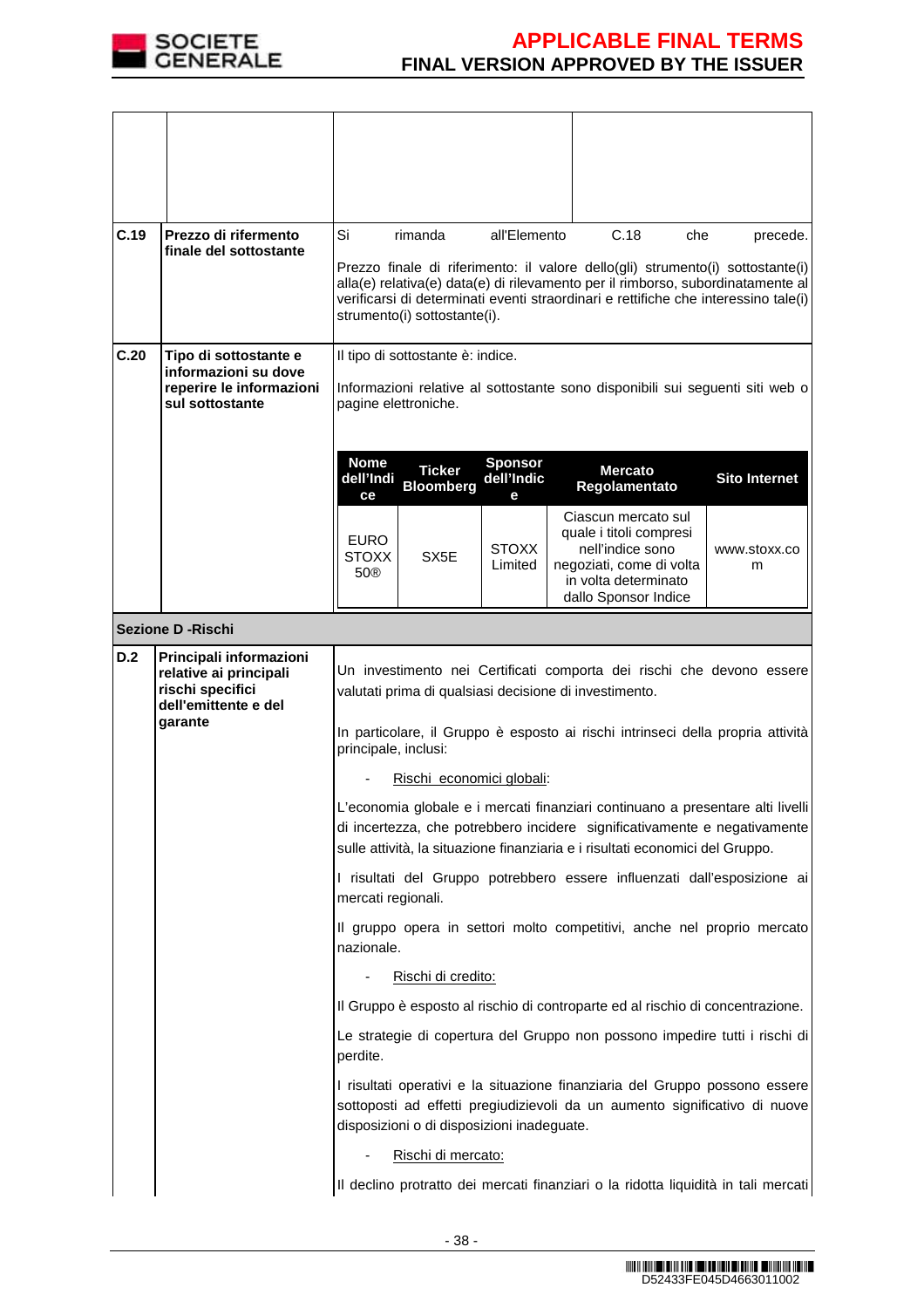

| possono rendere più difficile la vendita di beni o il trasferimento di posizioni<br>commerciali e potrebbero portare a perdite materiali.                                                                                                                                 |
|---------------------------------------------------------------------------------------------------------------------------------------------------------------------------------------------------------------------------------------------------------------------------|
| La volatilità dei mercati finanziari può causare al Gruppo perdite significative<br>relativamente alle sue attività commerciali e di investimento.                                                                                                                        |
| La solidità finanziaria e la condotta di altri istituti finanziari e operatori di<br>mercato potrebbero influire negativamente sul Gruppo.                                                                                                                                |
| Il Gruppo può generare minori proventi dalle intermediazioni e da altre<br>attività su commissione o a pagamento nei periodi di flessione del mercato.                                                                                                                    |
| Rischi operativi:                                                                                                                                                                                                                                                         |
| Il sistema di gestione del rischio del Gruppo potrebbe non essere efficace e<br>può esporre il Gruppo a rischi non identificati o imprevisti, che potrebbero<br>portare a perdite significative.                                                                          |
| Il fallimento delle operazioni, la conclusione ed i vincoli di capacità che<br>interessano le istituzioni con le quali il Gruppo intrattiene relazioni<br>commerciali, o il guasto o la violazione dei sistemi informatici del Gruppo,<br>potrebbero tradursi in perdite. |
| Al fine di redigere il proprio bilancio consolidato conformemente con gli<br>IFRS come adottati dall'Unione Europea, il Gruppo si affida ad ipotesi e<br>stime che, se non corrette, potrebbero avere un impatto significativo sul<br>bilancio.                           |
| La capacità del Gruppo di attrarre e trattenere personale qualificato nonché<br>cambiamenti significativi nel quadro normativo relativo a personale e<br>retribuzioni, possono materialmente influire negativamente sui rendimenti<br>del Gruppo.                         |
| Se il Gruppo effettua un'acquisizione può non essere in grado di gestire il<br>processo di integrazione in un modo economicamente efficace o ottenere i<br>benefici attesi.                                                                                               |
| Il Gruppo può incorrere in perdite quale conseguenza di eventi imprevisti o<br>catastrofici, inclusi attacchi terroristici e disastri naturali.                                                                                                                           |
| Rischio strutturale di interesse e di cambio:                                                                                                                                                                                                                             |
| Le variazioni dei tassi di interesse possono influenzare negativamente<br>l'attività bancaria e di asset management del Gruppo.                                                                                                                                           |
| Le fluttuazioni dei tassi di cambio potrebbero influire negativamente sui<br>risultati operativi del Gruppo.                                                                                                                                                              |
| Rischio liquidità:                                                                                                                                                                                                                                                        |
| Il Gruppo dipende dall'accesso ai finanziamenti e da altre fonti di liquidità,<br>che possono essere limitate per motivi indipendenti dalla sua volontà.                                                                                                                  |
| Rischi regolamentari e reputazionali, contenzioso:                                                                                                                                                                                                                        |
| I danni reputazionali potrebbero danneggiare la posizione di concorrenza<br>del Gruppo.                                                                                                                                                                                   |
| Il Gruppo è esposto a rischi legali che potrebbero influire negativamente<br>sulla sua situazione finanziaria e sul risultato delle operazioni.                                                                                                                           |
| Il Gruppo è soggetto a un ampio quadro di vigilanza e regolamentazione in<br>ciascuno dei paesi in cui opera ed i cambiamenti di questi regimi potrebbero<br>avere un effetto significativo sulle attività e sui costi del Gruppo, nonché                                 |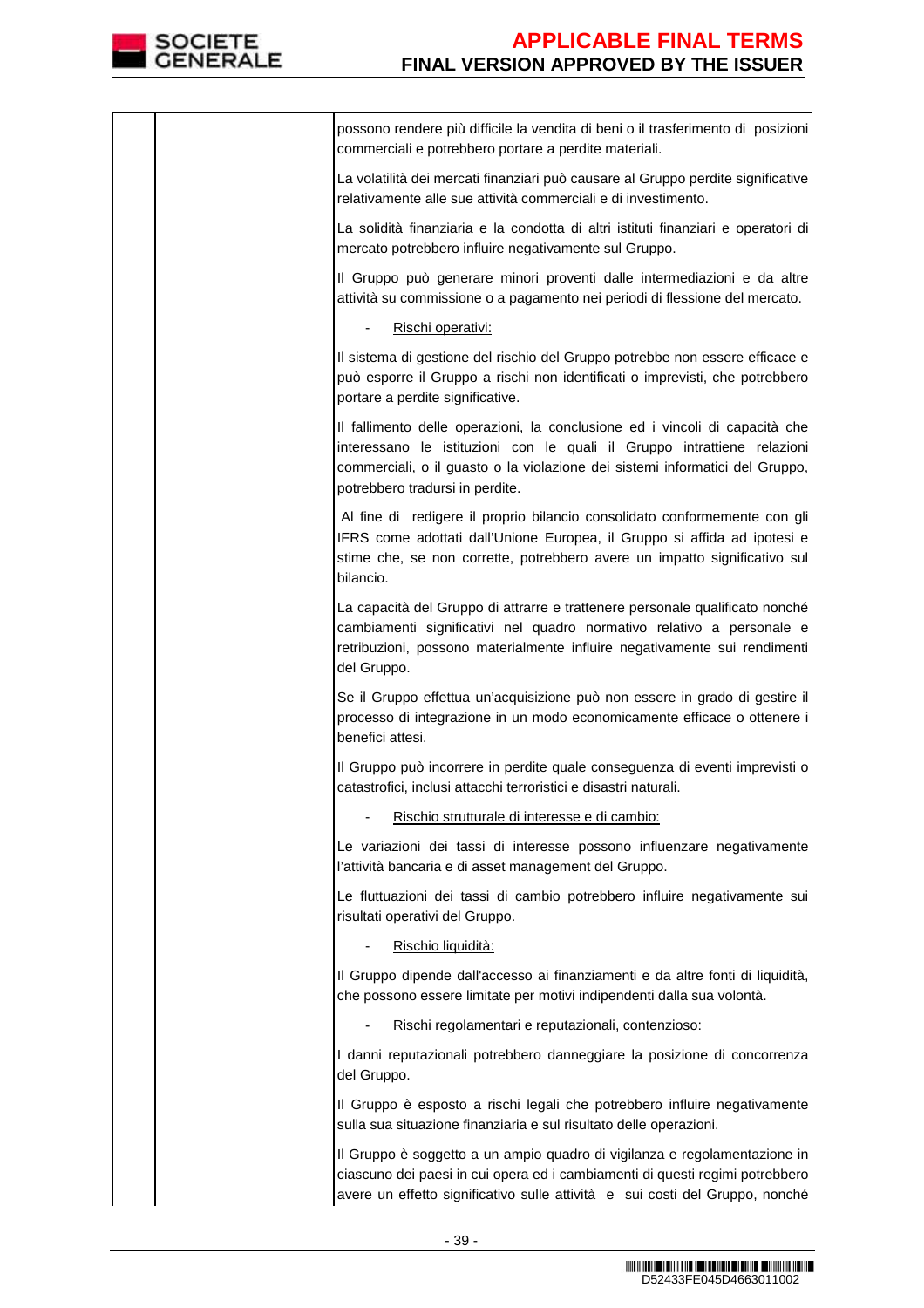

|     |                                                                                                                                                                                                                             | sull'ambiente finanziario ed economico in cui questo opera.<br>Una serie di misure eccezionali adottate dai governi, dalle banche centrali e<br>dalle autorità di regolamentazione potrebbe essere modificata o conclusa, e<br>le misure.                                                                                                                                                                                                                                                                                                                                                                                                                                                                                                                                                                                                                                                                                                        |
|-----|-----------------------------------------------------------------------------------------------------------------------------------------------------------------------------------------------------------------------------|--------------------------------------------------------------------------------------------------------------------------------------------------------------------------------------------------------------------------------------------------------------------------------------------------------------------------------------------------------------------------------------------------------------------------------------------------------------------------------------------------------------------------------------------------------------------------------------------------------------------------------------------------------------------------------------------------------------------------------------------------------------------------------------------------------------------------------------------------------------------------------------------------------------------------------------------------|
|     |                                                                                                                                                                                                                             | Altri rischi:                                                                                                                                                                                                                                                                                                                                                                                                                                                                                                                                                                                                                                                                                                                                                                                                                                                                                                                                    |
|     |                                                                                                                                                                                                                             | Rischi relativi all'adozione del piano strategico del Gruppo.                                                                                                                                                                                                                                                                                                                                                                                                                                                                                                                                                                                                                                                                                                                                                                                                                                                                                    |
|     |                                                                                                                                                                                                                             | L'affidabilità creditizia ed i rating di credito dell'Emittente possono<br>influenzare il valore di mercato dei Certificates.                                                                                                                                                                                                                                                                                                                                                                                                                                                                                                                                                                                                                                                                                                                                                                                                                    |
|     |                                                                                                                                                                                                                             | L'imminente uscita del Regno Unito dall'Unione Europea potrebbe<br>influenzare negativamente il Gruppo.                                                                                                                                                                                                                                                                                                                                                                                                                                                                                                                                                                                                                                                                                                                                                                                                                                          |
|     |                                                                                                                                                                                                                             | Poiché l'Emittente è parte del Gruppo, anch'esso è soggetto ai medesimi<br>fattori di rischio.                                                                                                                                                                                                                                                                                                                                                                                                                                                                                                                                                                                                                                                                                                                                                                                                                                                   |
| D.6 | Principali informazioni<br>relative ai principali<br>rischi specifici dei titoli e<br>avvertenze in merito ai<br>rischi di perdita del<br>valore di tutto o parte del<br>proprio investimento da<br>parte degli investitori | I Certificati possono prevedere un rimborso anticipato automatico al<br>verificarsi di un evento specifico. Conseguentemente, questo potrebbe<br>impedire ai Titolari dei Certificati di beneficiare della performance dello<br>strumento sottostante nell'arco dell'intero periodo inizialmente previsto.                                                                                                                                                                                                                                                                                                                                                                                                                                                                                                                                                                                                                                       |
|     |                                                                                                                                                                                                                             | I termini e le condizioni dei Certificati possono prevedere disposizioni ai<br>sensi delle quali il verificarsi di determinate turbative di mercato potrebbe<br>comportare ritardi nel regolamento dei Certificati ovvero determinate<br>modifiche. Inoltre, nel caso di eventi che interessino gli strumenti sottostanti,<br>i termini e le condizioni dei Certificati consentono all'Emittente di sostituire<br>gli strumenti sottostanti con strumenti sottostanti nuovi, cessare<br>l'esposizione alle attività sottostanti e applicare un tasso di riferimento ai<br>proventi così ottenuti fino alla data di scadenza dei Certificati, prorogare la<br>data di scadenza dei Certificati, rimborsare anticipatamente i Certificati sulla<br>base del relativo valore di mercato, o detrarre da qualunque importo dovuto<br>il maggiore costo di copertura, e in ciascun caso senza il preventivo<br>consenso dei Portatori dei Certificati. |
|     |                                                                                                                                                                                                                             | I pagamenti (sia in relazione al capitale sia agli interessi, e sia a scadenza<br>che ad altre date) relativi ai Certificati sono calcolati con riferimento a uno o<br>più sottostanti, il rendimento dei Certificati si basa sulle variazioni del valore<br>del sottostante, il quale può oscillare. Si richiama l'attenzione dei futuri<br>investitori sul fatto che i Certificati potrebbero essere volatili e che gli<br>investitori potrebbero non percepire alcun interesse e perdere tutto il o una<br>parte sostanziale del capitale.                                                                                                                                                                                                                                                                                                                                                                                                    |
|     |                                                                                                                                                                                                                             | La Garanzia costituisce un'obbligazione contrattuale generale e non<br>garantita del Garante e di nessun altro soggetto. Qualsiasi pagamento<br>inerente ai Certificati è correlato altresì all'affidabilità creditizia del Garante.                                                                                                                                                                                                                                                                                                                                                                                                                                                                                                                                                                                                                                                                                                             |
|     |                                                                                                                                                                                                                             | Si richiama l'attenzione di coloro che desiderano investire nei Certificati che<br>beneficiano della Garanzia sul fatto che, in caso di mancato pagamento da<br>parte di un Emittente, gli importi cui hanno diritto i Portatori dei Certificati si<br>limiteranno agli importi ottenuti tramite un'apposita azione da promuoversi<br>ai sensi della Garanzia e in conformità ai relativi termini, ed essi non<br>avranno alcun diritto di istituire alcun procedimento, di natura giudiziaria o<br>altrimenti, né di avanzare alcuna pretesa nei confronti dell'Emittente.                                                                                                                                                                                                                                                                                                                                                                      |
|     |                                                                                                                                                                                                                             | La Garanzia è una mera garanzia di pagamento e non una garanzia relativa<br>alla performance dell'Emittente rilevante né ad alcuno degli altri obblighi                                                                                                                                                                                                                                                                                                                                                                                                                                                                                                                                                                                                                                                                                                                                                                                          |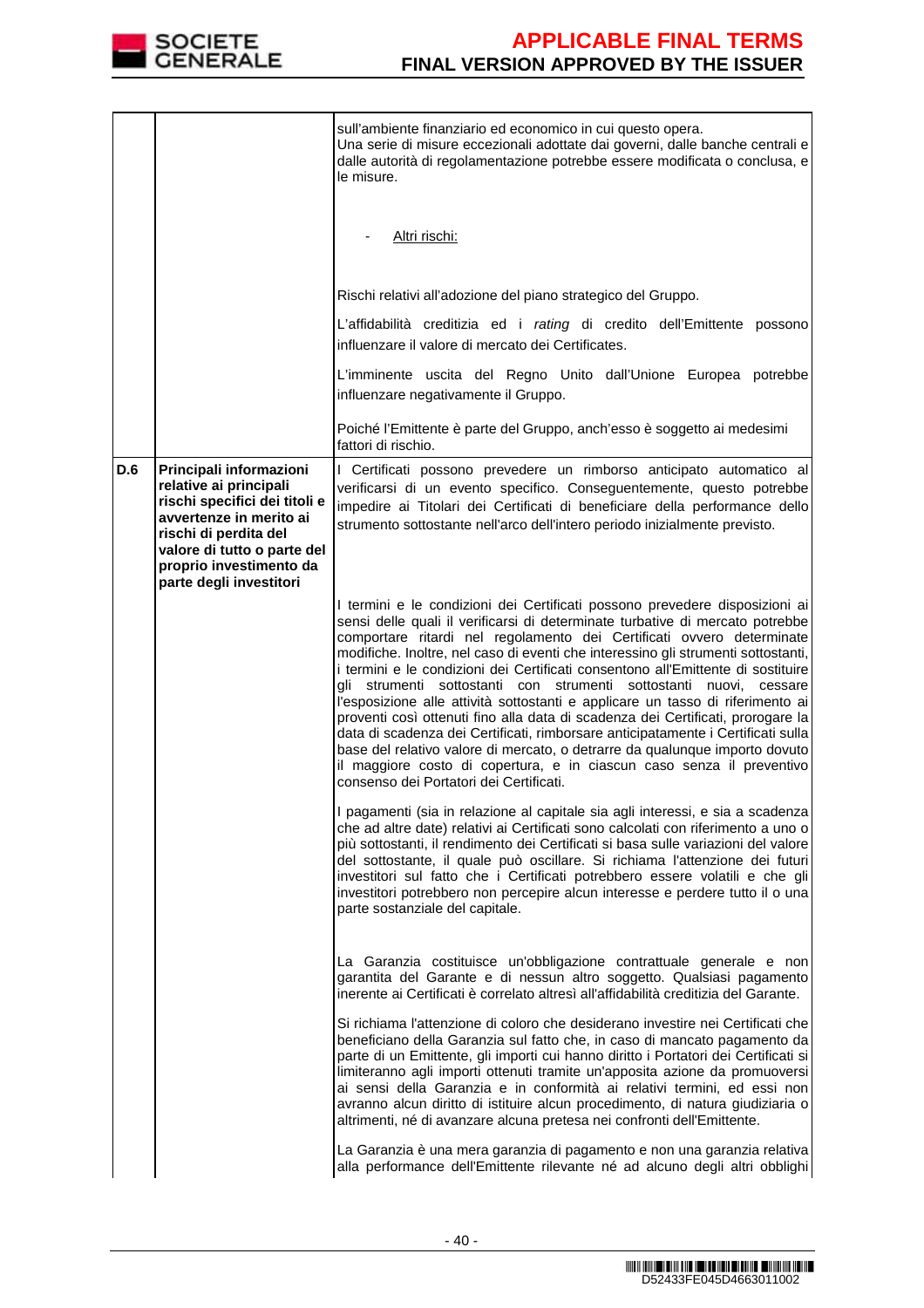|                     | <b>SOCIETE</b><br><b>GENERALE</b>                    | <b>APPLICABLE FINAL TERMS</b><br><b>FINAL VERSION APPROVED BY THE ISSUER</b>                                                                                                                                                                                                                                                                                                                                                                                                                              |  |  |
|---------------------|------------------------------------------------------|-----------------------------------------------------------------------------------------------------------------------------------------------------------------------------------------------------------------------------------------------------------------------------------------------------------------------------------------------------------------------------------------------------------------------------------------------------------------------------------------------------------|--|--|
|                     |                                                      | dello stesso ai sensi dei Certificati, che beneficiano della Garanzia.                                                                                                                                                                                                                                                                                                                                                                                                                                    |  |  |
|                     |                                                      | Société Générale opererà in qualità di emittente ai sensi del Programma, di<br>Garante dei Certificati emessi dall'Emittente e di fornitore di strumenti di<br>copertura per l'Emittente. Di conseguenza, gli investitori saranno esposti<br>non solo al rischio di credito del Garante, ma anche ai rischi operativi<br>derivanti dalla mancanza di indipendenza del Garante con riguardo<br>all'assunzione dei propri doveri e obblighi in qualità di Garante e fornitore di<br>strumenti di copertura. |  |  |
|                     |                                                      | I potenziali conflitti di interesse e i rischi operativi derivanti da tale<br>mancanza di indipendenza dovrebbero in parte essere mitigati dal fatto che<br>all'interno del Garante, l'implementazione della Garanzia e la fornitura di<br>strumenti di copertura compete a divisioni differenti, ognuna gestita come<br>unità operativa distinta, segregata da barriere informative (i cosiddetti<br>Chinese Walls) e gestita da team diversi.                                                           |  |  |
|                     |                                                      | L'Emittente e il Garante, e qualunque delle rispettive controllate e/o affiliate,<br>in relazione alle altre rispettive attività commerciali, potrebbero essere in<br>possesso di, o acquisire, informazioni rilevanti in merito alle attività<br>sottostanti. Tali attività e informazioni potrebbero comportare conseguenze<br>negative per i Portatori dei Certificati.                                                                                                                                |  |  |
|                     |                                                      | L'Emittente e il Garante e qualunque delle rispettive controllate e/o affiliate<br>potrebbero operare in altre vesti in relazione ai Certificati, ad esempio in<br>qualità di market maker, agente per il calcolo o agente. Pertanto,<br>potrebbero verificarsi potenziali conflitti di interesse.                                                                                                                                                                                                        |  |  |
|                     |                                                      | In relazione all'offerta dei Certificati, l'Emittente e il Garante e/o le rispettive<br>affiliate potrebbero stipulate una o più operazioni di copertura con riguardo<br>a una o più attività di riferimento o relativi derivati, suscettibili di incidere sul<br>prezzo di mercato, sulla liquidità o sul valore dei Certificati.                                                                                                                                                                        |  |  |
|                     |                                                      | Nel corso della vita dei Certificati, il valore di mercato degli stessi potrebbe<br>risultare inferiore al capitale investito. Inoltre, in caso di insolvenza da parte<br>dell'Emittente e/o del Garante potrebbe verificarsi la perdita totale del<br>capitale investito.                                                                                                                                                                                                                                |  |  |
|                     |                                                      | Si richiama l'attenzione degli investitori sul fatto che potrebbero<br>incorrere nella perdita totale o parziale del proprio investimento.                                                                                                                                                                                                                                                                                                                                                                |  |  |
| Sezione E - Offerta |                                                      |                                                                                                                                                                                                                                                                                                                                                                                                                                                                                                           |  |  |
|                     | E.2.b Motivi dell'offerta e<br>utilizzo dei proventi | I proventi netti di ciascuna emissione di Certificati saranno utilizzati ai fini<br>del finanziamento generico del Gruppo Société Générale, ivi compreso ai<br>fini del perseguimento del profitto.                                                                                                                                                                                                                                                                                                       |  |  |
| E.3                 | Descrizione dei termini e                            | Giurisdizione(i) dell'offerta pubblica: Italia                                                                                                                                                                                                                                                                                                                                                                                                                                                            |  |  |
|                     | delle condizioni<br>dell'offerta                     | Periodo di Offerta: dal 02/05/2018 al 28/05/2018, salvo in caso di<br>chiusura anticipata.                                                                                                                                                                                                                                                                                                                                                                                                                |  |  |
|                     |                                                      | Il Periodo di Offerta relativo ai Certificati collocati in Italia tramite "offerta<br>fuori sede" (ai sensi dell'Articolo 30 del Decreto Legislativo 24.02.1998 n.<br>58, come modificato, il "Testo Unico delle Disposizioni in Materia di<br>Intermediazione Finanziaria o TUF") sarà compreso tra il 02/05/2018<br>(incluso) e il 23/05/2018 (incluso) salvo in caso di chiusura anticipata.                                                                                                           |  |  |
|                     |                                                      | Ai sensi dell'Articolo 30, sesto comma, del TUF, la validità e applicabilità<br>delle sottoscrizioni effettuate tramite "offerta fuori sede" sono sospese per<br>un periodo di sette giorni decorrenti dalla data di sottoscrizione da parte<br>dell'investitore. Entro detto termine l'investitore può comunicare il proprio<br>recesso senza spese né corrispettivo, fornendo una comunicazione al<br>collocatore.                                                                                      |  |  |

**Prezzo di Offerta:** I Certificati saranno offerti al Prezzo di Emissione, una parte del quale, pari al massimo al 4,00%, è costituita dalla commissione di distribuzione dovuta in via anticipata dall'Emittente a ciascun Collocatore.